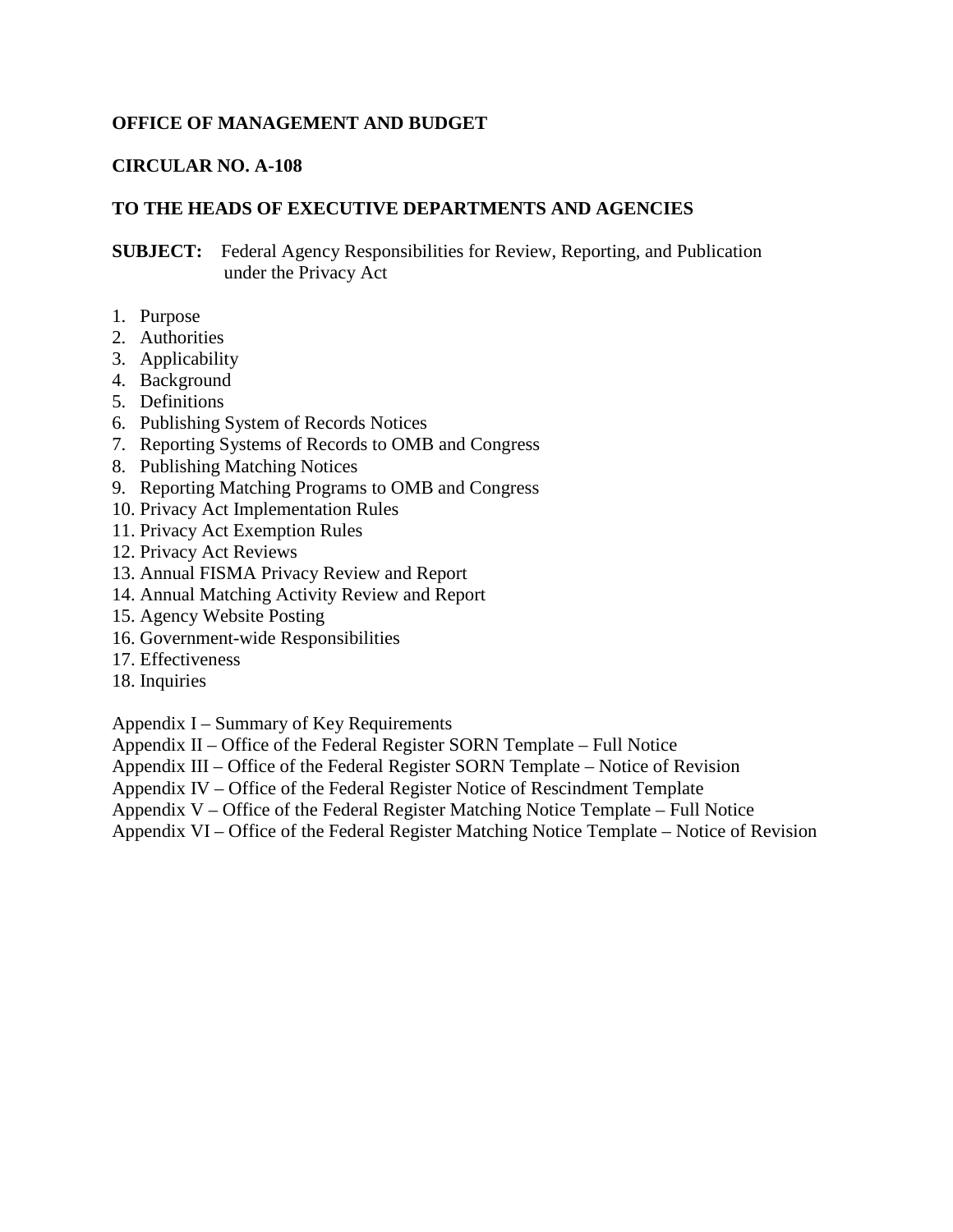### **1. Purpose**

This Office of Management and Budget (OMB) Circular describes agency responsibilities for implementing the review, reporting, and publication requirements of the Privacy Act of 1974 ("the Privacy Act"), $\frac{1}{2}$  and related OMB policies. This Circular supplements and clarifies existing OMB guidance, including OMB Circular No. A-130, *Managing Information as a Strategic Resource*, <sup>2</sup> *Privacy Act Implementation: Guidelines and Responsibilities*, <sup>3</sup> *Implementation of the Privacy Act of 1974: Supplementary Guidance*, <sup>4</sup> and *Final Guidance Interpreting the Provisions of Public Law 100-503, the Computer Matching and Privacy Protection Act of 1988*. 5 All OMB guidance is available on the OMB website.<sup>6</sup>

This Circular establishes general requirements. Agencies shall coordinate with OMB when implementing these general requirements and shall consult other OMB guidance documents and OMB's Office of Information and Regulatory Affairs (OIRA) for the most up-to-date information.

### **2. Authorities**

OMB issues this Circular pursuant to the following authorities:

- a. Privacy Act of  $1974$ ;<sup>7</sup>
- b. Paperwork Reduction Act of 1995;<sup>8</sup> and
- c. Federal Information Security Modernization Act of 2014.<sup>9</sup>

### **3. Applicability**

This Circular applies to all agencies and records subject to the Privacy Act.<sup>10</sup>

 <sup>1</sup> 5 U.S.C. § 552a.

<sup>2</sup> OMB Circular No. A-130, Managing Information as a Strategic Resource (July 28, 2016), *available at* [https://www.whitehouse.gov/sites/default/files/omb/assets/OMB/circulars/a130/a130revised.pdf.](https://www.whitehouse.gov/sites/default/files/omb/assets/OMB/circulars/a130/a130revised.pdf) The reissuance of Circular A-108 replaces the reporting and publication requirements in Appendix I of the 2000 version of Circular A-130. *See id.* at n.115.

<sup>3</sup> Privacy Act Implementation: Guidelines and Responsibilities, 40 Fed. Reg. 28,948 (July 9, 1975), *available at* [http://www.whitehouse.gov/sites/default/files/omb/assets/omb/inforeg/implementation\\_guidelines.pdf.](http://www.whitehouse.gov/sites/default/files/omb/assets/omb/inforeg/implementation_guidelines.pdf)

<sup>4</sup> Implementation of the Privacy Act of 1974: Supplementary Guidance, 40 Fed. Reg. 56,741 (Dec. 4, 1975), *available at* [https://www.whitehouse.gov/sites/default/files/omb/assets/omb/inforeg/implementation1974.pdf.](https://www.whitehouse.gov/sites/default/files/omb/assets/omb/inforeg/implementation1974.pdf) 5 Final Guidance Interpreting the Provisions of Public Law 100-503, the Computer Matching and Privacy Protection

Act of 1988, 54 Fed. Reg. 25,818 (June 19, 1989), *available at* https://www.whitehouse.gov/sites/default/files/omb/inforeg/final\_guidance\_pl100-503.pdf.

 $6$  OMB's privacy guidance is available at [https://www.whitehouse.gov/omb/inforeg\\_infopoltech.](https://www.whitehouse.gov/omb/inforeg_infopoltech)

<sup>7</sup> 5 U.S.C. § 552a.

<sup>8</sup> 44 U.S.C. §§ 3501-3521.

<sup>9</sup> *Id.* §§ 3551-3558.

<sup>10</sup> *See* 5 U.S.C. § 552a(a)(1), (4).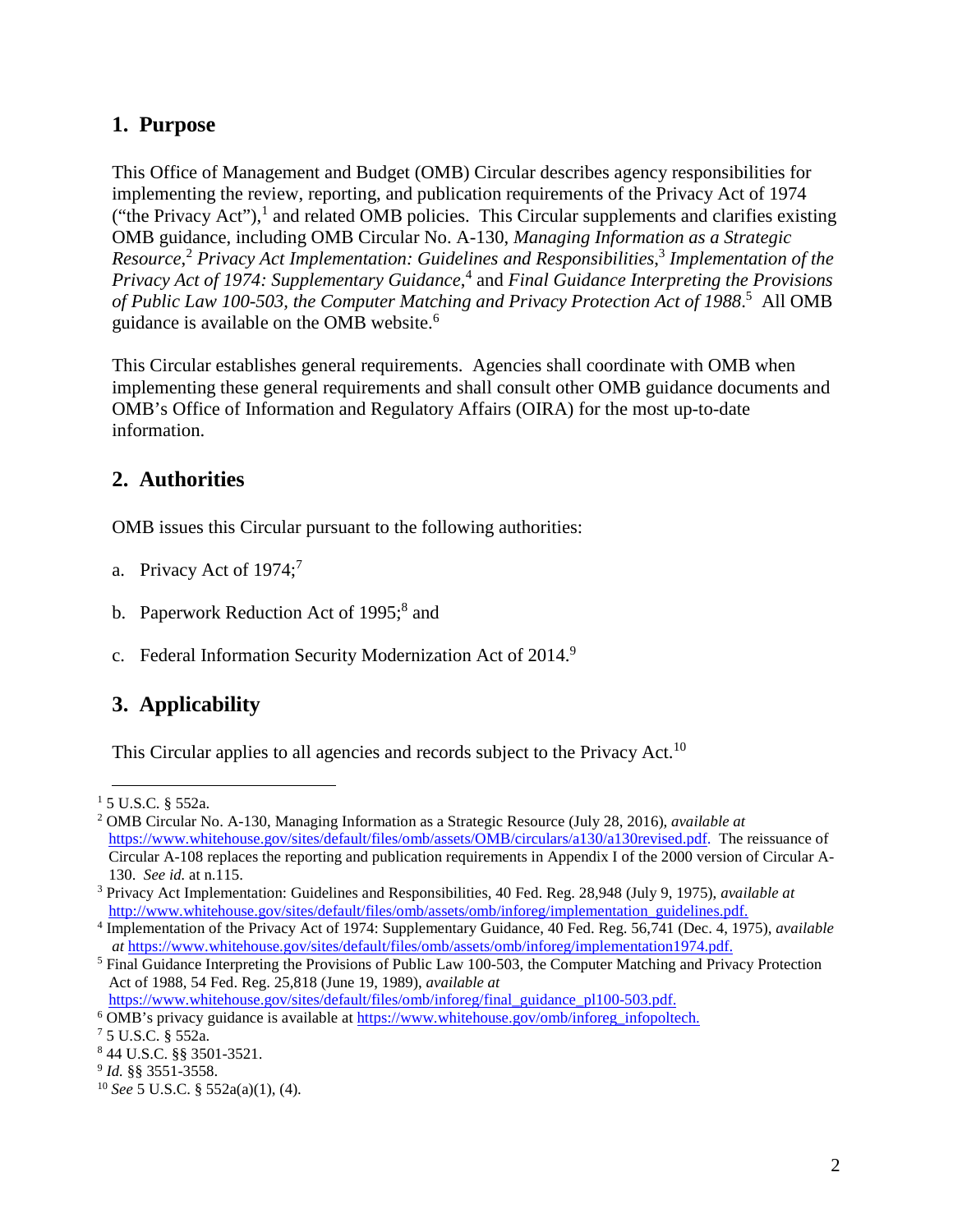### **4. Background**

The Privacy Act of 1974, which has been in effect since September 27, 1975, sets forth a series of requirements governing Federal agency practices with respect to certain information about individuals. Although the Privacy Act places principal responsibility for compliance on agencies, the statute requires the Director of OMB to develop guidelines and provide continuing assistance to and oversight of implementation by agencies.<sup>11</sup>

On July 1, 1975, OMB issued OMB Circular No. A-108, *Responsibilities for the Maintenance of Records About Individuals by Federal Agencies*, along with *Privacy Act Implementation: Guidelines and Responsibilities* ("Privacy Act Guidelines").<sup>12</sup> Circular A-108 provided guidance on agencies' responsibilities under the Privacy Act, while the Privacy Act Guidelines provided more detailed implementation guidance for the statute. On September 30, 1975, OMB issued a supplement to Circular A-108 providing expanded guidance on the reporting requirements of the Privacy Act.<sup>13</sup> This additional guidance on reporting requirements, which was subsequently updated,<sup>14</sup> superseded the preliminary guidance on reporting requirements contained in the Privacy Act Guidelines.

On December 12, 1985, OMB issued OMB Circular No. A-130, *Management of Federal Information Resources*. 15 Circular A-130 established policies for the management of Federal information resources, including procedural and analytic guidelines for implementing specific aspects of the policies. Circular A-130 rescinded Circular A-108 and replaced it with an Appendix I, *Federal Agency Responsibilities for Maintaining Records About Individuals*. Appendix I to Circular A-130 reissued the pertinent guidance in the rescinded Circular A-108 and provided further explanation of the requirements in the Privacy Act. OMB has revised Circular A-130 several times since its inception, including by incorporation of the requirements of the Computer Matching and Privacy Protection Act of 1988.<sup>16</sup>

With the reissuance of Circular A-108, OMB is revising and relocating the guidance that since 1985 had been included in Appendix I to Circular A-130. The reissued Circular A-108, *Federal Agency Responsibilities for Review, Reporting, and Publication under the Privacy Act*, replaces the November 28, 2000 version of Appendix I to Circular A-130 and supplements OMB's Privacy Act Guidelines, which remain in effect. OMB has also revised and reissued Circular A-

 <sup>11</sup> *See id.* § 552a(v).

<sup>12</sup> Privacy Act Implementation: Guidelines and Responsibilities, 40 Fed. Reg. 28,948 (July 9, 1975), *available at* [http://www.whitehouse.gov/sites/default/files/omb/assets/omb/inforeg/implementation\\_guidelines.pdf.](http://www.whitehouse.gov/sites/default/files/omb/assets/omb/inforeg/implementation_guidelines.pdf)

<sup>13</sup> OMB Circular No. A-108, Transmittal Memorandum No. 1, *Responsibilities for the maintenance of records about individuals by Federal agencies* (Sept. 30, 1975).

<sup>14</sup> *See, e.g.,* OMB Circular No. A-108, Transmittal Memorandum No. 3, *Privacy Act implementation and revised guidance on new systems report* (May 17, 1976).

<sup>15</sup> OMB Circular A-130, *Management of Federal Information Resources*, 50 Fed. Reg. 52,730 (Dec. 24, 1985).

<sup>16</sup> *See* OMB Circular A-130, *Management of Federal Information Resources*, 58 Fed. Reg. 36,068 (July 2, 1993).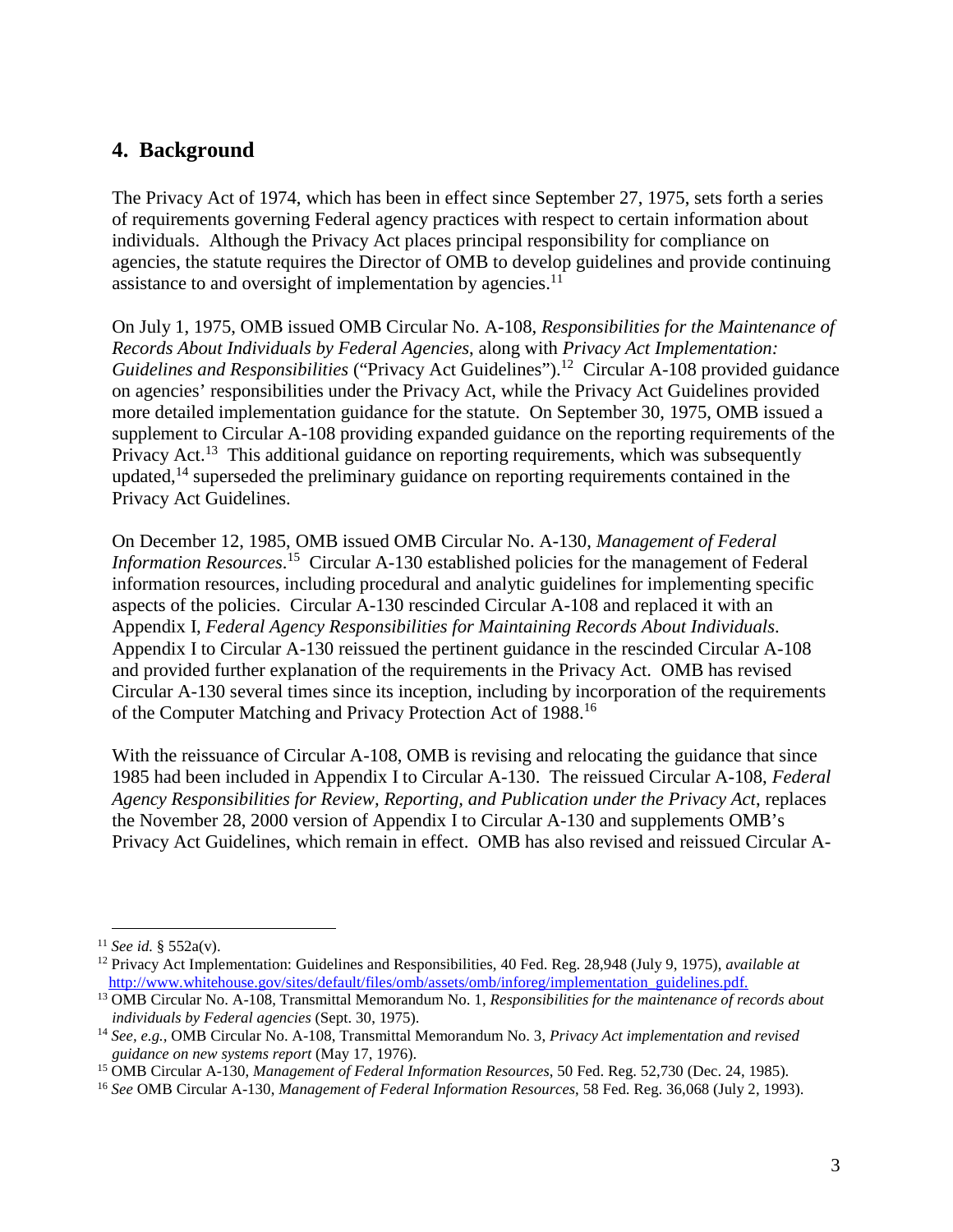130, *Managing Information as a Strategic Resource*, which provides guidance on the management of agencies' privacy programs.<sup>17</sup>

## **5. Definitions**

For the purpose of this Circular:

- a. The terms "agency," "individual," "maintain," "matching program," "non-Federal agency," "recipient agency," "record," "routine use," "source agency," and "system of records," are defined in the Privacy Act.<sup>18</sup>
- b. *Data Integrity Board*. The term "Data Integrity Board" means the board of senior officials designated by the head of an agency that is responsible for, among other things, reviewing the agency's proposals to conduct or participate in a matching program and conducting an annual review of all matching programs in which the agency has participated.<sup>19</sup> At a minimum, the Data Integrity Board includes the Inspector General of the agency, if any, and the senior official designated by the head of the agency as responsible for implementation of the Privacy Act<sup>20</sup> (*i.e.*, the Senior Agency Official for Privacy).
- c. *Matching agreement*. The term "matching agreement" means a written agreement between a recipient agency and a source agency (or a non-Federal agency) that is required by the Privacy Act for parties engaging in a matching program.<sup>21</sup>
- d. *Matching notice*. The term "matching notice" means the notice published by an agency in the *Federal Register* upon the establishment, re-establishment, or modification of a matching program that describes the existence and character of the matching program.<sup>22</sup> A matching notice identifies the agencies involved, the purpose(s) of the matching program, the authority for conducting the matching program, the records and individuals involved, and additional details about the matching program.
- e. *Senior Agency Official for Privacy*. The term "Senior Agency Official for Privacy" means the senior official, designated by the head of each agency, who has agency-wide responsibility for privacy, including implementation of privacy protections; compliance with Federal laws, regulations, and policies relating to privacy; management of privacy risks at the agency; and a central policy-making role in the agency's development and evaluation of legislative, regulatory, and other policy proposals.

 <sup>17</sup> OMB Circular No. A-130, Managing Information as a Strategic Resource (July 28, 2016), *available at* [https://www.whitehouse.gov/sites/default/files/omb/assets/OMB/circulars/a130/a130revised.pdf.](https://www.whitehouse.gov/sites/default/files/omb/assets/OMB/circulars/a130/a130revised.pdf)

<sup>18</sup> *See* 5 U.S.C. § 552a(a)(1)-(5), (7)-(11).

<sup>19</sup> *See id.* § 552a(u).

<sup>20</sup> *See id.* § 552a(u)(2).

<sup>21</sup> *See id.* § 552a(o).

<sup>22</sup> *See id.* § 552a(e)(12).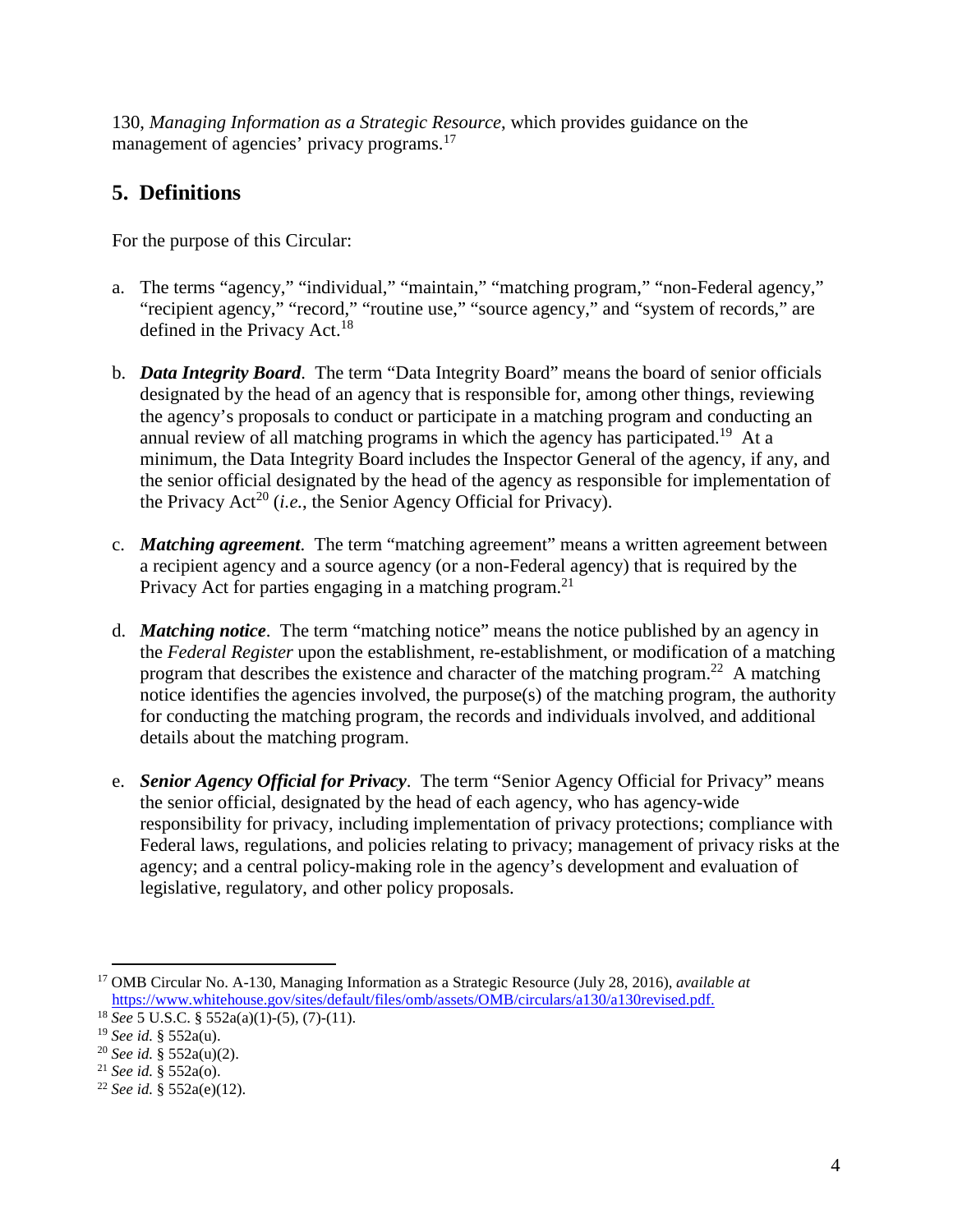f. *System of records notice*. The term "system of records notice" (SORN) means the notice(s) published by an agency in the *Federal Register* upon the establishment and/or modification of a system of records describing the existence and character of the system.<sup>23</sup> A SORN identifies the system of records, the purpose(s) of the system, the authority for maintenance of the records, the categories of records maintained in the system, the categories of individuals about whom records are maintained, the routine uses to which the records are subject, and additional details about the system as described in this Circular. As explained in this Circular, a SORN may be comprised of a single *Federal Register* notice addressing all of the required elements that describe the current system of records, or it may be comprised of multiple *Federal Register* notices that together address all of the required elements.

### **6. Publishing System of Records Notices**

- a. *General*. The Privacy Act requires agencies to publish a SORN in the *Federal Register* describing the existence and character of a new or modified system of records.<sup>24</sup> A SORN is comprised of the *Federal Register* notice(s) that identifies the system of records, the purpose(s) of the system, the authority for maintenance of the records, the categories of records maintained in the system, the categories of individuals about whom records are maintained, the routine uses to which the records are subject, and additional details about the system. The requirement for agencies to publish a SORN allows the Federal Government to accomplish one of the basic objectives of the Privacy Act – fostering agency accountability through public notice.
- b. *When to Publish a System of Records Notice.* Agencies are required to publish a SORN in the *Federal Register* when establishing a new system of records and must also publish notice in the *Federal Register* when making significant changes to an existing system of records. As a general matter, significant changes are those that are substantive in nature and therefore warrant a revision of the SORN in order to provide notice to the public of the character of the modified system of records. The following are examples of significant changes:
	- (1) A substantial increase in the number, type, or category of individuals about whom records are maintained in the system. For example, a system covering physicians that is being expanded to include other types of health care providers (e.g., nurses or technicians) would require a revised SORN. Increases attributable to normal growth in a single category of individuals generally would not require a revised SORN.
	- (2) A change that expands the types or categories of records maintained in the system. For example, a benefit system that originally included only earned income information that is being expanded to include unearned income information would require a revised SORN.
	- (3) A change that modifies the scope of the system. For example, the combining of two or more existing systems of records.

 <sup>23</sup> *See id.* § 552a(e)(4).

<sup>24</sup> *See id.*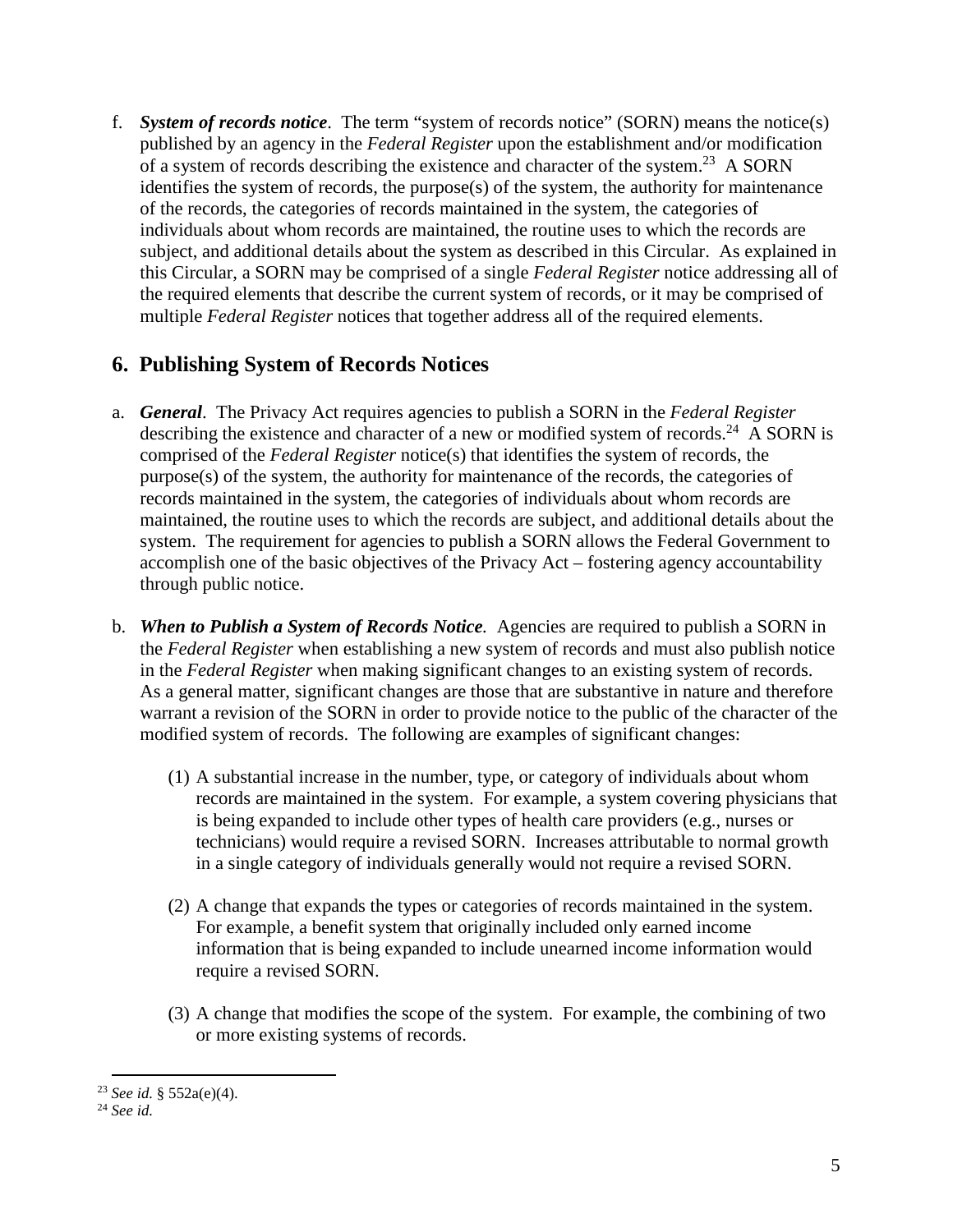- (4) A change that modifies the purpose(s) for which the information in the system of records is maintained.
- (5) A change in the agency's authority to maintain the system of records or maintain, collect, use, or disseminate the records in the system.
- (6) A change that modifies the way in which the system operates or its location(s) in such a manner as to modify the process by which individuals can exercise their rights under the statute (*e.g.*, to seek access to or amendment of a record).
- (7) A change to equipment configuration (either hardware or software), storage protocol, type of media, or agency procedures that expands the availability of, and thereby creates substantially greater access to, the information in the system. For example, a change in the access controls that substantially increases the accessibility of the information within the agency.
- (8) A new routine use or significant change to an existing routine use that has the effect of expanding the availability of the information in the system.<sup>25</sup>
- (9) The promulgation of a rule to exempt a system of records from certain provisions of the Privacy Act. $26$

This is not an exhaustive list of significant changes that would require a revised SORN. Other changes to a system of records would require a revised SORN if the changes are substantive in nature and therefore warrant additional notice. If an agency has questions about whether particular changes to a system of records are significant, the agency shall contact OIRA for assistance.

c. *What to Publish in a System of Records Notice*. Each notice of a new or modified system of records shall be drafted using the Office of the Federal Register SORN templates, which are provided in the appendices to this Circular. When an agency establishes a new system of records, the SORN is comprised of a single *Federal Register* notice that includes all of the required elements that are identified in Appendix II to this Circular, *Office of the Federal Register SORN Template – Full Notice*. When an agency modifies an existing system of records, the agency may choose to publish a *Federal Register* notice that includes all of the required elements identified in Appendix II, or a notice that includes the elements that are identified in Appendix III to this Circular, *Office of the Federal Register SORN Template – Notice of Revision*, as well as any other elements that are being revised.

 <sup>25</sup> *See* Privacy Act Implementation: Guidelines and Responsibilities, 40 Fed. Reg. 28,948, 28,963 (July 9, 1975), *available at* [http://www.whitehouse.gov/sites/default/files/omb/assets/omb/inforeg/implementation\\_guidelines.pdf.](http://www.whitehouse.gov/sites/default/files/omb/assets/omb/inforeg/implementation_guidelines.pdf)

<sup>&</sup>lt;sup>26</sup> A Privacy Act exemption rule that is part of a report of a new or significantly modified system of records may also be reviewed by OMB under applicable regulatory review procedures (see section 11 of this Circular for information about Privacy Act exemption rules).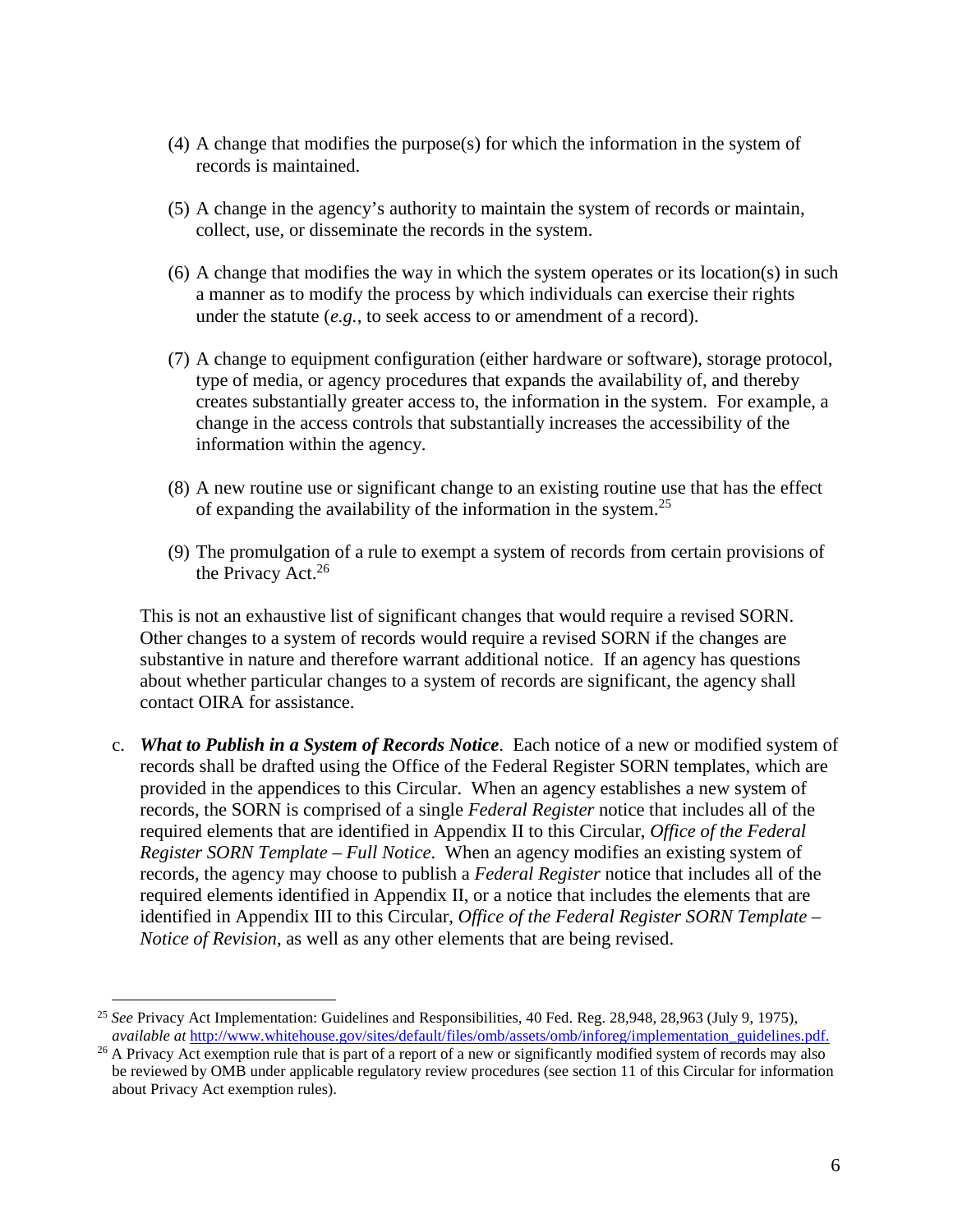- d. *Who Publishes a System of Records Notice*. The agency responsible for maintaining a system of records (including by providing for the operation of a system of records by a contractor on behalf of the agency) publishes the SORN.<sup>27</sup> Publication shall occur at the agency level, rather than the sub-agency, component, or program level. If a system of records will be maintained by a sub-agency or component of an agency, the broader agency shall publish the SORN and specify the sub-agency or component of the agency that will maintain the system of records. For example, the Department of the Treasury publishes SORNs covering systems of records maintained by the Internal Revenue Service.
- e. *Timing of a System of Records Notice*. 28 A new or revised SORN is effective upon publication in the *Federal Register*, with the exception of any new<sup>29</sup> or significantly modified routine uses. As soon as a SORN is published in the *Federal Register* the agency may begin to operate the system of records – the agency may collect, maintain, and use records in the system, and the agency may disclose records pursuant to any of the conditions of disclosure in subsection (b) of the Privacy Act other than a new or significantly modified routine use. Any new or significantly modified routine uses require a minimum of 30 days after publication in the *Federal Register* before the routine uses are effective and may be used as the basis for disclosure of a record in the system.30

Agencies shall publish notice of any new or significantly modified routine use sufficiently in advance of the proposed effective date of the routine use to permit time for the public to comment and for the agency to review those comments. In no circumstance may an agency use a new or significantly modified routine use as the basis for a disclosure fewer than 30 days following *Federal Register* publication.31

If an agency receives public comments on a published SORN, the agency shall review the comments to determine whether any changes to the SORN are necessary. If the agency determines that significant changes to the SORN are necessary, the agency shall publish a revised SORN. If the agency determines that significant changes to the routine uses or additional routine uses are necessary, the agency shall provide an additional 30-day public comment and review period.

f. *Rescindment of a System of Records Notice*. When an agency stops maintaining a previously established system of records, the agency shall publish a notice of rescindment in the *Federal Register*. Each notice of rescindment shall be drafted using the *Office of the Federal Register Notice of Rescindment Template*, which is provided in Appendix IV to this Circular. The notice of rescindment shall identify the system of records, explain why the SORN is being rescinded, and provide an account of what will happen to the records that

 $27$  The exception to this requirement is in the case of a SORN for a government-wide system of records. For a government-wide system of records, the agency with government-wide responsibility shall publish the SORN (see section 6(i) of this Circular for information about government-wide systems of records).

<sup>&</sup>lt;sup>28</sup> Agencies may not publish a SORN in the *Federal Register* until they have provided advance notice of the proposal to OMB and Congress pursuant to the reporting instructions in section 7 of this Circular.

<sup>&</sup>lt;sup>29</sup> New routines uses include any routine uses that the agency is newly applying to the specific system, including routine uses that may already have been established for other systems of records. <sup>30</sup> *See* 5 U.S.C. § 552a(e)(11). <sup>31</sup> *See id.*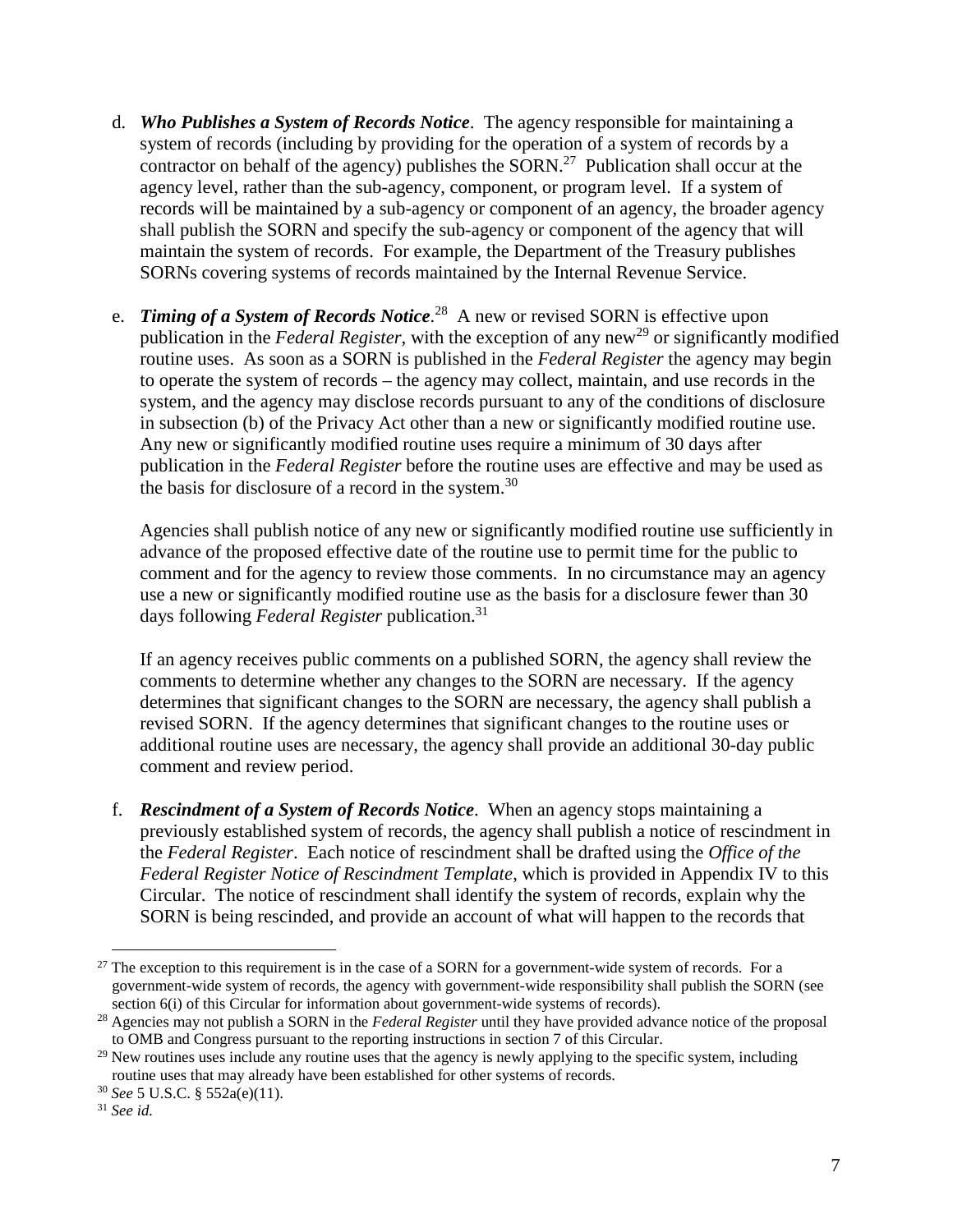were previously maintained in the system. If the records in the system of records will be combined with another system of records or maintained as part of a new system of records, the notice of rescindment shall direct members of the public to the SORN for the system that will include the relevant records.

There are many reasons why agencies may need to rescind a SORN. For example, the Privacy Act provides that an agency may only collect or maintain in its records information about individuals that is relevant and necessary to accomplish a purpose that is required by statute or executive order.<sup>32</sup> If a system of records is comprised of records that no longer meet that standard, the Privacy Act may require that the agency stop maintaining the system and expunge the records in accordance with the requirements in the SORN and the applicable records retention or disposition schedule approved by the National Archives and Records Administration.

- g. *Format and Style of a System of Records Notice*. Agencies shall draft SORNs in plain language with an appropriate level of detail to ensure that the public is properly informed about the character of the system of records.<sup>33</sup> Agencies shall follow the publication format in the Office of the Federal Register SORN templates, which are provided in the appendices to this Circular. In addition, agencies shall consult the Office of the Federal Register's *Document Drafting Handbook* for general guidance on drafting *Federal Register* notices.<sup>34</sup>
- h. *Scope of a System of Records*. The Privacy Act requires agencies to publish a separate SORN for each system of records. Before developing a SORN, agencies shall carefully consider the proper scope of the system of records. Agencies have discretion in determining what constitutes a system of records for purposes of preparing a notice.<sup>35</sup> However, agencies shall consider the following general factors when determining whether a group of records will be treated as a single system or multiple systems for the purposes of the Privacy Act:
	- (1) The agency's ability to comply with the requirements of the Privacy Act and facilitate the exercise of the rights of individuals*.* 36
	- (2) The informative value of the notice.Agencies shall consider whether a single SORN or multiple SORNs would provide the most informative notice to the public about the existence and character of the system(s).<sup>37</sup>

 $32$  *See id.* § 552a(e)(1).

<sup>&</sup>lt;sup>33</sup> *See* Privacy Act Implementation: Guidelines and Responsibilities, 40 Fed. Reg. 28,948, 28,962 (July 9, 1975), *available at http://www.whitehouse.gov/sites/default/files/omb/assets/omb/inforeg/implementation guidelin* 

 $34$  Document Drafting Handbook, Office of the Federal Register, National Archives and Records Administration, *available at http://www.archives.gov/federal-register/write/handbook/*.

<sup>&</sup>lt;sup>35</sup> See Privacy Act Implementation: Guidelines and Responsibilities, 40 Fed. Reg. 28,948, 28,952, 28,962-63 (July 9, 1975), *available at*

[http://www.whitehouse.gov/sites/default/files/omb/assets/omb/inforeg/implementation\\_guidelines.pdf.](http://www.whitehouse.gov/sites/default/files/omb/assets/omb/inforeg/implementation_guidelines.pdf) 36 *See id*. 37 *See id*. at 28,962-63.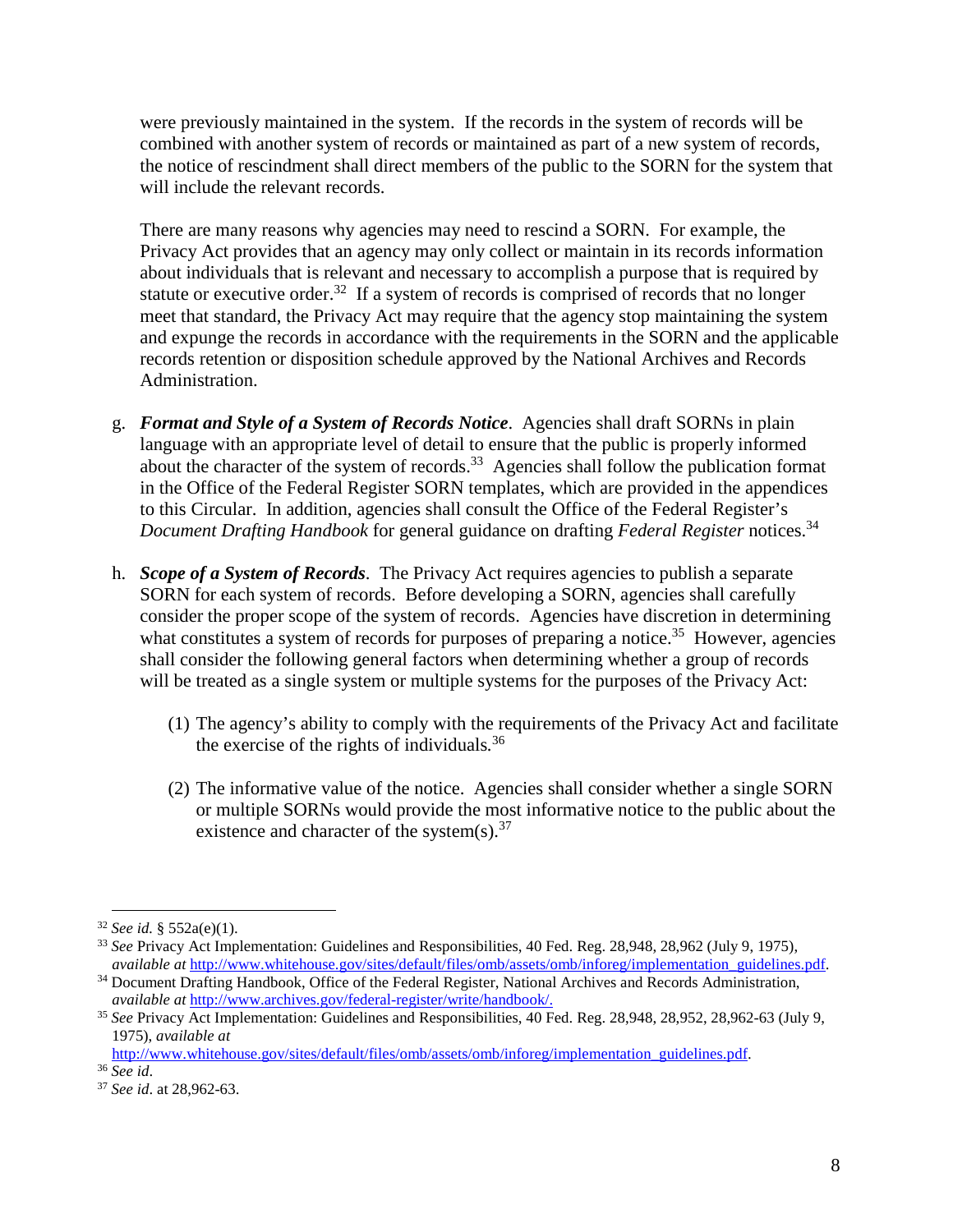- (3) The agency's ability to be responsive to individual access requests. Agencies shall consider whether a single SORN or multiple SORNs would provide the best notice to individuals regarding how and where they may request access to their records maintained in the system(s) and would allow the agency to most effectively respond to such requests.<sup>38</sup>
- (4) The purpose(s) and use(s) of the records.<sup>39</sup> If different groups of records are used for distinct purposes, it may be appropriate to treat those different groups of records as separate systems. Although different groups of records may serve a general common purpose, agencies shall also consider whether different routine uses or security requirements apply to the different groups, or whether the groups are regularly accessed by different employees of the agency.
- (5) The cost and convenience to the agency, but only to the extent consistent with the above considerations regarding compliance and individual rights.<sup>40</sup>

Considerable latitude is left to agencies in defining the scope or grouping of records that constitute a system of records. An agency may choose to consider the entire group of records for a particular program as a single system, or the agency may consider it appropriate to segment a group of records (*e.g.,* by function or geographic unit) and treat each segment as a system of records to provide better notice to the public.<sup>41</sup> When an agency chooses to segment a group of records into separate systems of records, the agency shall nevertheless ensure that the SORN for each segment clearly describes any linkages that exist between the different systems of records based on the retrieval of the records. For example, if records described in different SORNs are in fact linked together through a central indexing or retrieval capability such that an employee or contractor retrieving records described in one SORN would necessarily also retrieve and gain access to records described in another SORN, the agency shall explain this linkage in the "Policies and Practices for Retrieval of Records" section of both SORNs.

i. *Government-Wide System of Records*. A government-wide system of records is a system of records where one agency has regulatory authority over records in the custody of multiple agencies, and the agency with regulatory authority publishes a SORN that applies to all of the records regardless of their custodial location. The application of a government-wide SORN ensures that privacy practices with respect to the records are carried out uniformly across the Federal Government in accordance with the rules of the responsible agency. For a government-wide system of records, all agencies – not just the agency with government-wide responsibilities – are responsible for complying with the terms of the SORN and the applicable requirements in the Privacy Act, including the access and amendment provisions that apply to records under an agency's control.

<sup>38</sup> *See id*. 39 *See id*. 40 *See id.* at 28,952.

<sup>41</sup> *See id*.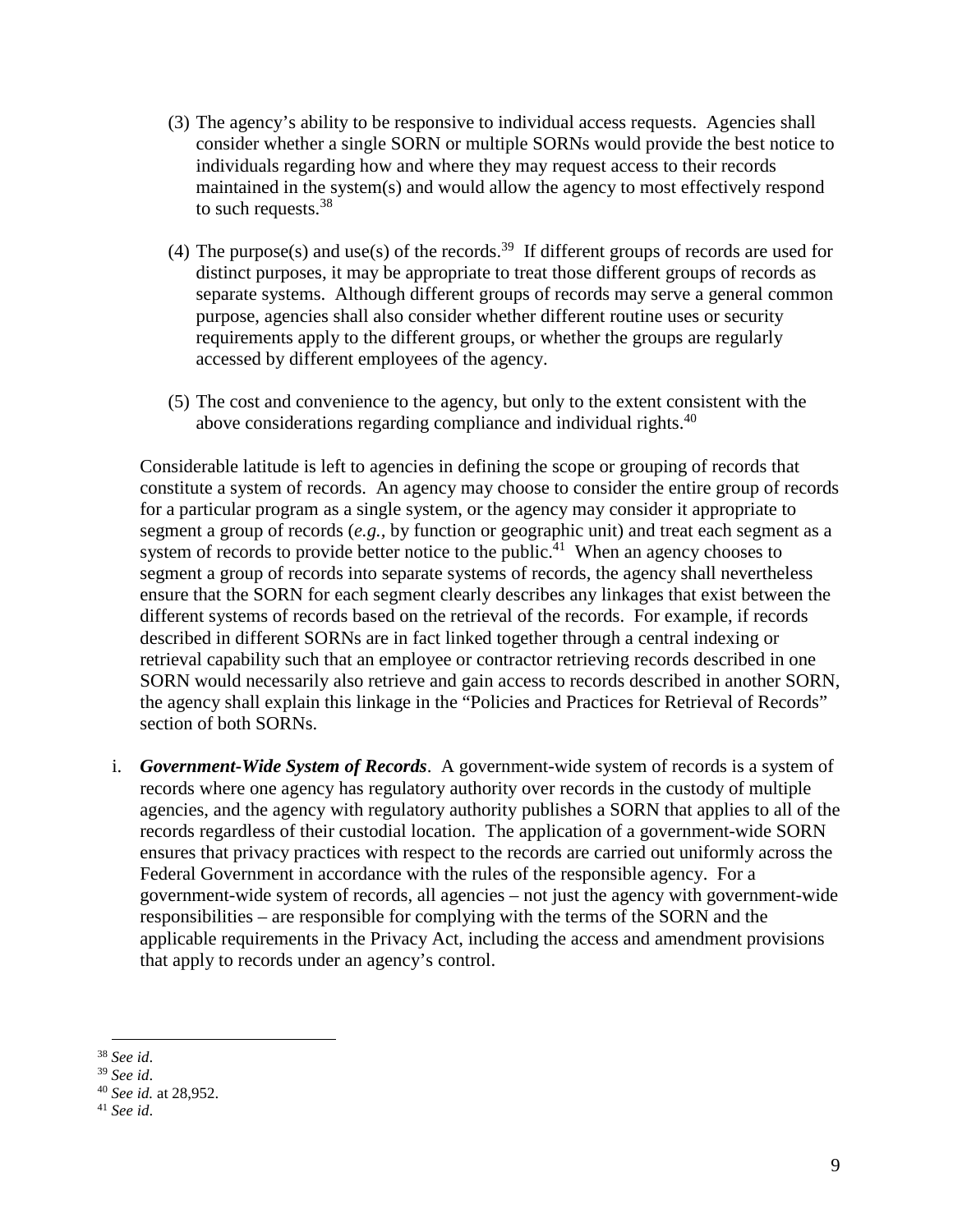As a general matter, a government-wide system of records is appropriate when one agency has government-wide responsibilities that involve administrative or personnel records maintained by other agencies. For example, the Office of Personnel Management has published a number of government-wide SORNs relating to the operation of the Federal Government's personnel programs. Agencies shall coordinate with OIRA whenever they are considering the need for a new government-wide system of records.

All government-wide systems of records necessarily affect multiple agencies that will have custody of the records in the system. Accordingly, one step of OMB's review of a new or modified government-wide system of records will involve an interagency review process that allows other affected agencies to review the proposal and provide comments. Once the agency with regulatory authority has published a government-wide SORN, no other agency shall publish a SORN that duplicates the existing government-wide SORN, unless such publication has been approved by OMB.

j. *System of Records Operated by a Contractor*. 42 When an agency provides by contract for the operation by or on behalf of the agency of a system of records to accomplish an agency function, the agency shall cause the requirements of the Privacy Act to be applied to the system, limited only by the agency's authority to do so.<sup>43</sup> In such cases, the system operated by the contractor is, in effect, deemed to be maintained by the agency.<sup>44</sup> The agency shall publish a SORN for the system, establish an appropriate routine use to permit disclosure of records to the contractor for the purpose of operating the system, and, to the extent consistent with the agency's authority, incorporate enforceable clauses in the contract and statement of work to ensure that the contractor complies with all applicable requirements of the statute and OMB policies.

Agencies shall design their procurement practices to ensure that all contracts that involve the creation, collection, use, processing, storage, maintenance, dissemination, disclosure, or disposal of information that identifies and is about individuals are reviewed and approved by the Senior Agency Official for Privacy before award to help evaluate whether a system of records will be established and, if so, to include appropriate clauses in the contract.<sup>45</sup> The Senior Agency Official for Privacy shall have access to a complete and accurate list of all of the agency's contracts involving information that identifies and is about individuals, and shall establish a process to ensure that the language of each contract is sufficient and that the applicable requirements in the Privacy Act and OMB policies are enforceable on the contractor and its employees consistent with the agency's authority.

 $42$  In cases where an agency acts as a service provider for one or multiple agencies, all agencies involved must ensure compliance with applicable Privacy Act requirements. 43 *See* 5 U.S.C. § 552a(m).

<sup>44</sup> *See* Privacy Act Implementation: Guidelines and Responsibilities, 40 Fed. Reg. 28,948, 28,976 (July 9, 1975), *available at* [http://www.whitehouse.gov/sites/default/files/omb/assets/omb/inforeg/implementation\\_guidelines.pdf.](http://www.whitehouse.gov/sites/default/files/omb/assets/omb/inforeg/implementation_guidelines.pdf) <sup>45</sup> *See id.*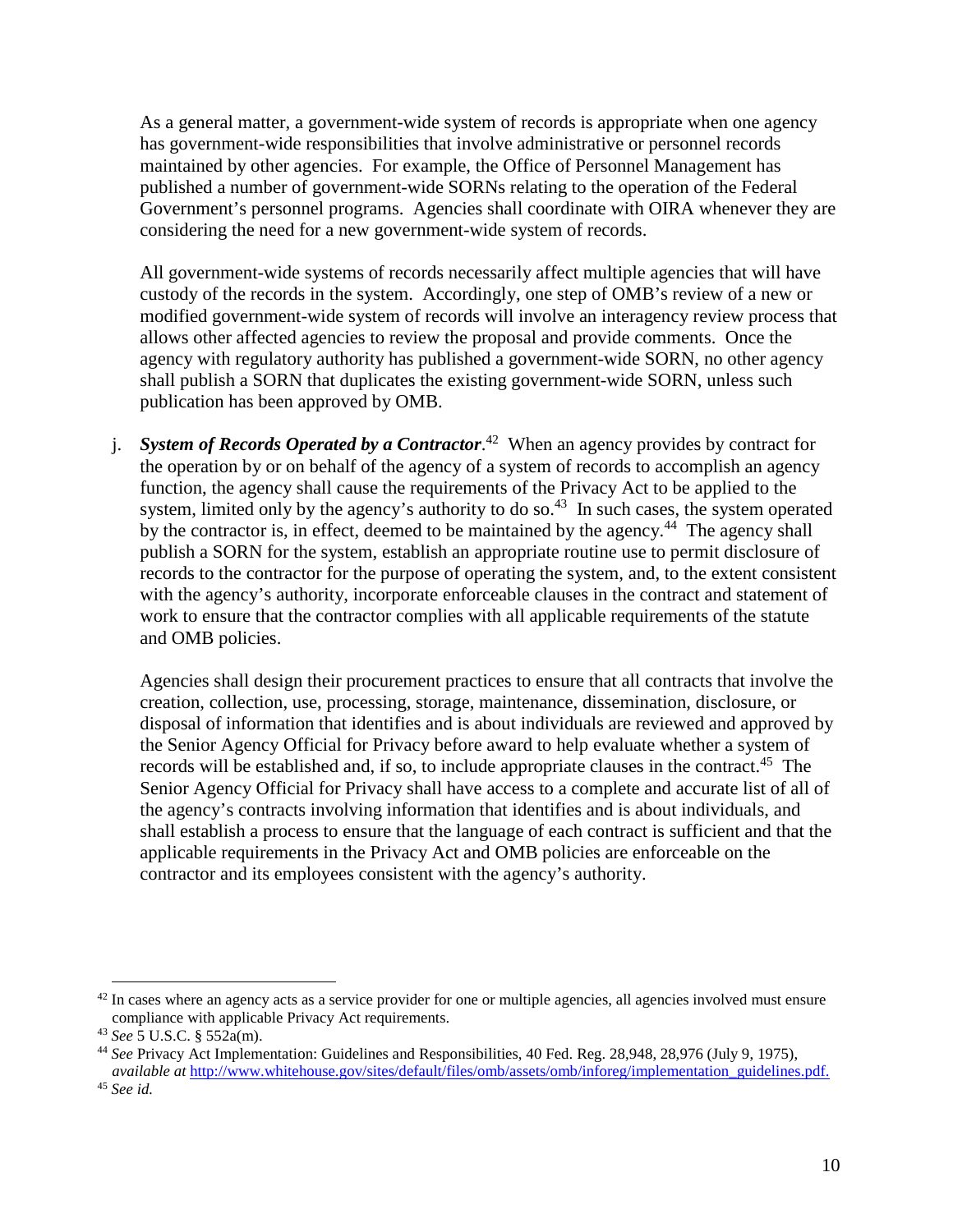k. *Routine Uses*. A routine use is a particular kind of disclosure of a record outside of the agency maintaining the system of records.<sup>46</sup> To qualify as a routine use, the disclosure must be for a purpose that is compatible with the purpose for which the information was originally collected.<sup>47</sup> The routine use provision of the Privacy Act functions as one of the exceptions to the statute's general prohibition against the disclosure of a record without the written consent of the individual to whom the record pertains.<sup>48</sup>

The Privacy Act requires agencies to describe each routine use of the records contained in the system of records, including the categories of users of the records and the purpose of the use.<sup>49</sup> Agencies may only establish routine uses for a system by explicitly publishing the routine uses in the relevant SORN.<sup>50</sup> Agencies are strongly encouraged to publish all routine uses applicable to a system of records in a single *Federal Register* notice for that system. However, some agencies choose to publish a separate notice of routine uses that are applicable to many systems of records at the agency, and then incorporate them by reference into the notices for specific systems to which they apply. When incorporating such routine uses by reference, agencies shall ensure that the routine use section of the SORN clearly indicates which of the separately published routine uses apply to the system of records and includes the *Federal Register* citation where they have been published.

Routine uses shall be narrowly tailored to address a specific and appropriate use of the records. Agencies shall describe each routine use with sufficient clarity and specificity to ensure that members of the public who are unfamiliar with the system or the agency's program can understand the uses to which the records are subject.<sup>51</sup> Overly broad or ambiguous language would undermine the purpose of the routine use notice requirement and shall be avoided. A routine use that only applies to certain records in a system of records should indicate its limited scope.

Before establishing a routine use, an agency must determine that it has the necessary authority to make disclosures under the routine use and that the routine use is appropriate. As explained in OMB's Privacy Act Guidelines, a routine use may be appropriate when the use of the record is necessary for the efficient conduct of government, and when the use is both *related to* and *compatible with* the original purpose for which the information was collected (*e.g.,* the development of a sampling frame for an evaluation study or other statistical purposes). 52 Moreover, the concept of compatibility comprises both *functionally equivalent* uses of the information as well as other uses of the information that are *necessary and proper* (*e.g.*, a disclosure to the National Archives and Records Administration to

 <sup>46</sup> *See* Implementation of the Privacy Act of 1974: Supplementary guidance, 40 Fed. Reg. 56,741, 56,742 (Dec. 4, 1975), *available at* [https://www.whitehouse.gov/sites/default/files/omb/assets/omb/inforeg/implementation1974.pdf.](https://www.whitehouse.gov/sites/default/files/omb/assets/omb/inforeg/implementation1974.pdf)

<sup>47</sup> *See* 5 U.S.C. § 552a(a)(7).

<sup>48</sup> *See id.* § 552a(b)(3).

<sup>49</sup> *See id.* § 552a(e)(4)(D).

<sup>50</sup> *See id.*

<sup>51</sup> *See* Privacy Act Implementation: Guidelines and Responsibilities, 40 Fed. Reg. 28,948, 28,963 (July 9, 1975), *available at* [http://www.whitehouse.gov/sites/default/files/omb/assets/omb/inforeg/implementation\\_guidelines.pdf.](http://www.whitehouse.gov/sites/default/files/omb/assets/omb/inforeg/implementation_guidelines.pdf)

<sup>52</sup> *See id.* at 28,953-54.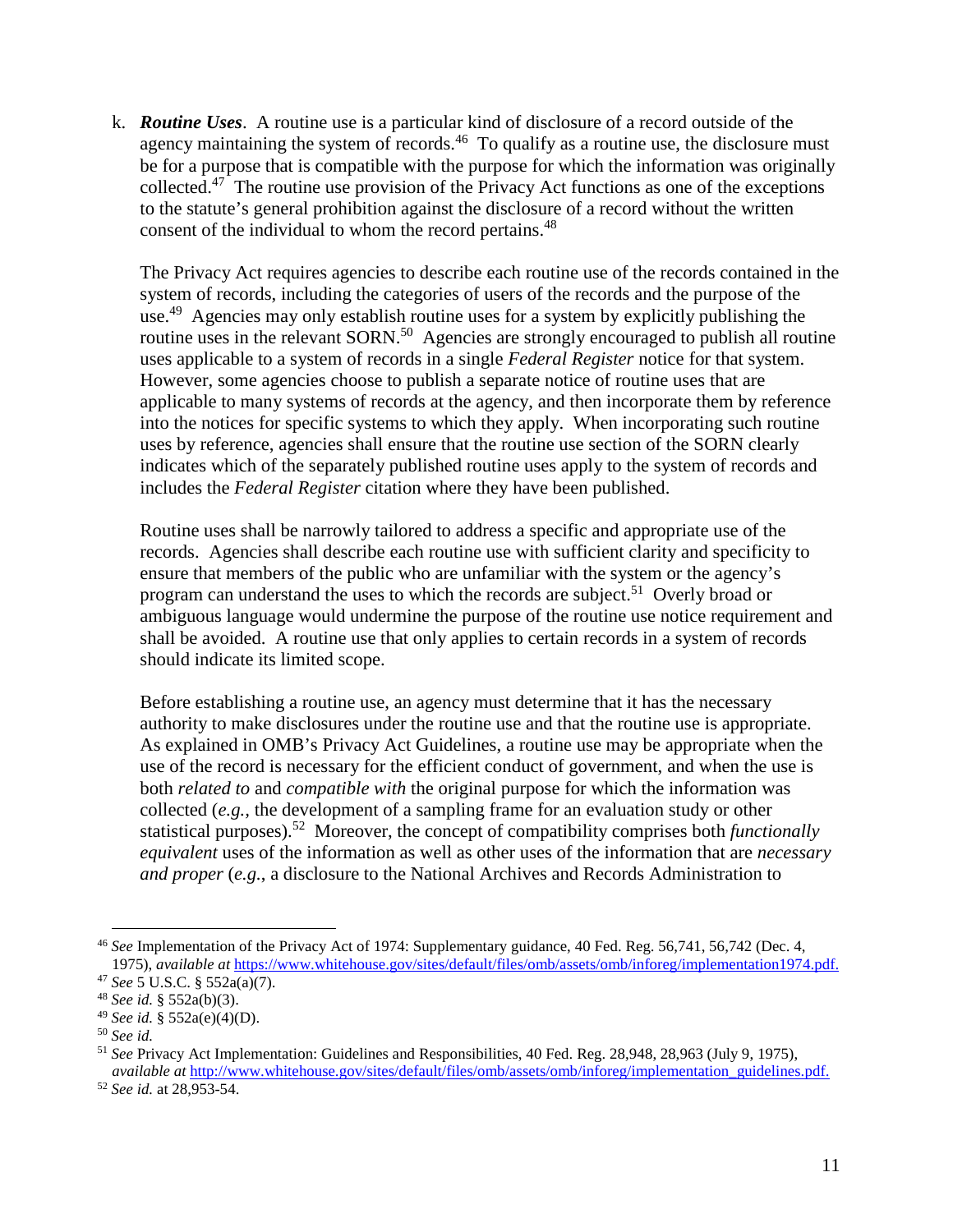conduct records management activities pursuant to specific statutory authority).<sup>53</sup>

Agencies shall publish notice of any new or significantly modified routine uses sufficiently in advance of the proposed effective date of the routine uses to permit time for the public to comment and for the agency to review those comments.<sup>54</sup> In all cases, the Privacy Act requires agencies to publish any new or modified routine use at least 30 days before the effective date of the routine use.<sup>55</sup> An agency shall not disclose any records pursuant to a new or modified routine use until after the 30-day comment period has ended and the agency has considered any comments from the public and determined that no further modifications are necessary.

If an agency determines that an existing routine use is no longer necessary or appropriate, the agency shall immediately discontinue all disclosures under the routine use and shall publish a revised SORN in the *Federal Register* rescinding the routine use. Moreover, if an agency determines that the routine uses in a SORN do not accurately and completely describe all routine use disclosures to which the records in the system are subject, the agency shall discontinue any disclosures that are not accurately and completely described and revise the routine uses in the SORN to accurately and completely describe those disclosures.

l. *Information Collections and Privacy Act Statements*. If an agency will be collecting information as part of a new or modified system of records, the agency may need to comply with additional requirements, including those in the Paperwork Reduction Act,  $56$  the E-Government Act of 2002,<sup>57</sup> and related OMB guidance. Agencies (and their contractors) shall meet all applicable requirements before they begin collecting the information. For guidance on whether and how these statutes and OMB policies apply to a collection activity, agencies shall consult OMB guidance and contact OIRA.

Moreover, if an agency asks individuals to supply information that will become part of a system of records, the agency is required to provide a Privacy Act statement on the form used to collect the information or on a separate form that can be retained by the individual.<sup>58</sup> The agency shall provide a Privacy Act statement in such circumstances regardless of whether the information will be collected on a paper or electronic form, on a website, on a mobile application, over the telephone,<sup>59</sup> or through some other medium. This requirement ensures that the individual is provided with sufficient information about the request for information

 <sup>53</sup> *See* Guidance on the Privacy Act Implications of "Call Detail" Programs to Manage Employees' Use of the Government's Telecommunications Systems, 52 Fed. Reg. 12,990, 12,993 (Apr. 20, 1987), *available at*

[https://www.whitehouse.gov/sites/default/files/omb/assets/omb/inforeg/guidance\\_privacy\\_act.pdf.](https://www.whitehouse.gov/sites/default/files/omb/assets/omb/inforeg/guidance_privacy_act.pdf) 54 *See* Privacy Act Implementation: Guidelines and Responsibilities, 40 Fed. Reg. 28,948, 28,966 (July 9, 1975), *available at* [http://www.whitehouse.gov/sites/default/files/omb/assets/omb/inforeg/implementation\\_guidelines.pdf.](http://www.whitehouse.gov/sites/default/files/omb/assets/omb/inforeg/implementation_guidelines.pdf) 55 *See* 5 U.S.C. § 552a(e)(11).

<sup>56</sup> 44 U.S.C. §§ 3501-3521.

<sup>57</sup> 44 U.S.C. § 3501 note.

<sup>58</sup> *See* 5 U.S.C. § 552a(e)(3).

<sup>&</sup>lt;sup>59</sup> When information is collected over the telephone, the agency shall orally provide the required information and provide a means by which the individual can receive the information in writing.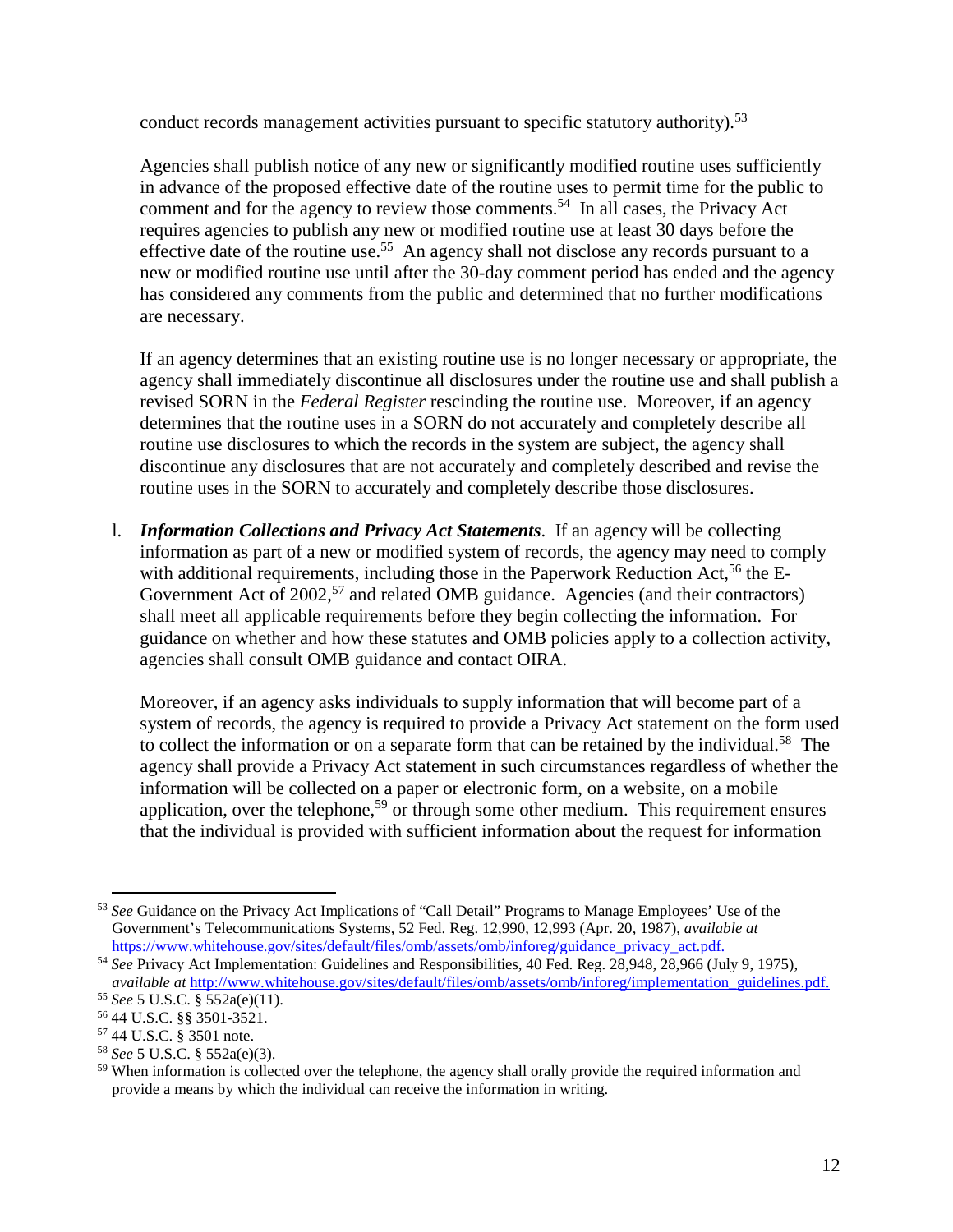to make an informed decision on whether or not to respond.<sup>60</sup>

The Privacy Act statement shall include a plain-language description of:

- (1) the authority (whether granted by statute or executive order) that authorizes the solicitation of the information and whether disclosure of such information is mandatory or voluntary;
- (2) the principal purpose(s) for which the information is intended to be used;
- (3) the published routine uses to which the information is subject; 61
- (4) the effects on the individual, if any, of not providing all or any part of the requested information; and
- (5) an appropriate citation (and, if practicable, a link) to the relevant SORN(s).

## **7. Reporting Systems of Records to OMB and Congress**

- a. *General*. The Privacy Act requires each agency that proposes to establish or significantly modify a system of records to provide adequate advance notice of any such proposal to OMB, the Committee on Oversight and Government Reform of the House of Representatives, and the Committee on Homeland Security and Governmental Affairs of the Senate.<sup>62</sup> This advance notice is separate from the public comment period for new or modified routine uses required by subsection (e)(11) of the Privacy Act and discussed in section 6 of this Circular. Agencies provide advance notice to OMB and the committees of jurisdiction in Congress in order to permit an evaluation of the probable or potential effect of such a proposal on the privacy or other rights of individuals. $^{63}$
- b. *Advance Notice of a New or Modified System of Records*. Agencies shall report to OMB and Congress any proposal to establish or significantly modify a system of records at least 30 days prior to the submission of the notice to the *Federal Register* for publication. OMB will have 30 days to review the proposal and provide any comments to the agency. The 30-day review period is separate from – and may not run concurrently with – the publication period in the *Federal Register*. Only significant changes to a system of records that require a

 <sup>60</sup> *See* Privacy Act Implementation: Guidelines and Responsibilities, 40 Fed. Reg. 28,948, 28,961 (July 9, 1975), *available at* [http://www.whitehouse.gov/sites/default/files/omb/assets/omb/inforeg/implementation\\_guidelines.pdf.](http://www.whitehouse.gov/sites/default/files/omb/assets/omb/inforeg/implementation_guidelines.pdf)

<sup>&</sup>lt;sup>61</sup> When describing the routine uses in the Privacy Act statement, agencies shall tailor the scope and content of the description in order to provide the most effective notice to the public. Agencies generally need not restate the full text of the published routine uses or provide a lengthy list of routine uses to which the information is subject. Rather, agencies may provide a plain-language summary of the routine uses and provide a link to the website where the full list of routine uses is available. *See* Privacy Act Implementation: Guidelines and Responsibilities, 40 Fed. Reg. 28,948, 28,961-62 (July 9, 1975), *available at*

[http://www.whitehouse.gov/sites/default/files/omb/assets/omb/inforeg/implementation\\_guidelines.pdf.](http://www.whitehouse.gov/sites/default/files/omb/assets/omb/inforeg/implementation_guidelines.pdf)

<sup>62</sup> *See* 5 U.S.C. § 552a(r).

<sup>63</sup> *See id.*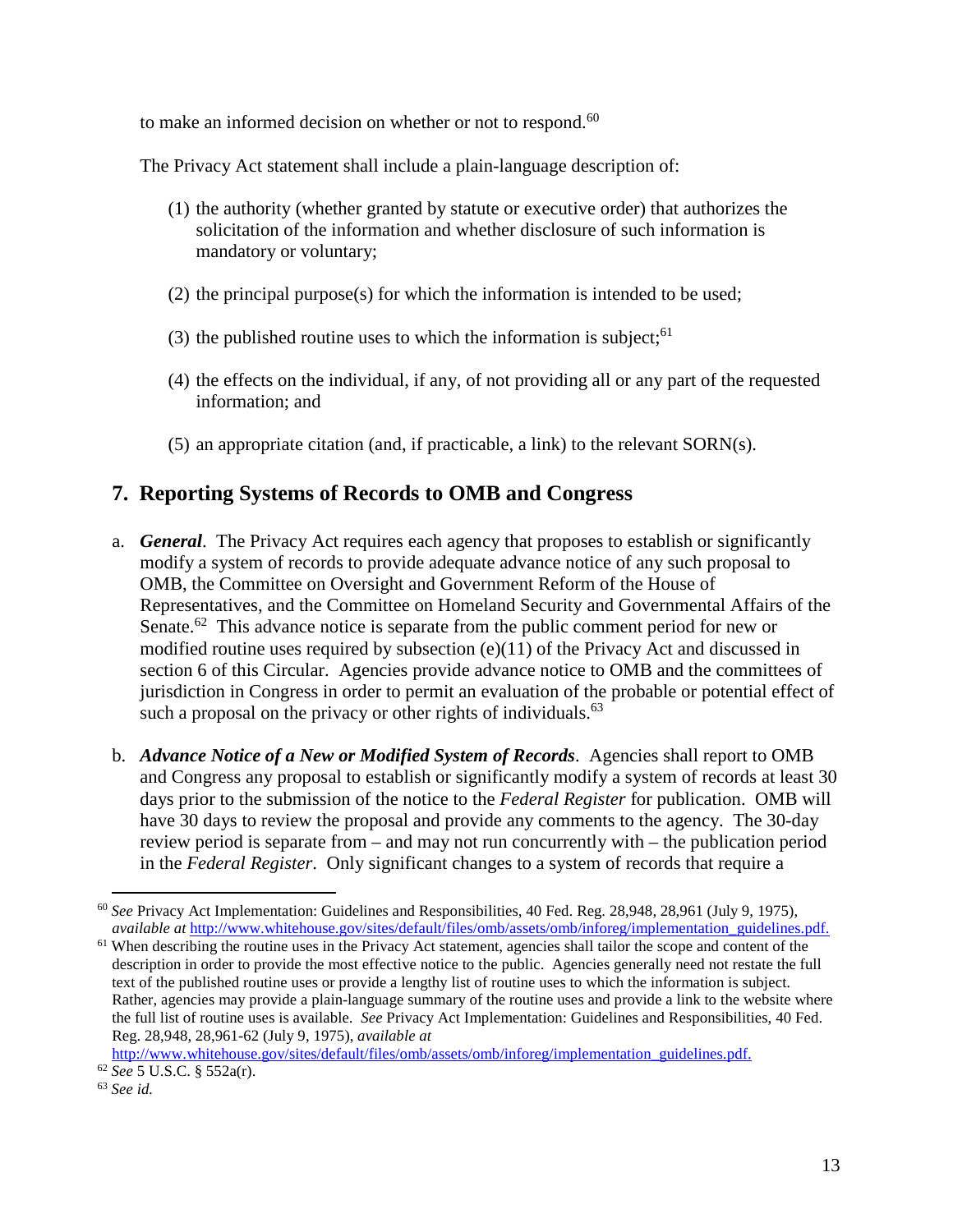revision to the SORN, as described in section 6 of this Circular, need to be reported to OMB and Congress; changes that are not significant do not need to be reported.

Advance notice to OMB and Congress is required by subsection (r) of the Privacy Act. The purpose of the advance notice to OMB and Congress is to permit an evaluation of the potential effect of the proposal on the privacy and other rights of individuals.<sup>64</sup> Although the review period will generally require no more than 30 days, OMB has the discretion to extend the 30-day review period based on the specific circumstances of the proposal. If an agency has questions about the timing of the review, the agency shall consult with OIRA.

In circumstances where it is not feasible for the agency to wait until the 30-day review period for OMB and Congress has expired to publish the notice in the *Federal Register*, the agency may submit a formal written request from the Senior Agency Official for Privacy to OIRA for an expedited advance review period (see section 7(d) of this Circular for information about expedited review requests).

| <b>Agency Action</b>                                                                                                                                                                                                                                       | <b>Explanation</b>                                                                                                                                                                                                                                                                                                                     | <b>Timing</b> |
|------------------------------------------------------------------------------------------------------------------------------------------------------------------------------------------------------------------------------------------------------------|----------------------------------------------------------------------------------------------------------------------------------------------------------------------------------------------------------------------------------------------------------------------------------------------------------------------------------------|---------------|
| The agency submits report to<br>OMB and Congress at least 30<br>days before publication of the                                                                                                                                                             | OMB and Congress have the<br>opportunity to evaluate the<br>probable or potential effect of                                                                                                                                                                                                                                            | Day 1         |
| notice in the Federal Register.                                                                                                                                                                                                                            | such a proposal on the privacy<br>or other rights of individuals.                                                                                                                                                                                                                                                                      |               |
| After incorporating any<br>comments from OMB – and<br>unless OMB provides<br>instructions to the contrary –<br>the agency may publish the<br>notice in the Federal Register<br>and solicit comments from the<br>public.                                    | Notices published in the<br>Federal Register after review<br>by OMB and Congress are<br>effective upon publication,<br>with the exception of any new<br>or modified routine uses. New<br>or modified routine uses<br>require a minimum of 30 days<br>after publication in the Federal<br>Register before they can<br>become effective. | Day 31        |
| The 30-day public comment<br>period closes and the agency<br>reviews and considers any<br>comments received. If no<br>changes to the notice are<br>necessary, the notice remains<br>effective and any new or<br>modified routine uses become<br>effective. | If the agency receives public<br>comments, the agency shall<br>review the comments to<br>determine whether any changes<br>to the notice are necessary. If<br>the agency determines that<br>significant changes are<br>necessary, the agency will need<br>to begin the review process<br>again.                                         | Day 61        |

*Illustration of Standard Review Process for Systems of Records<sup>65</sup>*

 <sup>64</sup> *See* Privacy Act Implementation: Guidelines and Responsibilities, 40 Fed. Reg. 28,948, 28,977 (July 9, 1975), *available at* [http://www.whitehouse.gov/sites/default/files/omb/assets/omb/inforeg/implementation\\_guidelines.pdf.](http://www.whitehouse.gov/sites/default/files/omb/assets/omb/inforeg/implementation_guidelines.pdf)

<sup>&</sup>lt;sup>65</sup> OMB is providing this table to illustrate the steps of the standard review process. The actual timing of the process will depend on the specific circumstances of the proposal, the agency's internal review and clearance procedures, the review process for any Privacy Act exemption rules, and the logistics of *Federal Register* publication.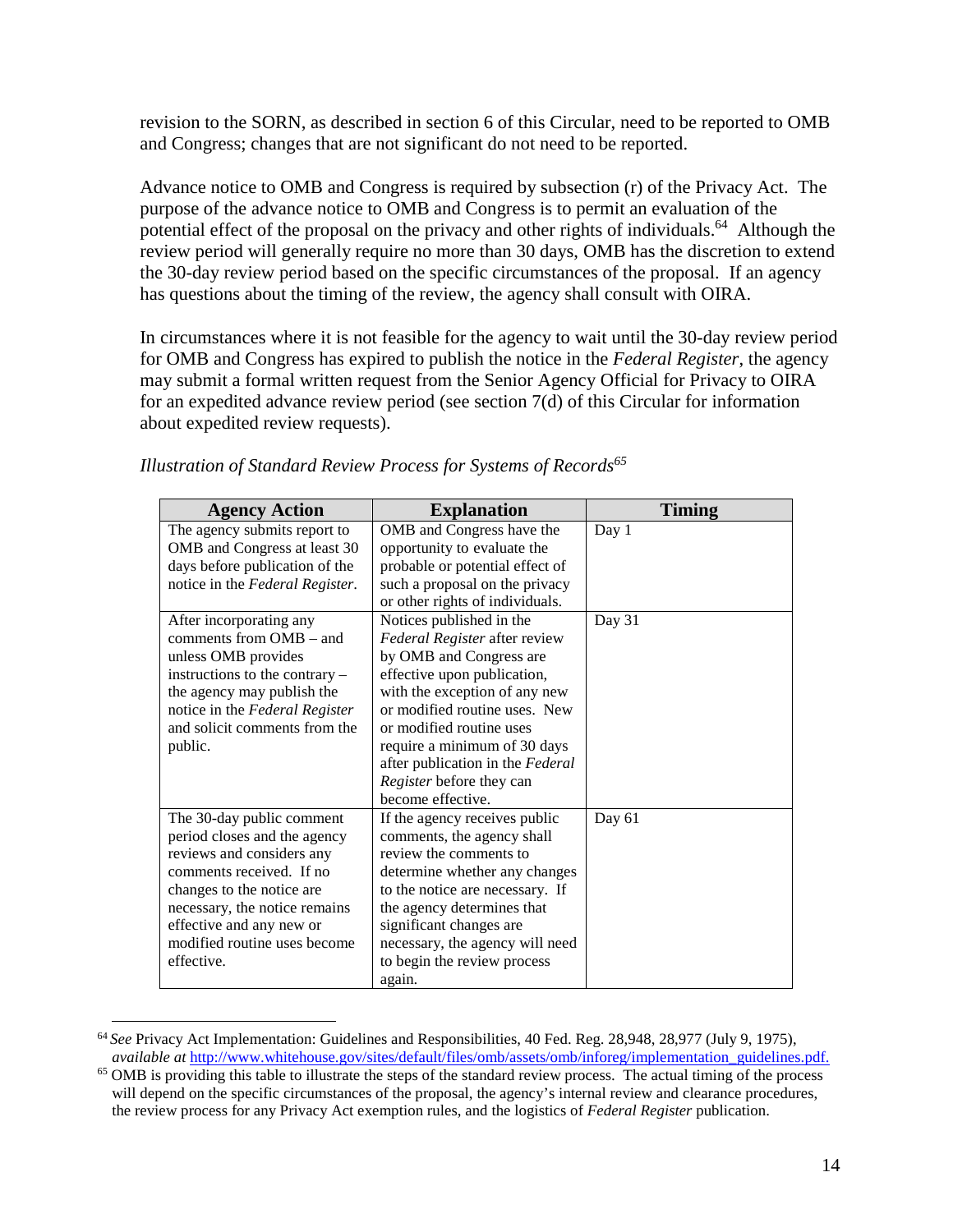- c. *Instructions for Reporting a New or Modified System of Records*. Agencies are required to report to OMB and Congress any proposal to establish or significantly modify a system of records. Agencies shall report proposals to the committees of jurisdiction in Congress by messenger or by mailing the reports to the addresses provided below. Agencies shall report proposals to OMB using OMB's specific web-based portal, as described below. Agencies shall not mail or messenger paper versions of the report to OMB. Submission of the report to OMB will officially start the 30-day advance review period.
	- (1) *House of Representatives*. Agencies shall submit reports to the chair of the House Committee on Oversight and Government Reform, 2157 Rayburn House Office Building, Washington, DC 20515.
	- (2) *Senate*. Agencies shall submit reports to the chair of the Senate Committee on Homeland Security and Governmental Affairs, 340 Dirksen Senate Office Building, Washington, DC 20510.
	- (3) *OMB*. Agencies shall submit reports to OMB using the web-based portal jointly developed by OIRA and the General Services Administration's (GSA) Regulatory Information Service Center (RISC). This web-based portal, the RISC/OIRA Consolidated Information System (ROCIS), was developed to facilitate the submission and review of regulations and other agency materials.<sup>66</sup> For detailed instructions on how to use ROCIS to submit reports to OMB, agencies shall consult the user manuals available on the ROCIS website or register for the training classes conducted by RISC at GSA headquarters.<sup>67</sup>
- d. *Request for Expedited Review of a New or Modified System of Records*. Although agencies are required to provide adequate advance notice of any proposal to establish or significantly modify a system of records, there may be circumstances where it is not feasible for the agency to wait until the 30-day review period has expired to publish a notice in the *Federal Register*. In such cases, the agency may submit a formal written request from the Senior Agency Official for Privacy to OIRA for an expedited OMB review period. The request shall be included in the transmittal letter that the agency submits to OIRA in ROCIS. The request shall demonstrate the agency's specific and compelling need for the expedited review, indicate why the agency cannot meet the established review period, and explain the consequences if the request is not granted.

When OIRA grants an agency's request for expedited review, the agency will be allowed to publish the notice in the *Federal Register* after the expedited OMB review period. When OIRA does not grant an agency's request for expedited review, the normal OMB review process will proceed. Agencies shall note that OMB may not waive the explicit requirement

<sup>66</sup> *See* RISC/OIRA Consolidated Information System (ROCIS), *available at* [https://www.rocis.gov/.](https://www.rocis.gov/) 67 All ROCIS user manuals and training information are available on the ROCIS website at

[https://www.rocis.gov/rocis/login.do.](https://www.rocis.gov/rocis/login.do)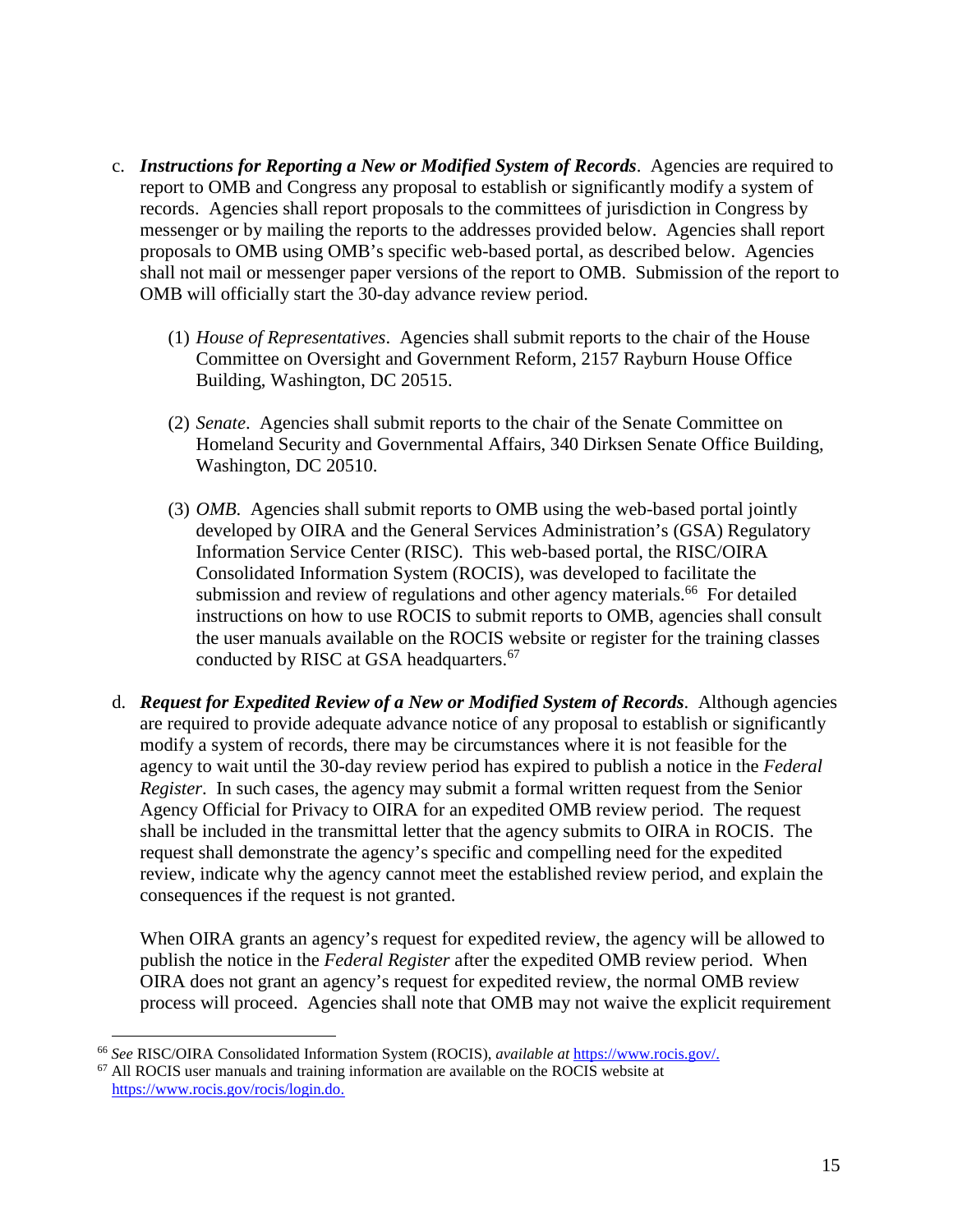in the Privacy Act for a 30-day *Federal Register* public notice before the adoption of a new or modified routine use,<sup>68</sup> nor may OMB waive the adequate advance notice that is required to Congress.<sup>69</sup>

- e. *Content of the Report of a New or Modified System of Records*. The report of a new or significantly modified system of records includes a transmittal letter, a narrative statement, a draft *Federal Register* notice, any Privacy Act exemption rules, and any supplementary documents.
	- (1) *Transmittal Letter*. The transmittal letter serves as a brief cover letter accompanying the report. The transmittal letter shall:
		- (A) Be signed by the Senior Agency Official for Privacy.
		- (B) Contain the name, email address, and telephone number of the individual who can best answer questions about the proposed system of records.
		- (C) Contain the agency's assurance that the proposed system of records fully complies with the Privacy Act and OMB policies.
		- (D) Contain the agency's assurance that the proposed system of records does not duplicate any existing agency or government-wide systems of records.
	- (2) *Narrative Statement*. The narrative statement provides a brief overview of the proposed system of records making reference to the other materials in the report without simply restating information provided in those materials. The narrative statement shall:
		- (A) Describe the purpose(s) for which the agency is establishing or modifying the system of records and explain how the scope of the system is commensurate with the purpose(s) of the system.
		- (B) Identify the specific authority (statute or executive order) under which the system of records will be maintained. The agency shall avoid citing authority that is overly general; rather, the agency shall cite the specific programmatic authority for collecting, maintaining, using, and disseminating the information.
		- (C) An evaluation of the probable or potential effect of the proposal on the privacy of individuals whose information will be maintained in the system of records.70 If the agency has conducted one or more privacy impact assessment(s) with respect to information technology that will be used to

 <sup>68</sup> *See* 5 U.S.C. § 552a(e)(11).

<sup>69</sup> *See id.* § 552a(r).

 $^{70}$  5 U.S.C. § 552a(r) provides that agencies report a proposal to OMB and Congress in order to permit an evaluation of the probable or potential effect of such proposal on the privacy or other rights of individuals.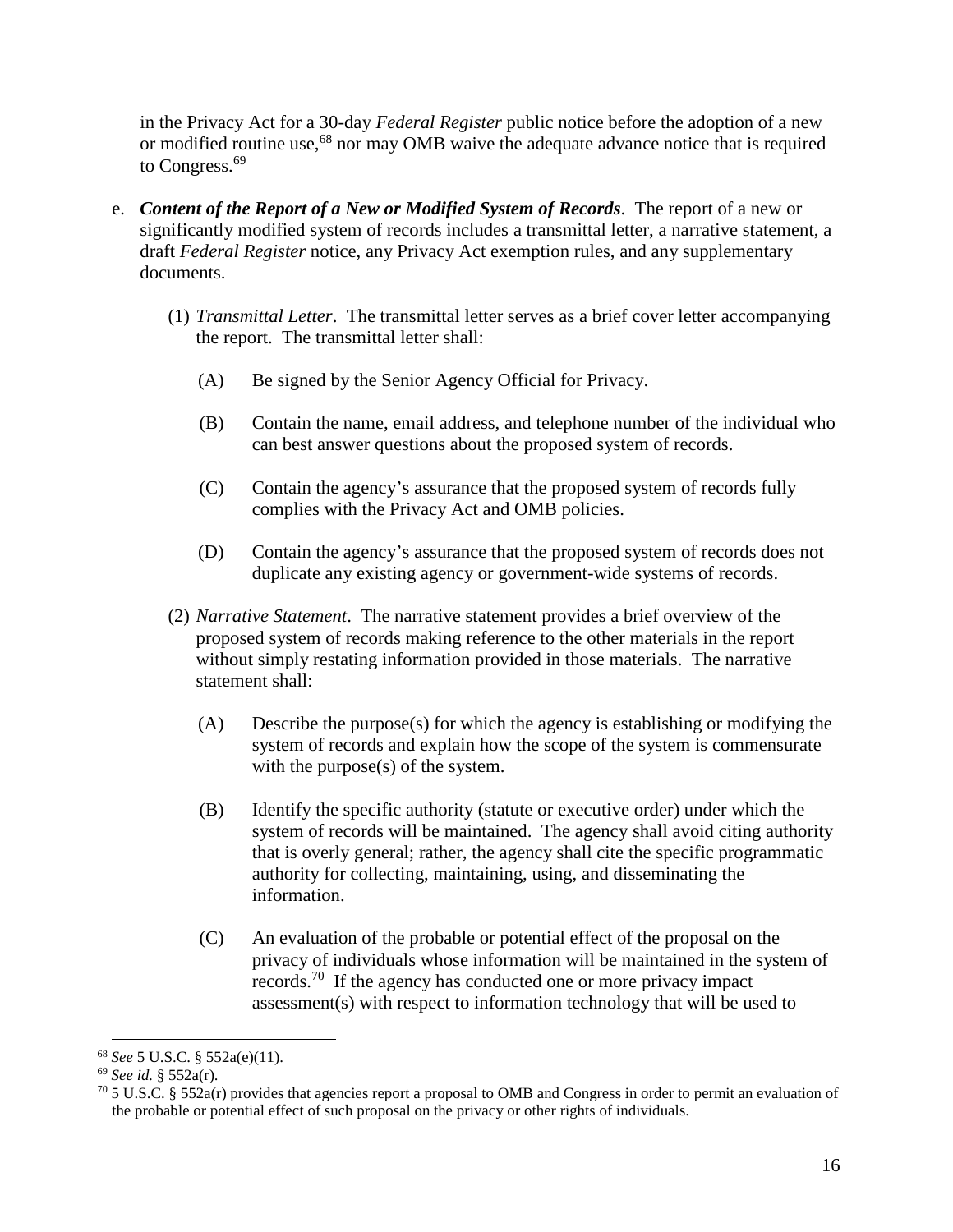collect, maintain, or disseminate the information in the system of records, the privacy impact assessment(s) will likely provide the information necessary to meet this requirement, and may be submitted in lieu of drafting a separate evaluation.

- (D) Explain how each new or modified routine use satisfies the compatibility requirement of the Privacy Act.<sup>71</sup>
- (E) Identify any information collections approved by OMB or submitted to OMB for approval that will be used to collect information that will be maintained in the system of records, and provide the relevant names, OMB control numbers, and expiration dates. If the request for OMB approval of an information collection is pending, the agency may simply state the name of the collection and the date it was submitted to OMB for review.
- (3) *Federal Register Notice*. The draft new or revised notice in the format prescribed by the Office of the Federal Register SORN templates, which are provided in the appendices to this Circular.
- (4) *Exemption Rule*. Any new Privacy Act exemption rules or changes to published exemption rules in *Federal Register* format that the agency proposes to issue that will apply to records in the new or significantly modified system of records.
- (5) *Supplementary Documents*. The supplementary documents include:
	- (A) For significantly modified systems, the agency shall include a list of the substantive changes to the previously published version of the notice and/or a version of the previously published notice that has been marked up to show the changes that are being proposed.
	- (B) The agency shall include any other supplementary documents requested by OMB.
- f. *Reporting General Changes to Multiple Systems of Records*. When an agency makes a general change to agency programs or information technology that applies in a similar way to multiple systems of records (*e.g.*, enabling remote access to systems, moving systems from a conventional data center to a cloud-based storage environment, adding a routine use to all systems of records), the agency may submit a single, consolidated report to OMB and Congress describing the changes. However, the agency shall ensure that any changes are properly reflected in all published SORNs.

 <sup>71</sup> *See* 5 U.S.C. § 552a(a)(7).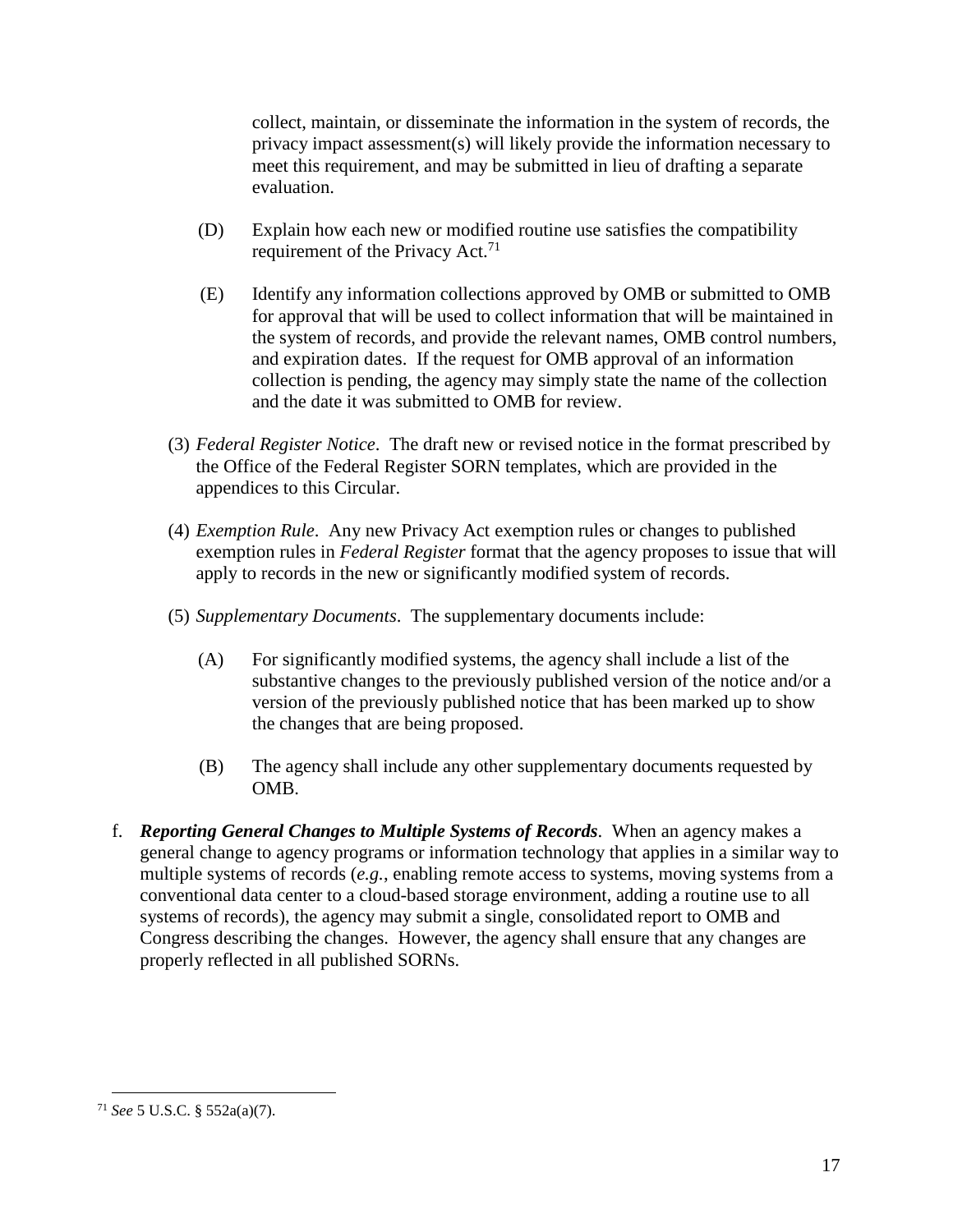### **8. Publishing Matching Notices**

- a. *General*. The Privacy Act requires recipient agencies (or source agencies in a matching program where a non-Federal agency is the recipient agency) to publish a notice in the *Federal Register* upon the establishment, re-establishment, <sup>72</sup> or modification of a matching program.<sup>73</sup> A matching notice identifies the agencies involved, the purpose(s) of the matching program, the authority for conducting the matching program, the records and individuals involved, and additional details about the matching program. The requirement for agencies to publish a matching notice allows the Federal Government to foster transparency and accountability with respect to agencies' matching programs.
- b. *When to Publish a Matching Notice.* Agencies are required to publish a matching notice in the *Federal Register* at least 30 days prior to the establishment, re-establishment, or significant modification of the matching program.<sup>74</sup> Notice is not required for the one-year renewal of a matching program by the agency's Data Integrity Board.75 If the agency is reestablishing a matching program and continuing the program past the expiration of the current matching agreement (including any one-year renewal approved by the Data Integrity Board), the agency shall publish a notice of the re-establishment at least 30 days prior to the expiration of the existing matching agreement.

Agencies are only required to publish a revised matching notice when they are making significant changes to the matching program. As a general matter, significant changes are those that are substantive in nature and therefore warrant a revision of the matching notice in order to provide notice to the public of the modified matching program. The following are examples of significant changes:

- (1) A change that modifies the purpose(s) of the matching program.
- (2) A change in the agency's authority to conduct the matching program.
- (3) A change that expands the types or categories of records that are used in the matching program, or a significant increase in the number of records that are being matched.
- (4) A change that expands the categories of individuals whose records are used in the matching program.

 <sup>72</sup> The *re-establishment* of a matching program occurs when an agency re-establishes a matching program upon the expiration of a matching agreement. The re-establishment of a matching program requires the publication of a matching notice in the *Federal Register* and needs to be reported to OMB and Congress (see section 9 of this Circular for information about reporting matching programs). In contrast, the *renewal* of a matching program occurs when an agency's Data Integrity Board renews a matching agreement for one additional year pursuant to 5 U.S.C.  $\S 552a(0)(2)(D)$ . The renewal of a matching program does not require the publication of a matching notice and does not need to be reported to OMB or Congress.

<sup>73</sup> *See* 5 U.S.C. § 552a(e)(12).

<sup>74</sup> *See id.*

<sup>75</sup> *See id.* § 552a(o)(2)(D).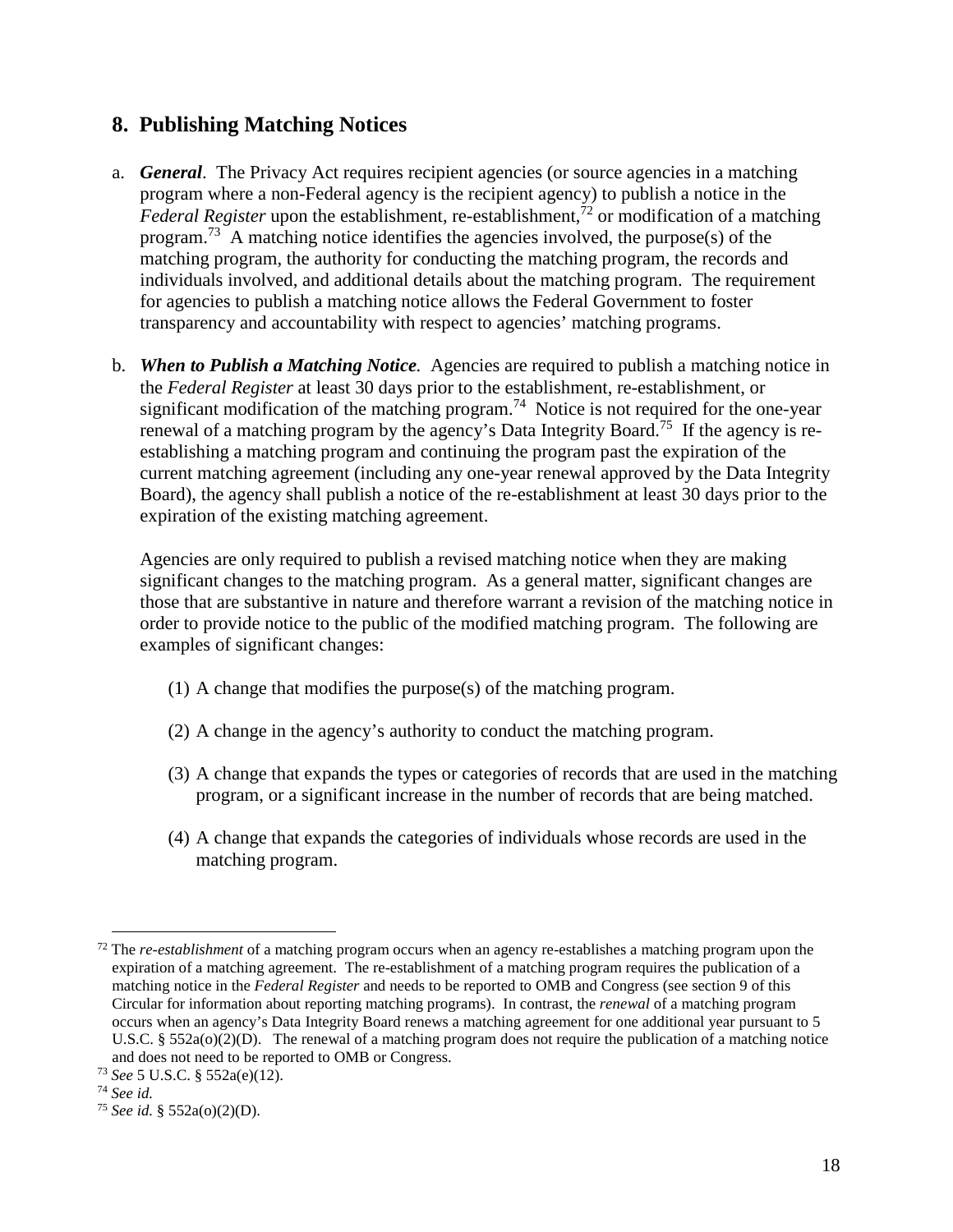(5) A change to the source and/or recipient agencies that are involved in the matching program.

This is not an exhaustive list of significant changes that would require a revised matching notice. Other changes to a matching program would require a revised notice if the changes are substantive in nature and therefore warrant additional notice. If an agency has questions about whether particular changes to a matching program are significant, the agency shall contact OIRA for assistance.

- c. *What to Publish in a Matching Notice*. Each matching notice shall be drafted using the Office of the Federal Register matching notice templates, which are provided in the appendices to this Circular. When an agency establishes or re-establishes a matching program, the matching notice is comprised of a single *Federal Register* notice that includes all of the required elements that are identified in Appendix V to this Circular, *Office of the Federal Register Matching Notice Template – Full Notice*. When an agency modifies an existing matching program, the agency may choose to publish a *Federal Register* notice that includes all of the required elements identified in Appendix V, or a notice that includes the elements that are identified in Appendix VI to this Circular, *Office of the Federal Register Matching Notice Template – Notice of Revision*, as well as any other elements that are being revised.
- d. *Who Publishes a Matching Notice*. The recipient agency (or source agency in a matching program where a non-Federal agency is the recipient agency) is responsible for meeting the publication requirements associated with a matching program. However, where a recipient agency is not the actual beneficiary of the matching program, it may, to the extent legally permissible, negotiate with the actual beneficiary agency for reimbursement of the costs incurred in publishing the matching notice. Publication shall occur at the agency level, rather than the sub-agency, component, or program level. If a matching program will be conducted by a sub-agency or component of an agency, the broader agency shall publish the matching notice and specify the sub-agency or component that will conduct the program.
- e. *Timing of a Matching Notice*.<sup>76</sup> A new or revised matching notice is not effective until at least 30 days after its publication in the *Federal Register*. If an agency receives public comments on a published matching notice, the agency shall review the comments to determine whether any changes to the matching notice are necessary. If the agency determines that significant changes to the matching notice are necessary, the agency shall publish a revised matching notice and provide an additional 30-day public comment and review period.
- f. *Format and Style of a Matching Notice*. Agencies shall draft matching notices in plain language with an appropriate level of detail to ensure that the public is properly informed about the matching program. Agencies shall follow the publication format in the Office of the Federal Register matching notice templates, which are provided in the appendices to this

 <sup>76</sup> Agencies may not publish a matching notice in the *Federal Register* until they have provided advance notice of the proposal to OMB and Congress pursuant to the reporting instructions in section 9 of this Circular.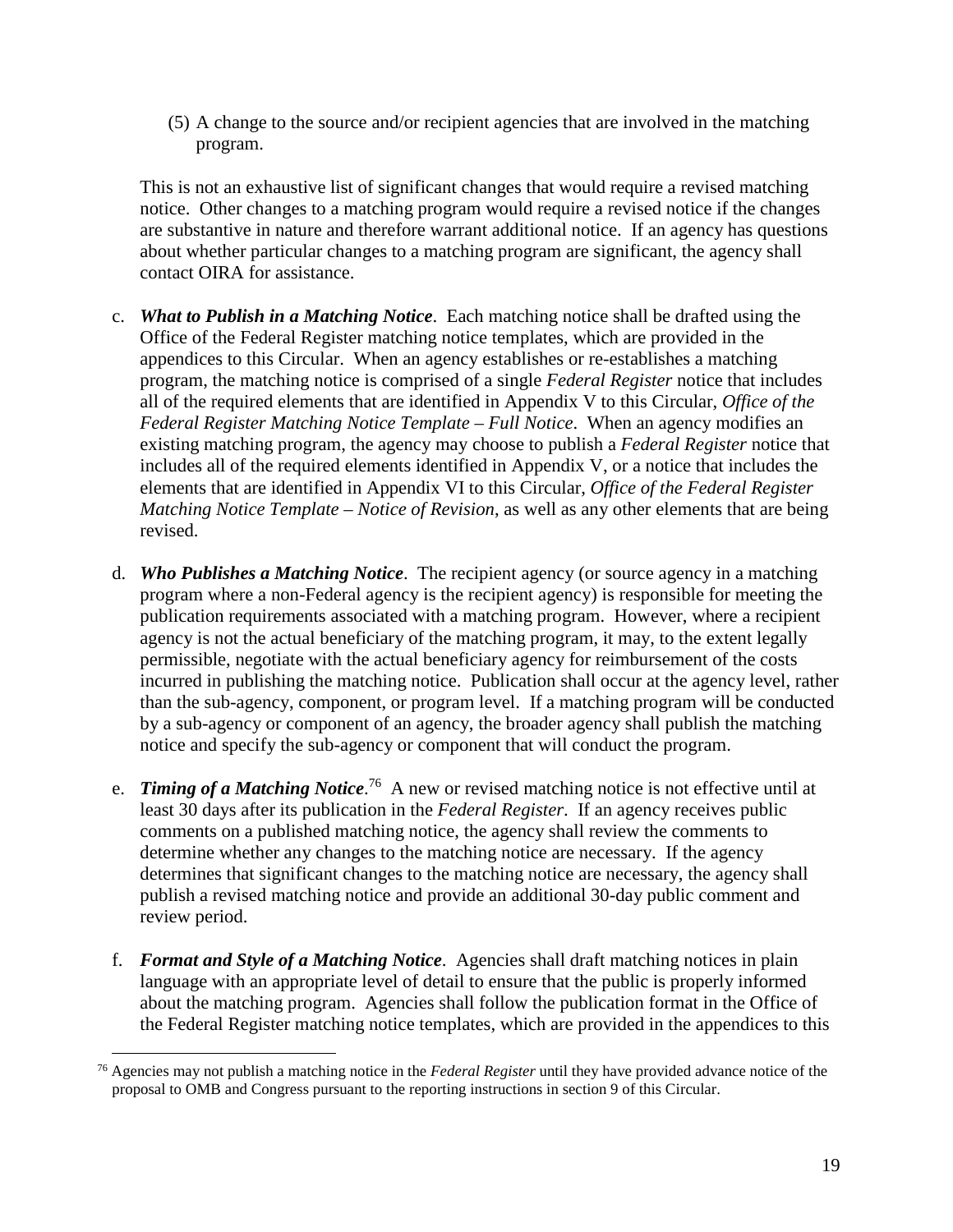Circular. In addition, agencies shall consult the Office of the Federal Register's *Document Drafting Handbook* for general guidance on drafting *Federal Register* notices.<sup>77</sup>

## **9. Reporting Matching Programs to OMB and Congress**

- a. *General*. The Privacy Act requires each agency that proposes to establish, re-establish, or significantly modify a matching program to provide adequate advance notice of any such proposal to OMB, the Committee on Oversight and Government Reform of the House of Representatives, and the Committee on Homeland Security and Governmental Affairs of the Senate.<sup>78</sup> This advance notice is separate from the public comment period for matching notices required by subsection (e)(12) of the Privacy Act and discussed in section 8 of this Circular. Agencies provide advance notice to OMB and the committees of jurisdiction in Congress in order to permit an evaluation of the probable or potential effect of such a proposal on the privacy or other rights of individuals.<sup>79</sup>
- b. *Advance Notice of a New or Modified Matching Program*. Agencies shall report to OMB and Congress any proposal to establish, re-establish, or significantly modify a matching program at least 30 days prior to the submission of the notice to the *Federal Register* for publication. If the agency is re-establishing a matching program and continuing the program past the expiration of the current matching agreement (including any one-year renewal approved by the Data Integrity Board), the agency shall report the proposal to re-establish the matching program at least 60 days prior to the expiration of the existing matching agreement.

OMB will have 30 days to review the proposal to establish, re-establish, or significantly modify a matching program and provide any comments to the agency. This 30-day review period is separate from – and may not run concurrently with – the publication period in the *Federal Register*. Only significant changes to a matching program that require a revision to the matching notice, as described in section 8 of this Circular, need to be reported to OMB and Congress; changes that are not significant do not need to be reported.

Advance notice to OMB and Congress is required by subsection (r) of the Privacy Act. The purpose of the advance notice to OMB and Congress is to permit an evaluation of the potential effect of the proposal on the privacy and other rights of individuals.<sup>80</sup> Although the review period will generally require no more than 30 days, OMB has the discretion to extend the 30-day review period based on the specific circumstances of the proposal. If an agency has questions about the timing of the review, the agency shall consult with OIRA.

 <sup>77</sup> Document Drafting Handbook, Office of the Federal Register, National Archives and Records Administration, *available at* [http://www.archives.gov/federal-register/write/handbook/.](http://www.archives.gov/federal-register/write/handbook/) 78 *See* 5 U.S.C. § 552a(r).

<sup>79</sup> *See id.*

<sup>80</sup>*See* Privacy Act Implementation: Guidelines and Responsibilities, 40 Fed. Reg. 28,948, 28,977 (July 9, 1975), *available at* [http://www.whitehouse.gov/sites/default/files/omb/assets/omb/inforeg/implementation\\_guidelines.pdf.](http://www.whitehouse.gov/sites/default/files/omb/assets/omb/inforeg/implementation_guidelines.pdf)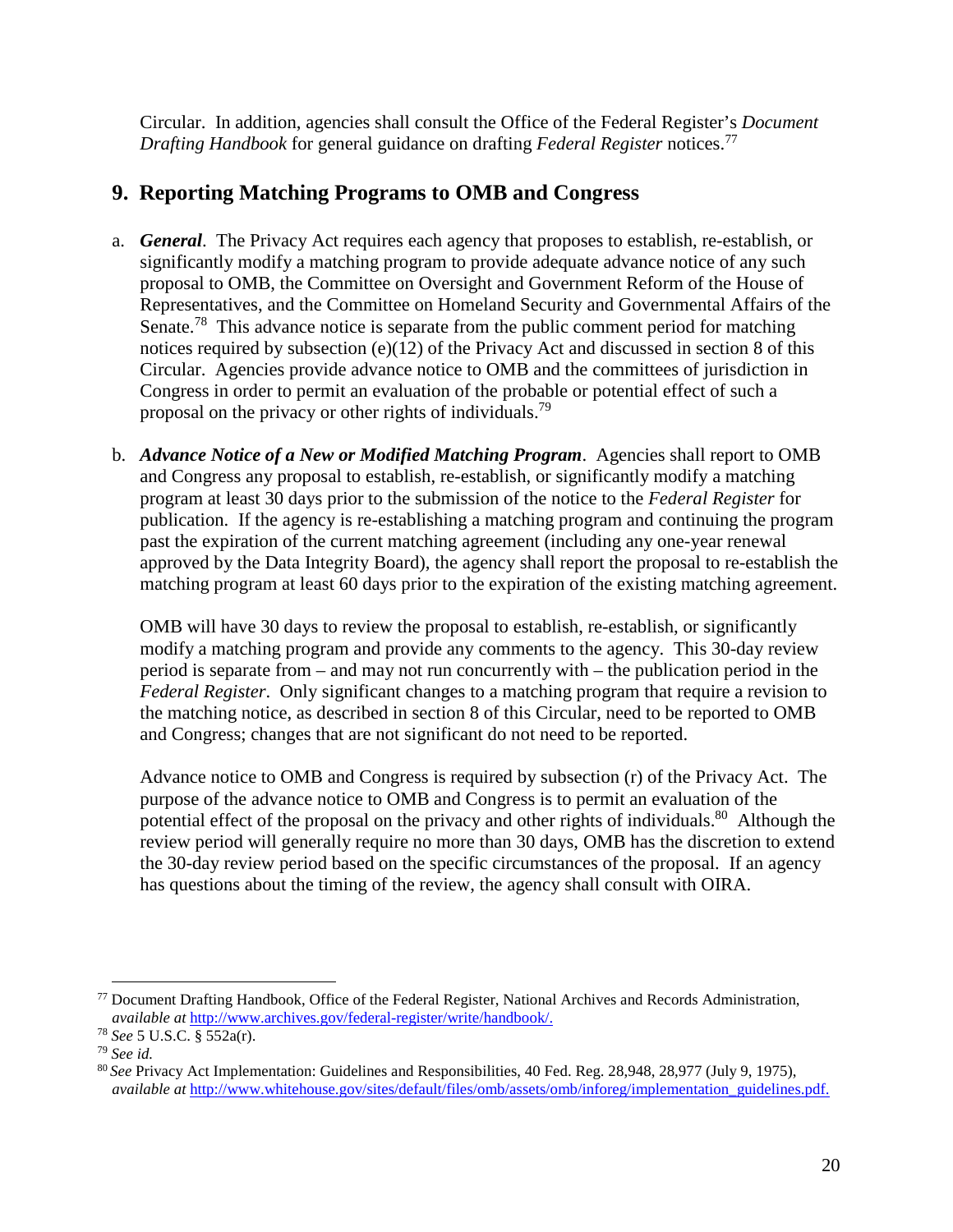| <b>Agency Action</b>                                                                                                                                                                                                                                                  | <b>Explanation</b>                                                                                                                                                                                                                                                                             | <b>Timing</b> |
|-----------------------------------------------------------------------------------------------------------------------------------------------------------------------------------------------------------------------------------------------------------------------|------------------------------------------------------------------------------------------------------------------------------------------------------------------------------------------------------------------------------------------------------------------------------------------------|---------------|
| The agency submits report to<br>OMB and Congress at least 30<br>days before publication of the<br>notice in the Federal Register,<br>and at least 60 days before the<br>expiration of the matching<br>agreement in the case of a re-<br>established matching program. | OMB and Congress have the<br>opportunity to evaluate the<br>probable or potential effect of<br>such a proposal on the privacy<br>or other rights of individuals.                                                                                                                               | Day 1         |
| After incorporating any<br>comments from $OMB - and$<br>unless OMB provides<br>instructions to the contrary -<br>the agency may publish the<br>notice in the Federal Register<br>and solicit comments from the<br>public.                                             | Matching notices published in<br>the Federal Register are not<br>effective until a minimum of<br>30 days after publication.                                                                                                                                                                    | Day 31        |
| The 30-day public comment<br>period closes and the agency<br>reviews and considers any<br>comments received. If no<br>changes to the notice are<br>necessary, the notice is<br>effective.                                                                             | If the agency receives public<br>comments, the agency shall<br>review the comments to<br>determine whether any changes<br>to the notice are necessary. If<br>the agency determines that<br>significant changes are<br>necessary, the agency will need<br>to begin the review process<br>again. | Day 61        |

*Illustration of Standard Review Process for Matching Programs<sup>81</sup>*

- c. *Instructions for Reporting a New or Modified Matching Program*. Agencies are required to report to OMB and Congress any proposal to establish, re-establish, or significantly modify a matching program. Agencies shall report proposals to the committees of jurisdiction in Congress by messenger or by mailing the reports to the addresses provided below. Agencies shall report proposals to OMB using OMB's specific web-based portal, as described below. Agencies shall not mail or messenger paper versions of the report to OMB. Submission of the report to OMB will officially start the 30-day advance review period.
	- (1) *House of Representatives*. Agencies shall submit reports to the chair of the House Committee on Oversight and Government Reform, 2157 Rayburn House Office Building, Washington, DC 20515.

<sup>&</sup>lt;sup>81</sup> OMB is providing this table to illustrate the steps of the standard review process. The actual timing of the process will depend on the specific circumstances of the proposal, the agency's internal review and clearance procedures, and the logistics of *Federal Register* publication.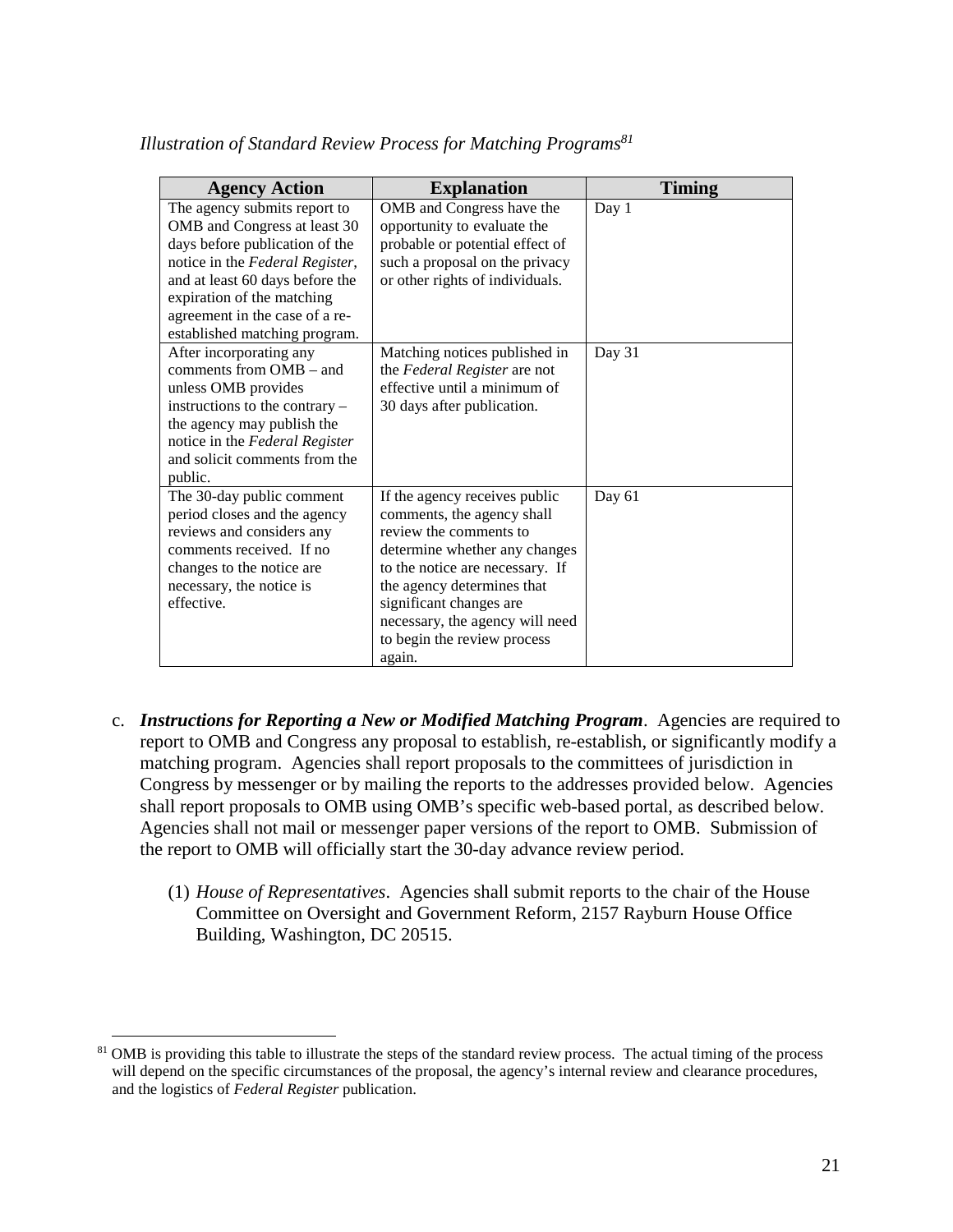- (2) *Senate*. Agencies shall submit reports to the chair of the Senate Committee on Homeland Security and Governmental Affairs, 340 Dirksen Senate Office Building, Washington, DC 20510.
- (3) *OMB*. Agencies shall submit reports to OMB using the web-based portal jointly developed by OIRA and RISC. This web-based portal, called ROCIS, was developed to facilitate the submission and review of regulations and other agency materials. $82$ For detailed instructions on how to use ROCIS to submit reports to OMB, agencies shall consult the user manuals available on the ROCIS website or register for the training classes conducted by RISC at GSA headquarters.<sup>83</sup>
- d. *Request for Expedited Review of a New or Modified Matching Program*. Although agencies are required to provide adequate advance notice of any proposal to establish, reestablish, or significantly modify a matching program, there may be circumstances where it is not feasible for the agency to wait until the 30-day review period has expired to publish a notice in the *Federal Register*. In such cases, the agency may submit a formal written request from the Senior Agency Official for Privacy to OIRA for an expedited OMB review period. The request shall be included in the transmittal letter that the agency submits to OIRA in ROCIS. The request shall demonstrate the agency's specific and compelling need for the expedited review, indicate why the agency cannot meet the established review period, and explain the consequences if the request is not granted.

When OIRA grants an agency's request for expedited review, the agency will be allowed to publish the notice in the *Federal Register* after the expedited OMB review period. When OIRA does not grant an agency's request for expedited review, the normal OMB review process will proceed. Agencies shall note that OMB may not waive the explicit requirement in the Privacy Act for a 30-day *Federal Register* public notice before conducting a new or significantly modified matching program,<sup>84</sup> nor may OMB waive the adequate advance notice that is required to Congress.<sup>85</sup>

- e. *Content of the Report of a New or Modified Matching Program*. The report of an established, re-established, or significantly modified matching program includes a transmittal letter, a narrative statement, a draft *Federal Register* notice, a matching agreement, and any supplementary documents.
	- (1) *Transmittal Letter*. The transmittal letter serves as a brief cover letter accompanying the report. The transmittal letter shall:
		- (A) Be signed by the Senior Agency Official for Privacy or the chairman of the Data Integrity Board.

<sup>&</sup>lt;sup>82</sup> *See* RISC/OIRA Consolidated Information System (ROCIS), *available at* [https://www.rocis.gov/.](https://www.rocis.gov/) <sup>83</sup> All ROCIS user manuals and training information are available on the ROCIS website at

[https://www.rocis.gov/rocis/login.do.](https://www.rocis.gov/rocis/login.do)

<sup>84</sup> *See* 5 U.S.C. § 552a(e)(12).

<sup>85</sup> *See id.* § 552a(r).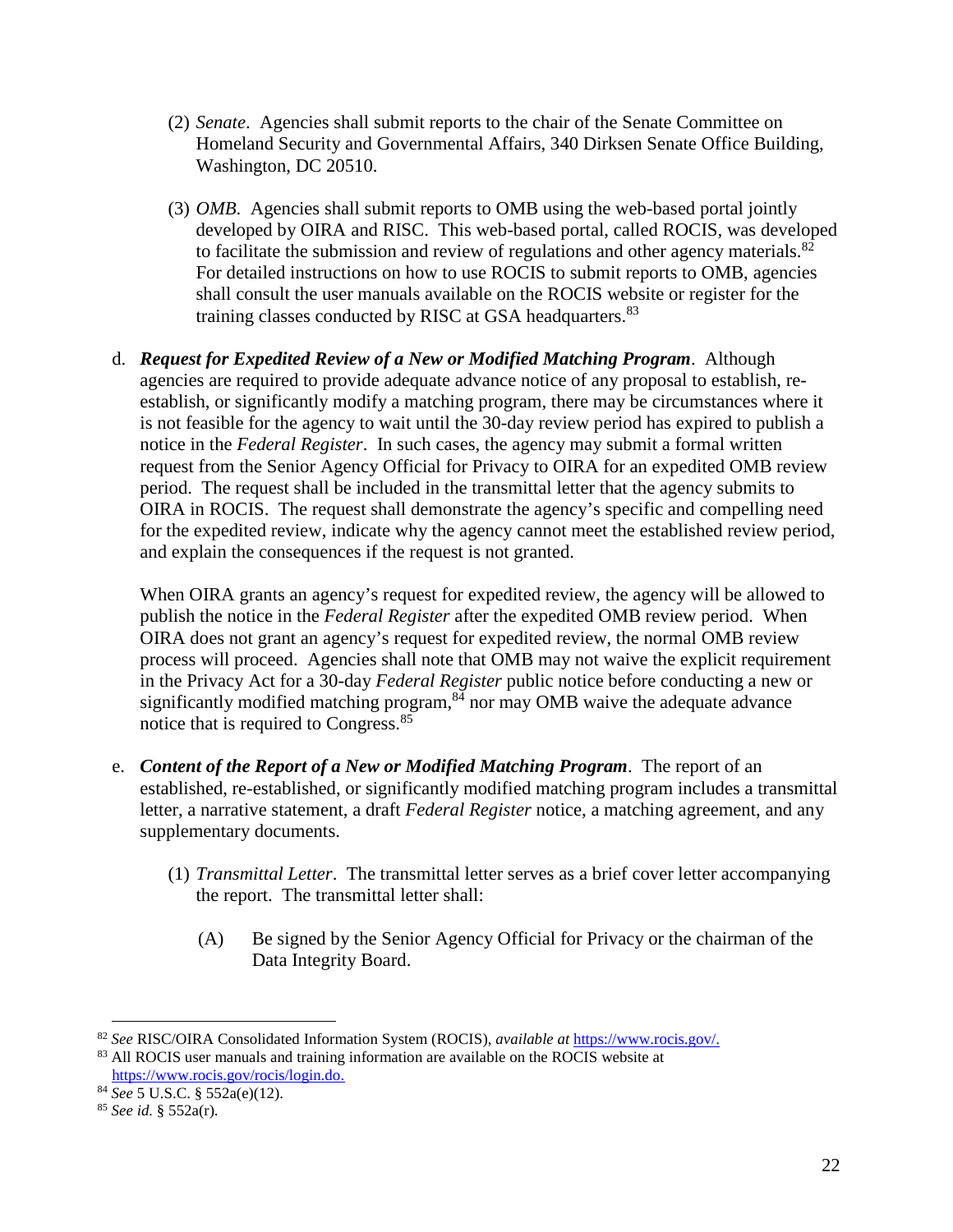- (B) Contain the name, email address, and telephone number of the individual who can best answer questions about the proposed matching program.
- (C) Contain the agency's assurance that the proposed matching program was approved by the agency's Data Integrity Board and fully complies with the Privacy Act and OMB policies.
- (2) *Narrative Statement*. The narrative statement provides a brief overview of the proposed matching program making reference to the other materials in the report without simply restating information provided in those materials. The narrative statement shall:
	- (A) Describe the purpose(s) for which the agency is establishing, re-establishing, or significantly modifying the matching program.
	- (B) Identify the specific authority (statute or executive order) under which the agency is conducting the matching program. The agency shall avoid citing authority that is overly general; rather, the agency shall cite the specific programmatic authority for conducting the matching program.
	- (C) Describe the administrative, technical, and physical safeguards in place to protect against unauthorized access to records used in the matching program.
	- (D) Provide the agency's specific evaluation of the potential impact on the privacy of individuals whose records will be used in the matching program.
	- (E) Indicate whether a cost-benefit analysis was performed for the matching program, describe the results of the cost-benefit analysis, and explain the basis on which the agency is justifying the matching program.
- (3) *Federal Register Notice*. The draft new or revised matching notice in the format prescribed by the Office of the Federal Register matching notice templates, which are provided in the appendices to this Circular.
- (4) *Matching Agreement*. The full matching agreement that was approved by the agency's Data Integrity Board.
- (5) *Supplementary Documents*. The supplementary documents include:
	- (A) For significantly modified matching programs, the agency shall include a list of the substantive changes to the previously published version of the matching notice and/or a version of the previously published matching notice that has been marked up to show the changes that are being proposed.
	- (B) The agency shall include any other supplementary documents requested by OMB.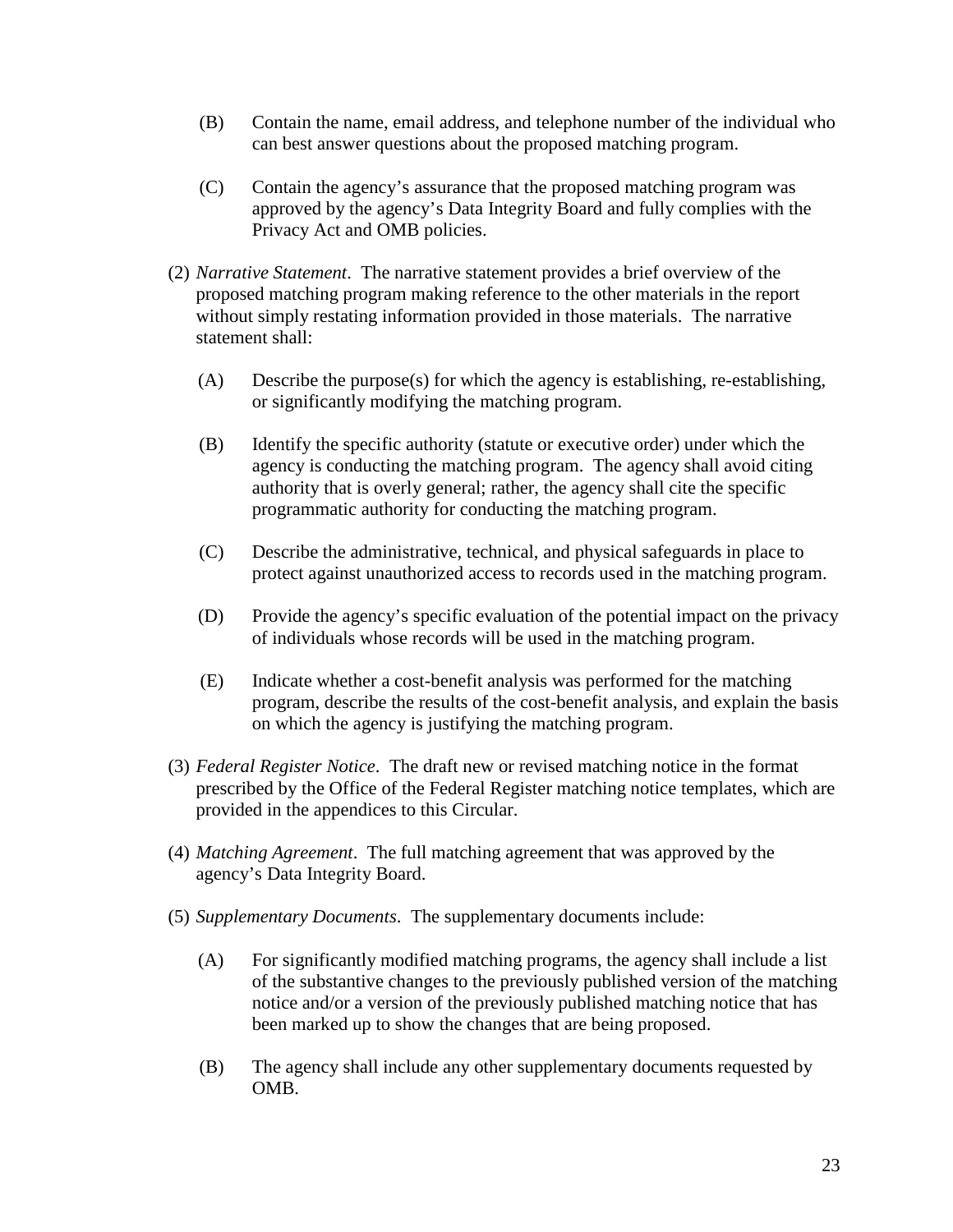### **10. Privacy Act Implementation Rules**

Each agency that maintains a system of records shall promulgate rules, in accordance with the rulemaking procedures in 5 U.S.C.  $\S$  553, to implement the requirements of the Privacy Act.<sup>86</sup> Privacy Act implementation rules shall provide the public with sufficient information to understand how an agency is complying with the law, and provide sufficient information for individuals to exercise their rights under the law.87 In particular, agencies' Privacy Act implementation rules shall:

- a. establish procedures whereby an individual can be notified in response to his or her request if any system of records named by the individual contains a record pertaining to him or her;<sup>88</sup>
- b. define reasonable times, places, and requirements for authenticating the identity of an individual who requests his or her record or information pertaining to him or her before the agency makes the record or information available to the individual (more rigorous authentication procedures may be required for more sensitive records); $^{89}$
- c. establish procedures whereby an individual can be notified at his or her request how the individual can gain access to any record pertaining to him or her in the system, including special procedures, if deemed necessary, for the disclosure to an individual of medical records, including psychological records, pertaining to him or her;  $90$
- d. establish procedures for reviewing a request from an individual concerning the amendment of any record or information pertaining to him or her, for making a determination on the request, for an appeal within the agency of an initial adverse agency determination, and for whatever additional means may be necessary for each individual to be able to exercise fully his or her rights under the Privacy Act;<sup>91</sup> and
- e. establish fees to be charged, if any, to any individual for making copies of his or her record, excluding the cost of any search for and review of the record.<sup>92</sup>

Agencies shall submit proposed and final Privacy Act implementation rules to OMB if those rules are subject to OMB review under Executive Order 12866, *Regulatory Planning and* 

 <sup>86</sup> *See id.* § 552a(f).

<sup>87</sup> *See* Privacy Act Implementation: Guidelines and Responsibilities, 40 Fed. Reg. 28,948, 28,966 (July 9, 1975), *available at* [http://www.whitehouse.gov/sites/default/files/omb/assets/omb/inforeg/implementation\\_guidelines.pdf.](http://www.whitehouse.gov/sites/default/files/omb/assets/omb/inforeg/implementation_guidelines.pdf)

<sup>88</sup> *See* 5 U.S.C. § 552a(f)(1).

<sup>89</sup> *See id.* § 552a(f)(2).

<sup>90</sup> *See id.* § 552a(f)(3).

<sup>91</sup> *See id.* § 552a(f)(4).

<sup>92</sup> *See id.* § 552a(f)(5).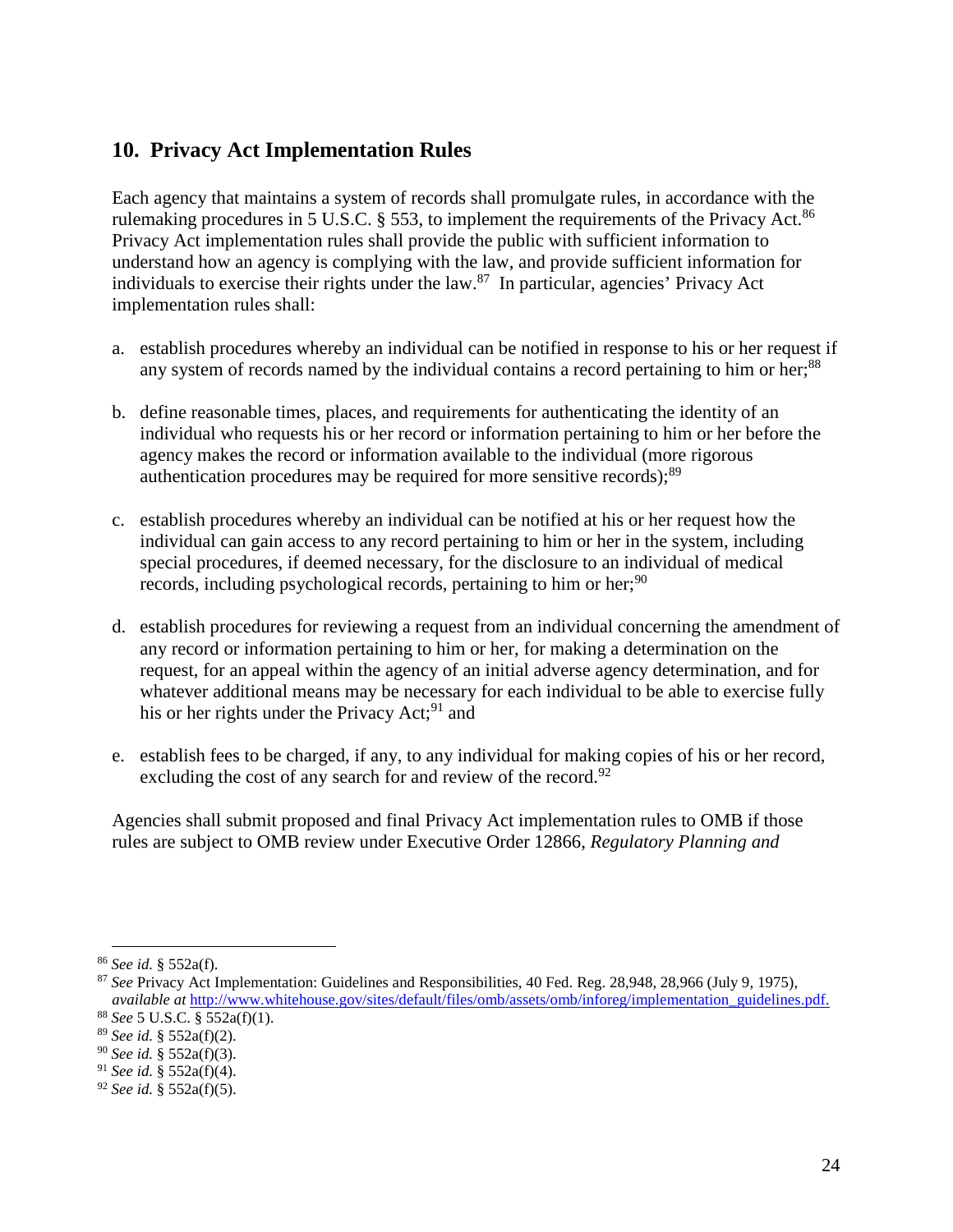*Review*, 93 Executive Order 13563, *Improving Regulation and Regulatory Review*, 94 or other regulatory review procedures.

# **11. Privacy Act Exemption Rules**

The Privacy Act includes two sets of provisions that allow agencies to claim exemptions from certain requirements in the statute.<sup>95</sup> These provisions allow agencies in certain circumstances to promulgate rules, in accordance with 5 U.S.C. § 553, to exempt a system of records from select provisions of the Privacy Act. Agencies that wish to promulgate a rule to exempt a system of records shall follow all applicable rulemaking procedures. Generally, these procedures will require agencies to publish in the *Federal Register* a proposed rule soliciting comments from the public, followed by a final rule. At a minimum, agencies' Privacy Act exemption rules shall include:

- a. The specific name(s) of any system(s) that will be exempt pursuant to the rule (the name(s) shall be the same as the name(s) given in the relevant  $SORN(s)$ ;<sup>96</sup>
- b. The specific provisions of the Privacy Act from which the system(s) of records is to be exempted and the reasons for the exemption (a separate reason need not be stated for each provision from which a system is being exempted, where a single explanation will serve to explain the entire exemption);<sup>97</sup> and
- c. An explanation for why the exemption is both necessary and appropriate.<sup>98</sup>

In addition to promulgating a rule, agencies wishing to claim an exemption for a system of records shall also identify the applicable exemption(s) in the relevant SORN. Whenever agencies publish a rule to claim a new or revised exemption for a system of records, the agency shall also revise the SORN pursuant to the publication requirements described in section 6 of this Circular, and report the proposal to OMB and Congress pursuant to the reporting requirements described in section 7 of this Circular.

When agencies wish to promulgate a Privacy Act exemption rule, agencies shall submit the draft rule to OMB along with the new or revised SORN(s) associated with the systems that the agency wishes to exempt (see section 7 of this Circular for information about reporting a new or modified system of records). In most cases a separate submission of the rule to OMB will not be required and OMB will review the proposed exemption rule along with the SORN. However, in

 <sup>93</sup> Exec. Order No. 12,866, 58 Fed. Reg. 51,735 (1993), *available at*

<sup>&</sup>lt;sup>94</sup> Exec. Order No. 13,563, 76 Fed. Reg. 3,821 (2011), *available at* [http://www.reginfo.gov/public/jsp/Utilities/EO\\_13563.pdf.](http://www.reginfo.gov/public/jsp/Utilities/EO_13563.pdf)

<sup>95</sup> *See* 5 U.S.C. § 552a(j) and (k).

<sup>96</sup> *See* Privacy Act Implementation: Guidelines and Responsibilities, 40 Fed. Reg. 28,948, 28,971-72 (July 9, 1975), *available at* [http://www.whitehouse.gov/sites/default/files/omb/assets/omb/inforeg/implementation\\_guidelines.pdf.](http://www.whitehouse.gov/sites/default/files/omb/assets/omb/inforeg/implementation_guidelines.pdf) <sup>97</sup> *See id.*

<sup>98</sup> *See id.* at 28,971.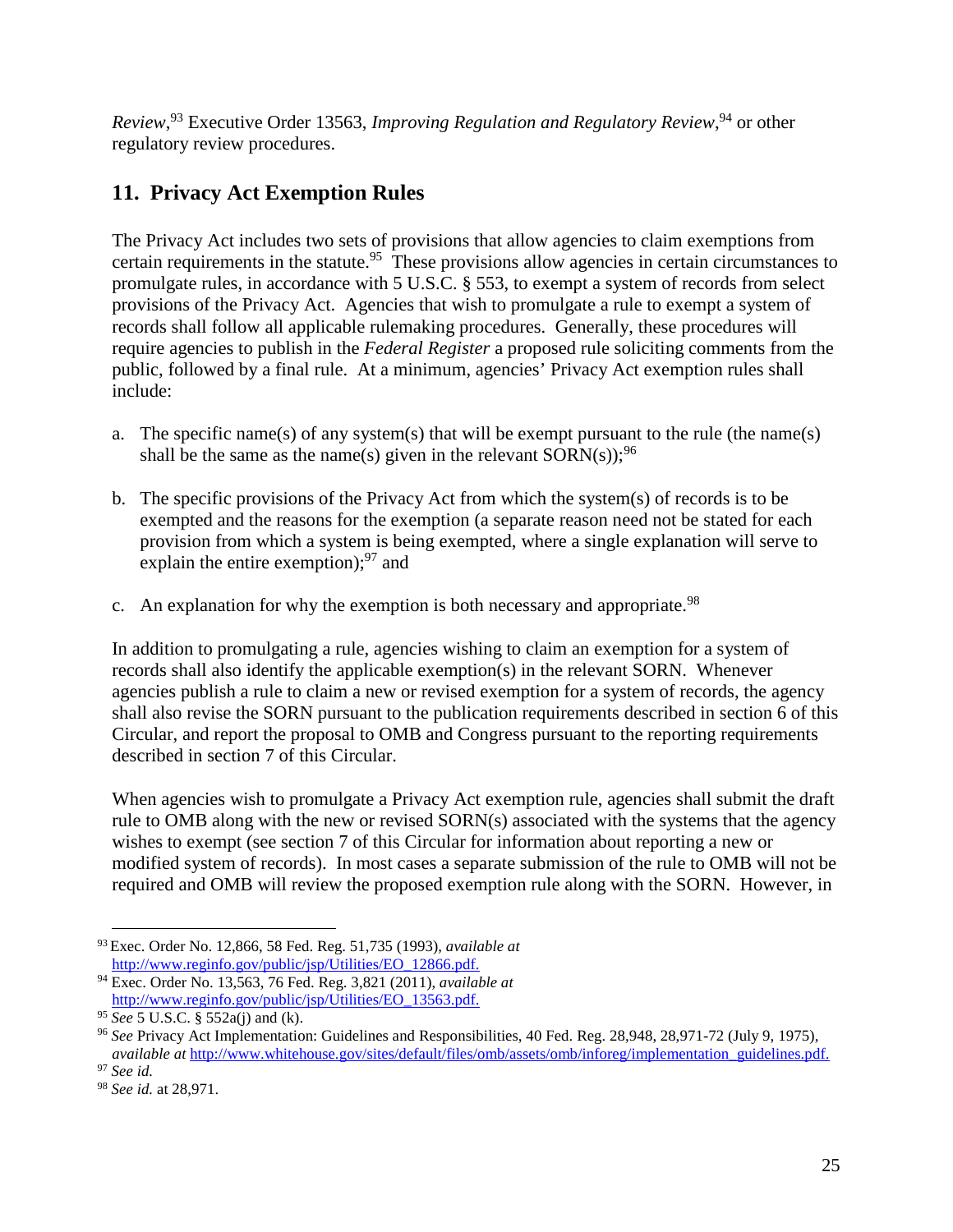some exceptional cases exemption rules may also be subject to OMB's regulatory review procedures under Executive Order 12866, *Regulatory Planning and Review*, <sup>99</sup> and Executive Order 13563, *Improving Regulation and Regulatory Review*.<sup>100</sup> In such cases, OIRA will notify the agency as soon as possible regarding the appropriate review process.

It is important for agencies to recognize that Privacy Act exemptions are permissive. Even in circumstances where an agency is authorized to promulgate an exemption, the agency shall only do so if the exemption is necessary and consistent with established policies.<sup>101</sup> Moreover, while the Privacy Act allows agencies to promulgate exemptions that apply at the system level, agencies shall exempt only those records in a system of records for which the exemption is necessary and appropriate.<sup>102</sup> In cases where it is necessary to maintain exempt and non-exempt records in a single system of records, agencies shall only exempt the records for which the exemption is necessary and appropriate.<sup>103</sup>

Agencies may not exempt any system of records from any provision of the Privacy Act until all of the applicable reporting and publication requirements have been met.

### **12. Privacy Act Reviews**

OMB Circular  $A-130^{104}$  outlines privacy requirements that apply to the information system development life cycle. Because all information in systems of records is part of one or more information systems,<sup>105</sup> many of the requirements in Circular A-130 apply to systems of records. For example, agencies are required to select, implement, and assess privacy controls<sup>106</sup> and develop privacy plans<sup>107</sup> for information systems. In addition, agencies are required to establish and maintain an agency-wide privacy continuous monitoring (PCM) program,<sup>108</sup> based on a

 <sup>99</sup> Exec. Order No. 12,866, 58 Fed. Reg. 51,735 (1993), *available at*

<sup>&</sup>lt;sup>100</sup> Exec. Order No. 13,563, 76 Fed. Reg. 3,821 (2011), *available at* [http://www.reginfo.gov/public/jsp/Utilities/EO\\_13563.pdf.](http://www.reginfo.gov/public/jsp/Utilities/EO_13563.pdf)

<sup>101</sup> *See* Privacy Act Implementation: Guidelines and Responsibilities, 40 Fed. Reg. 28,948, 28,972 (July 9, 1975), *available at* [http://www.whitehouse.gov/sites/default/files/omb/assets/omb/inforeg/implementation\\_guidelines.pdf.](http://www.whitehouse.gov/sites/default/files/omb/assets/omb/inforeg/implementation_guidelines.pdf) 102 *See id.* at 28,971.

<sup>103</sup> *See id.*

<sup>104</sup> OMB Circular No. A-130, Managing Information as a Strategic Resource (July 28, 2016), *available at* [https://www.whitehouse.gov/sites/default/files/omb/assets/OMB/circulars/a130/a130revised.pdf.](https://www.whitehouse.gov/sites/default/files/omb/assets/OMB/circulars/a130/a130revised.pdf)

<sup>&</sup>lt;sup>105</sup> The term "information system" means a discrete set of information resources organized for the collection, processing, maintenance, use, sharing, dissemination, or disposition of information. 44 U.S.C. § 3502(8). The term "information resources" means information and related resources, such as personnel, equipment, funds, and information technology. 44 U.S.C. § 3502(6).

<sup>&</sup>lt;sup>106</sup> A privacy control is an administrative, technical, or physical safeguard employed within an agency to ensure compliance with applicable privacy requirements and manage privacy risks.

<sup>&</sup>lt;sup>107</sup> A privacy plan is a formal document that details the privacy controls selected for an information system or environment of operation that are in place or planned for meeting applicable privacy requirements and managing privacy risks, details how the controls have been implemented, and describes the methodologies and metrics that will be used to assess the controls.

<sup>&</sup>lt;sup>108</sup> A PCM program is an agency-wide program that maintains ongoing awareness of threats and vulnerabilities that may pose privacy risks; monitors changes to information systems and environments of operation that create, collect, use, process, store, maintain, disseminate, disclose, or dispose of personally identifiable information; and conducts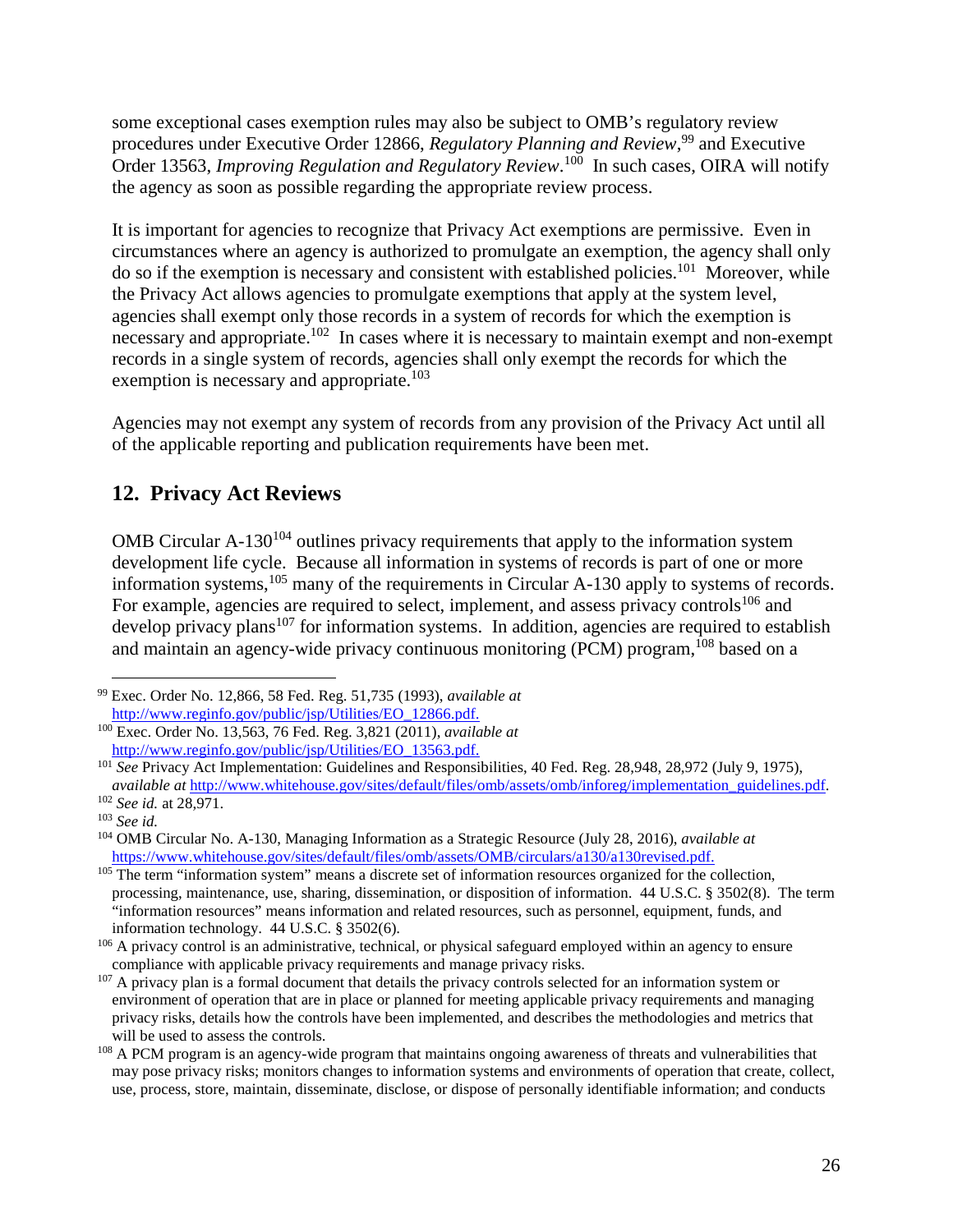written PCM strategy.<sup>109</sup> The requirement to establish and maintain a PCM program has replaced the prior OMB requirement for agencies to conduct annual Privacy Act reviews.

During the development of an information system, agencies shall select, implement, and assess privacy controls that allow the agency to ensure continued compliance with all applicable requirements in the Privacy Act and related OMB guidance. Furthermore, agencies shall monitor and assess privacy controls selected for an information system on an ongoing basis. This includes assessing the effectiveness of the privacy controls, documenting changes to the information system, analyzing the privacy impact associated with the changes, and reporting the state of the information system to appropriate agency officials. The type, rigor, and frequency of control assessments shall be sufficient to account for risks that change over time based on changes in the threat environment, agency missions and business functions, personnel, technology, or environments of operation.

Agencies shall design their privacy control selection process to include privacy controls that allow the agency to ensure compliance with applicable requirements in the Privacy Act and related OMB guidance. At a minimum, the controls selected for an information system that contains information in a system of records shall address the following elements:

- a. *Minimization*. Agencies shall ensure that no system of records includes information about an individual that is not relevant and necessary to accomplish a purpose required by statute or executive order.
- b. *Systems of Records Notices*. Agencies shall ensure that all SORNs remain accurate, up-todate, and appropriately scoped (see section 6(h) of this Circular for information about the scope of a system of records); that all SORNs are published in the *Federal Register*; that all SORNs include the information required by this Circular; and that all significant changes to SORNs have been reported to OMB and Congress (see section 7 of this Circular for information about reporting a modified system of records).
- c. *Routine Uses*. Agencies shall ensure that all routine uses remain appropriate and that the recipient's use of the records continues to be compatible with the purpose for which the information was collected (see section 6(k) of this Circular for information about routine uses).
- d. *Privacy Act Exemptions*. Agencies shall ensure that each exemption claimed for a system of records pursuant to 5 U.S.C. § 552a(j) and (k) remains appropriate and necessary (see section 11 of this Circular for information about Privacy Act exemptions).

 $\overline{a}$ 

privacy control assessments to verify the continued effectiveness of all privacy controls selected and implemented at an agency across the agency risk management tiers to ensure continued compliance with applicable privacy requirements and manage privacy risks.

<sup>&</sup>lt;sup>109</sup> A PCM strategy is a formal document that catalogs the available privacy controls implemented at an agency across the agency risk management tiers and ensures that the controls are effectively monitored on an ongoing basis by assigning an agency-defined assessment frequency to each control that is sufficient to ensure compliance with applicable privacy requirements and to manage privacy risks.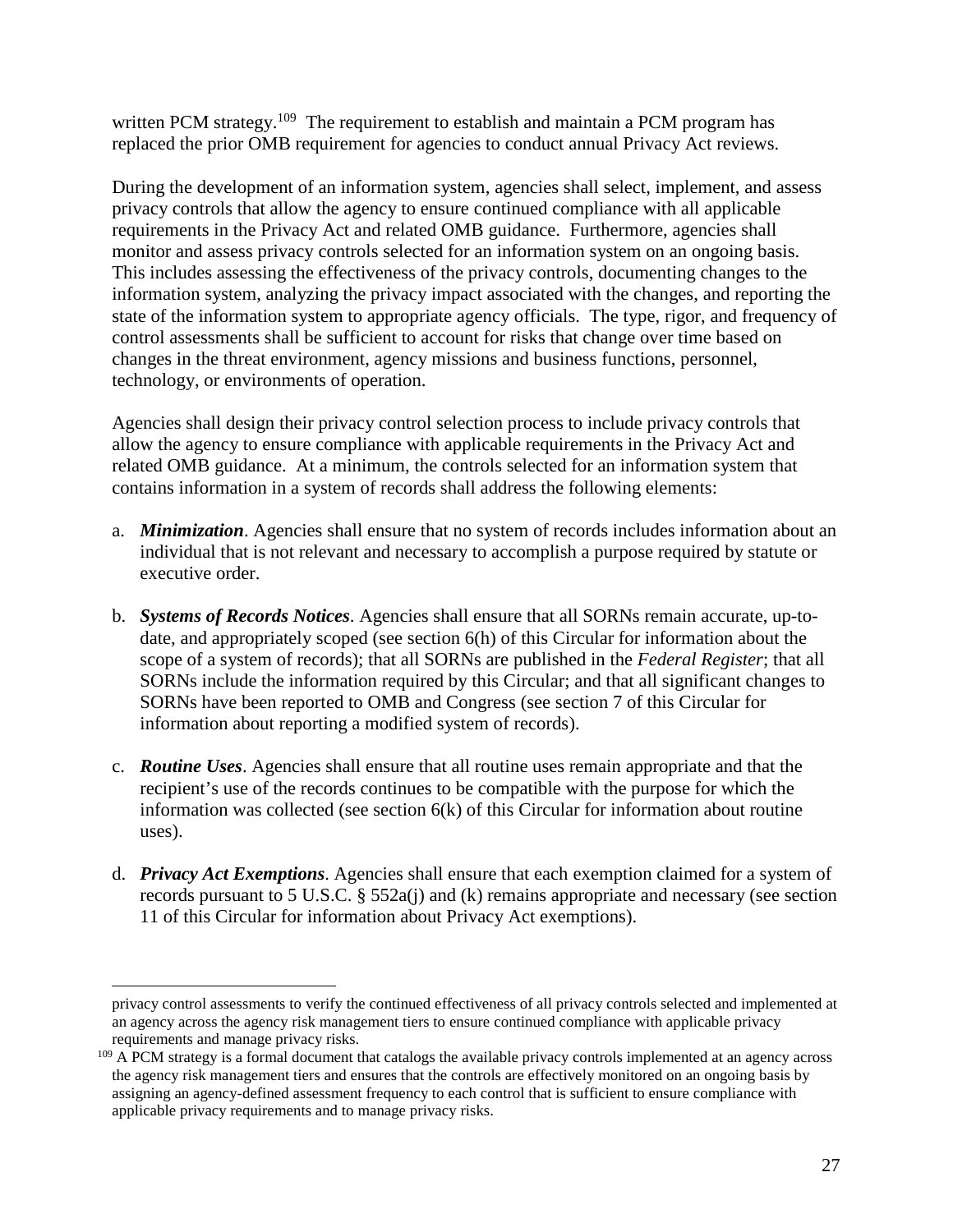- e. *Contracts*. Agencies shall ensure that the language of each contract that involves the creation, collection, use, processing, storage, maintenance, dissemination, disclosure, or disposal of information that identifies and is about individuals, is sufficient and that the applicable requirements in the Privacy Act and OMB policies are enforceable on the contractor and its employees (see section 6(j) of this Circular for information about systems of records operated by contractors).
- f. *Privacy Training*. Agencies shall ensure that the agency's training practices are sufficient and that agency personnel understand the requirements of the Privacy Act, OMB guidance, the agency's implementing regulations and policies, and any job-specific requirements.

## **13. Annual FISMA Privacy Review and Report**

The Privacy Act originally required the President to submit a biennial report to Congress describing the administration of the statute. However, this requirement was subsequently repealed.<sup>110</sup> In place of the biennial Privacy Act report, OMB now reports to Congress on agencies' compliance with privacy requirements through the annual Federal Information Security Modernization Act of 2014 (FISMA) report to Congress.<sup>111</sup> Each year, OMB issues guidance instructing each Senior Agency Official for Privacy to review the administration of the agency's privacy program and report compliance data to OMB. OMB uses the reports from agencies to develop its annual FISMA report to Congress.

# **14. Annual Matching Activity Review and Report**

At the end of each calendar year, the Data Integrity Board of each agency that has participated in a matching program during the year shall conduct a review of that year's matching programs and submit a report to the head of the agency and to OMB.<sup>112</sup> The report for the preceding calendar year shall be submitted to OMB at [privacy-oira@omb.eop.gov](mailto:privacy-oira@omb.eop.gov) by June 1 and posted on the agency's website at www.[agency].gov/privacy (see section 15 of this Circular for information about agency website posting requirements).

The Data Integrity Board's annual matching activity report shall include the following elements:

- a. Current information about the composition of the Data Integrity Board, including:
	- (1) a list of the names and positions of the members of the Data Integrity Board;
	- (2) the name and contact information of the Data Integrity Board's secretary; and
	- (3) any changes in membership or structure of the Data Integrity Board that occurred during the year.

 <sup>110</sup> *See* 31 U.S.C. § 1113 note.

<sup>111</sup> *See* 44 U.S.C. §§ 3551-3558.

<sup>112</sup> *See* 5 U.S.C. § 552a(u)(3)(D).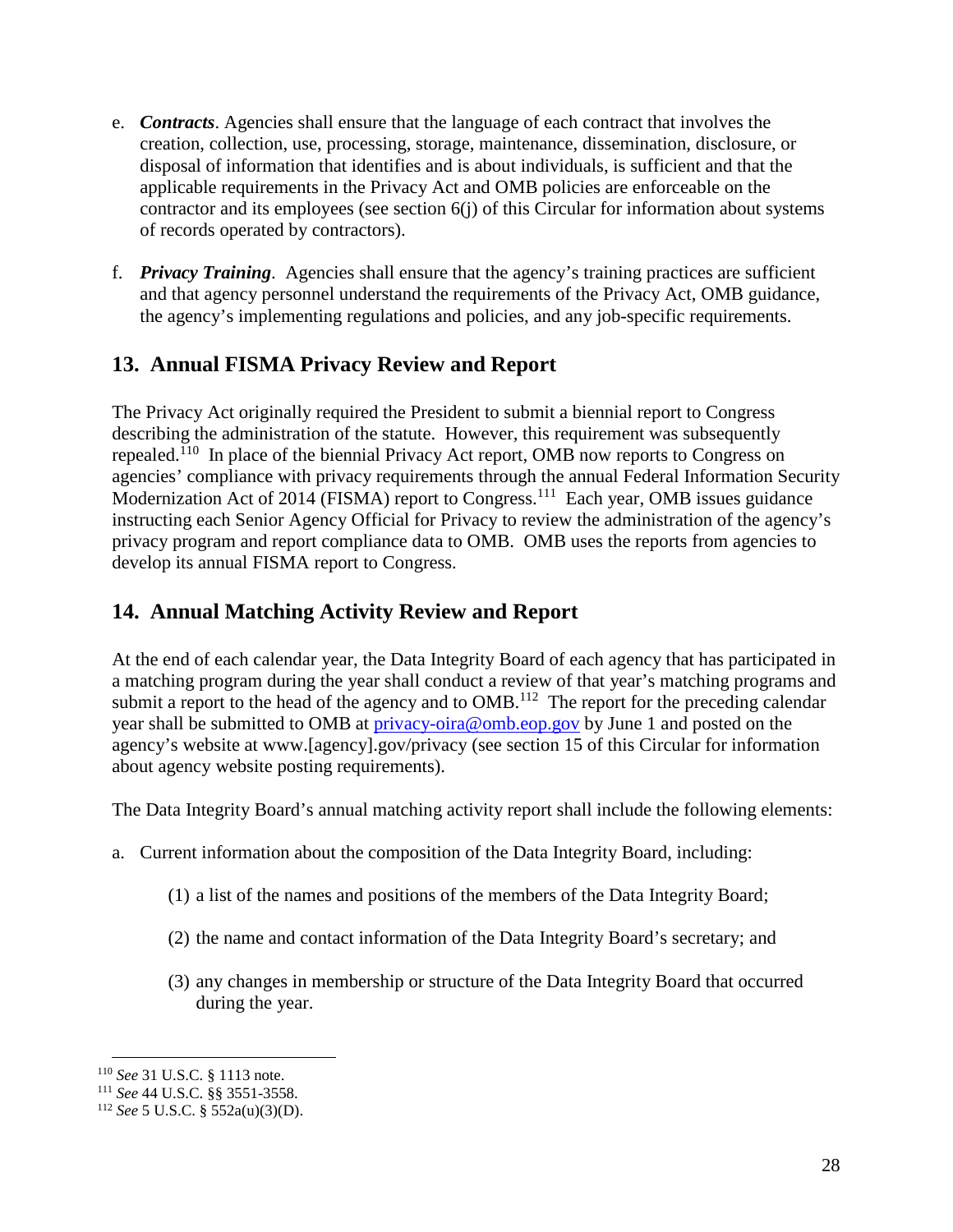- b. A list of each matching program in which the agency participated during the year. For each matching program, the report shall include:
	- (1) a brief description of the matching program, including the names of all participating Federal and non-Federal agencies;
	- (2) links to the matching notice and matching agreement posted on the agency's website at www.[agency].gov/privacy;
	- (3) an account of whether the agency has fully adhered to the terms of the matching agreement;
	- (4) an account of whether all disclosures of agency records for use in the matching program continue to be justified; and
	- (5) an indication of whether a cost-benefit analysis was performed, the results of the costbenefit analysis, and an explanation of why the agency proceeded with any matching program for which the results of the cost-benefit analysis did not demonstrate that the program is likely to be cost effective.
- c. For each matching program for which the Data Integrity Board waived the requirement for a cost-benefit analysis, the reasons for the waiver.
- d. A description of any matching agreement that the Data Integrity Board disapproved and the reasons for the disapproval.
- e. A description of any violations of matching agreements that have been alleged or identified, and a discussion of any action taken in response.

The Data Integrity Board's annual matching activity report may also include a review of any agency matching activities that are not matching programs. $113$ 

# **15. Agency Website Posting**

Agencies shall maintain a central resource page dedicated to their privacy program on their principal website at www.[agency].gov/privacy. At a minimum, agencies shall include the following materials related to the Privacy Act on their central privacy program page:

- a. *System of records notices*. Agencies shall list and provide links to complete, up-to-date versions of all agency SORNs. This requires agencies to provide the following:
	- (1) A list of all of the agency's systems of records;

 <sup>113</sup> *See id.* § 552a(u)(3)(H).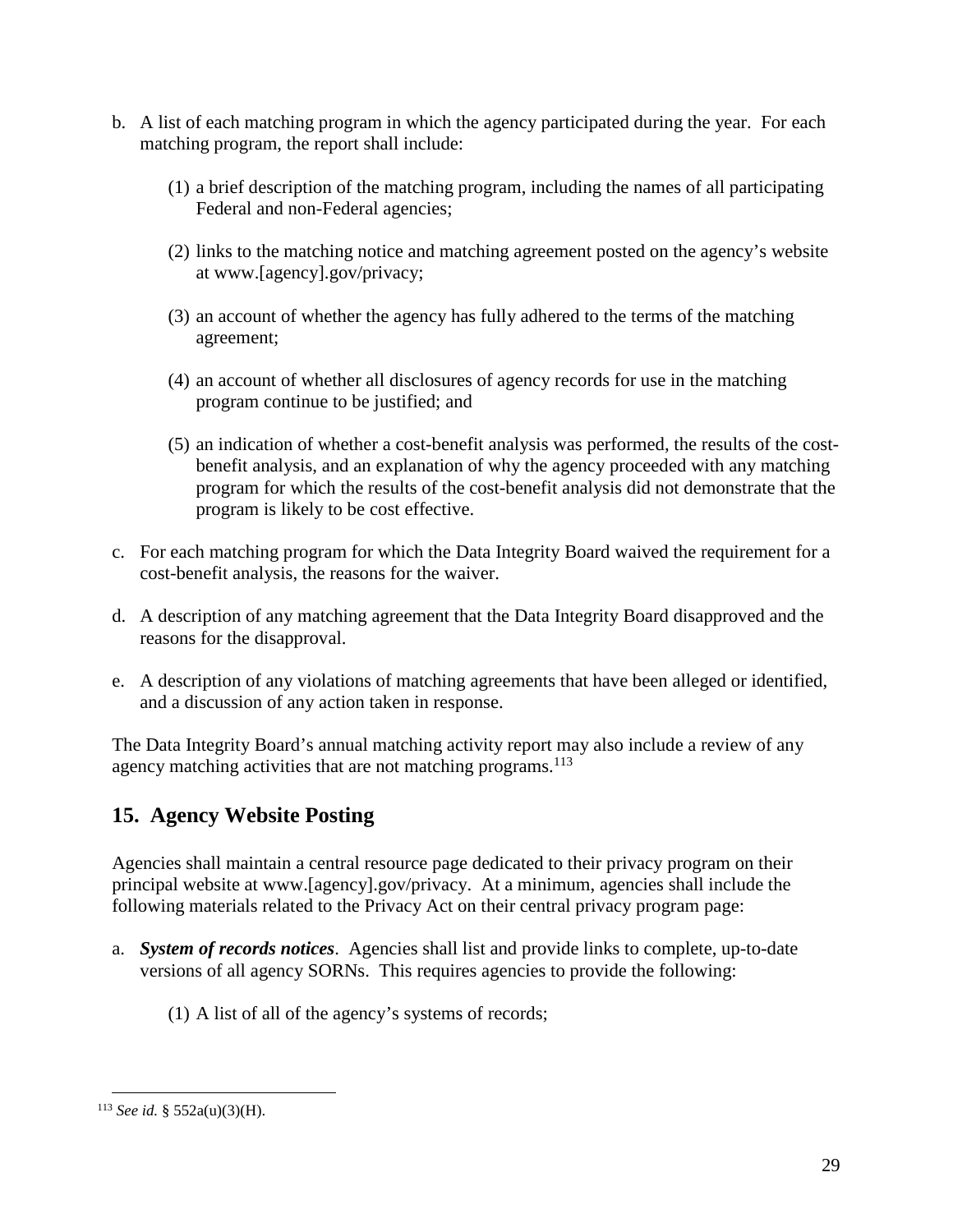- (2) Citations and links to all *Federal Register* notices that comprise the SORN for each system of records; and
- (3) For any SORNs that are comprised of multiple *Federal Register* notices, an unofficial consolidated version of the SORN that describes the current system of records and allows members of the public to view the SORN in its entirety in a single location.

The requirement for agencies to provide links to complete, up-to-date versions of SORNs on the agency's privacy program page does not replace the Privacy Act's statutory requirement for agencies to publish SORNs in the *Federal Register*. Notice in the *Federal Register* of the establishment or modification of a system of records will continue to serve as the agency's official notice (see section 6 of this Circular for information about publishing SORNs).

- b. *Matching notices and agreements*. Agencies shall list and provide links to up-to-date matching notices and agreements<sup>114</sup> for all active matching programs in which the agency participates (see section 8 of this Circular for information about publishing matching notices).
- c. *Exemptions to the Privacy Act*. Agencies shall provide citations and links to the final rules published in the *Federal Register* that promulgate each Privacy Act exemption claimed for their systems of records (see section 11 of this Circular for information about Privacy Act exemption rules).
- d. *Privacy Act implementation rules*. Agencies shall list and provide links to all Privacy Act implementation rules promulgated pursuant to 5 U.S.C. § 552a(f) (see section 10 of this Circular for information about Privacy Act implementation rules).
- e. *Instructions for submitting a Privacy Act request*. Agencies shall provide instructions in clear and plain language for individuals who wish to request access to or amendment of their records pursuant to 5 U.S.C. § 552a(d).

This is not an exhaustive list of the materials that agencies are required to include on their central privacy program page. Agencies shall refer to other OMB guidance documents to understand all website posting requirements.

### **16. Government-wide Responsibilities**

a. *General*.The Privacy Act places principal responsibility for compliance with its provisions on Federal agencies. The head of each agency shall designate a Senior Agency Official for Privacy who has agency-wide responsibility for privacy, including implementation of privacy protections; compliance with Federal laws, regulations, and policies relating to privacy; management of privacy risks at the agency; and a central policy-making role in the agency's

<sup>&</sup>lt;sup>114</sup> 5 U.S.C. § 552a(o)(2)(A)(ii) provides that a copy of each matching agreement "shall . . . be available upon request to the public."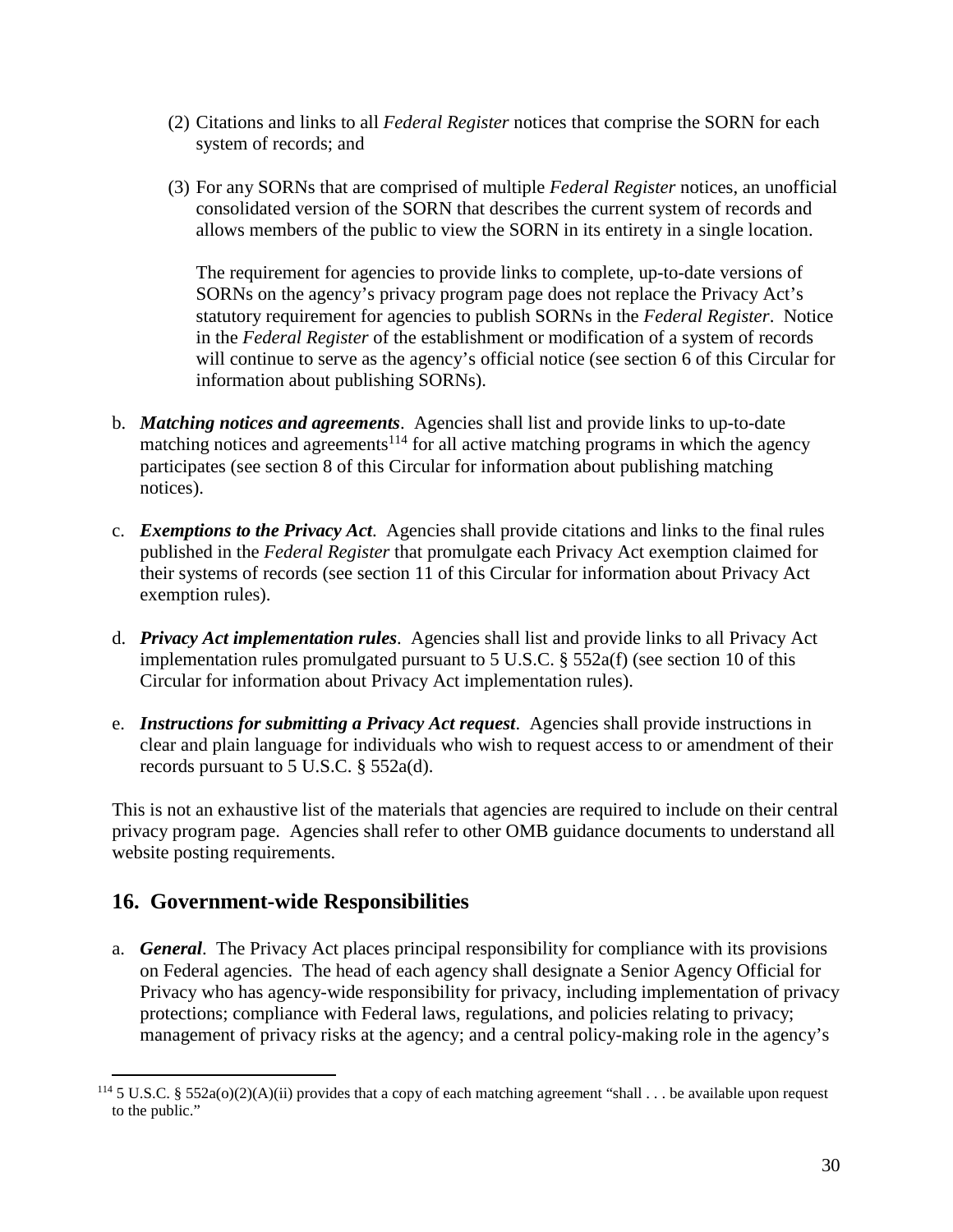development and evaluation of legislative, regulatory, and other policy proposals. The head of each agency shall also ensure that the Senior Agency Official for Privacy has the necessary resources to carry out his or her responsibilities. At the discretion of the Senior Agency Official for Privacy and consistent with applicable law, other qualified agency personnel may perform particular functions that are assigned to the Senior Agency Official for Privacy in this Circular.

- b. *Office of Management and Budget*. The Director of OMB will:
	- (1) Issue guidelines and directives to the agencies to implement the Privacy Act.
	- (2) Oversee the agencies' implementation of the Privacy Act.
	- (3) Assist the agencies, at their request, in implementing their Privacy Act programs.
	- (4) Review agencies' proposals pursuant to 5 U.S.C. § 552a(r).
- c. *Department of Commerce*. The Secretary of Commerce shall, consistent with guidelines issued by OMB, develop and issue standards and guidelines for ensuring the security of information protected by the Privacy Act in Federal information systems.
- d. *Federal Acquisition Regulations Council*. The Federal Acquisition Regulations Council shall, consistent with guidelines issued by OMB, ensure that instructions are issued on what agencies must do in order to comply with the requirements of 5 U.S.C. § 552a(m) when contracting for the operation of a system of records to accomplish an agency purpose.
- e. *Office of Personnel Management*. The Director of the Office of Personnel Management shall, consistent with guidelines issued by OMB:
	- (1) Develop and maintain government-wide standards and procedures for civilian personnel information processing and recordkeeping directives to ensure compliance with the Privacy Act.
	- (2) Develop and conduct Privacy Act training programs. The assignment of this responsibility to the Office of Personnel Management does not affect the responsibility of individual agency heads for developing and conducting training programs tailored to the specific needs of their own personnel.
- f. *National Archives and Records Administration*. The Archivist of the United States shall, consistent with guidelines issued by OMB:
	- (1) Issue instructions on the format of the agency notices and rules required to be published under the Privacy Act.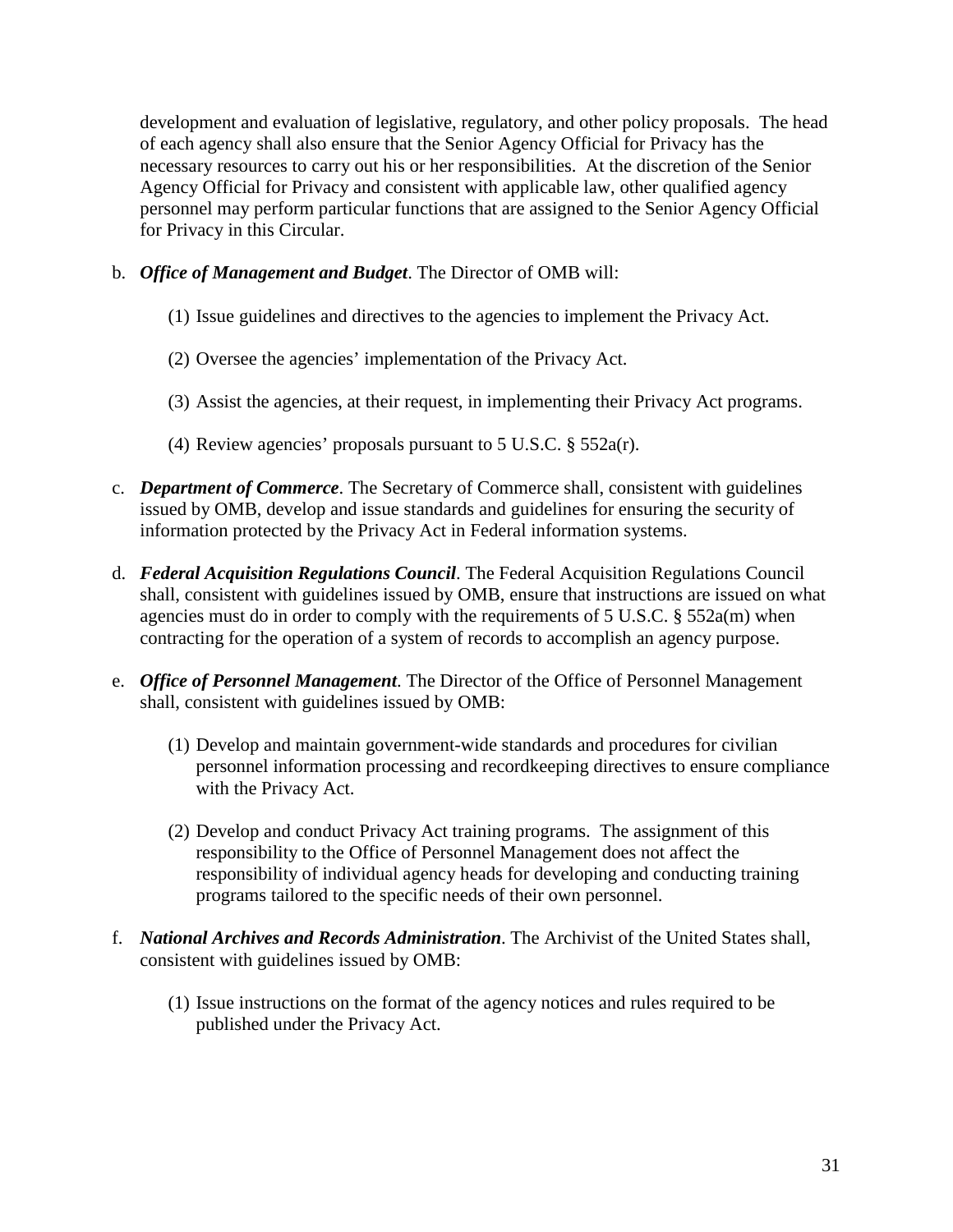- (2) Compile and post on the *Federal Register* website a list of published agency SORNs that are in effect and a list of the Privacy Act implementation rules promulgated under 5 U.S.C. § 552a(f).
- (3) Issue procedures governing the transfer of records to Federal Records Centers for storage, processing, and servicing, pursuant to 44 U.S.C. § 3103. For purposes of the Privacy Act, such records are considered to be maintained by the agency that deposited them. The Archivist may only disclose deposited records according to the access rules established by the agency that deposited them.
- (4) Review and approve agencies' proposed record retention schedules associated with each new system of records.

### **17. Effectiveness**

This Circular is effective upon issuance. However, agencies need not immediately revise or republish their system of records notices, matching notices/agreements, or Privacy Act statements or regulations to comport with the requirements of this Circular. Rather, agencies may make such revisions on an ongoing basis as they establish or modify any systems of records, matching programs, information collections, or Privacy Act regulations.

This Circular is not intended to, and does not, create any right or benefit, substantive or procedural, enforceable at law or in equity by any party against the United States, its departments, agencies, or entities, its officers, employees, or agents, or any other person.

### **18. Inquiries**

All inquiries regarding this Circular should be addressed to the Office of Information and Regulatory Affairs, Office of Management and Budget, Washington, D.C. 20503. Telephone: (202) 395-3785. Email: [privacy-oira@omb.eop.gov.](mailto:privacy-oira@omb.eop.gov)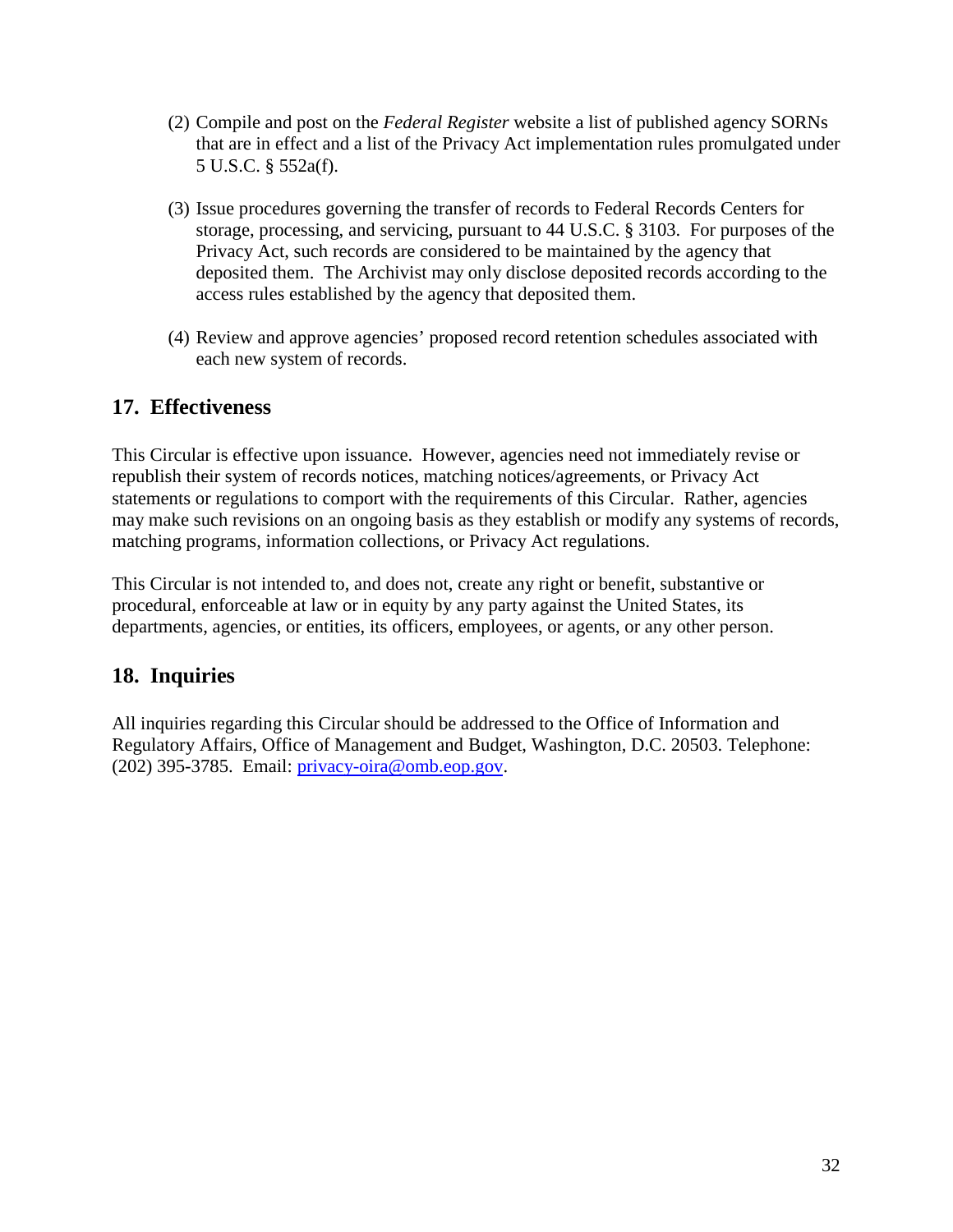# **Appendix I – Summary of Key Requirements**

The following tables provide a general summary of the reporting, publication, review, and agency website posting requirements discussed in this Circular. The tables only include the specific requirements referenced in this Circular; they do not provide a complete list of the requirements in these areas. For more detailed explanations of these requirements, agencies shall consult the Privacy Act, the corresponding sections of this Circular, and additional OMB guidance.

| <b>Publication</b>          | <b>Description</b>           | <b>Timing</b>                 | <b>Citation(s)</b>          |
|-----------------------------|------------------------------|-------------------------------|-----------------------------|
| System of Records           | Agencies shall publish a     | A new or revised SORN is      | 5 U.S.C. § 552a(e)(4);      |
| <b>Notices</b>              | notice in the Federal        | effective upon publication    | section 6 of this Circular. |
|                             | Register describing the      | in the Federal Register,      |                             |
|                             | existence and character of   | with the exception of any     |                             |
|                             | a new or significantly       | new or modified routine       |                             |
|                             | modified system of           | uses, which require a         |                             |
|                             | records. Agencies shall      | minimum of 30 days after      |                             |
|                             | also publish a notice of     | publication in the Federal    |                             |
|                             | rescindment when the         | Register before they can      |                             |
|                             | agency stops maintaining a   | become effective.             |                             |
|                             | system of records.           |                               |                             |
| <b>Matching Notices</b>     | Agencies shall publish a     | A new or revised matching     | 5 U.S.C. § 552a(e)(12);     |
|                             | notice in the Federal        | notice is not effective until | section 8 of this Circular. |
|                             | Register describing an       | at least 30 days after its    |                             |
|                             | established, re-established, | publication in the Federal    |                             |
|                             | or significantly modified    | Register.                     |                             |
|                             | matching program.            |                               |                             |
| Privacy Act                 | Agencies shall promulgate    | Agencies must publish a       | 5 U.S.C. § 552a(f);         |
| <b>Implementation Rules</b> | rules to implement the       | final rule before the rule is | section 10 of this          |
|                             | provisions of the Privacy    | effective.                    | Circular.                   |
|                             | Act.                         |                               |                             |
| Privacy Act                 | In certain circumstances,    | Agencies must publish a       | 5 U.S.C. § 552a(j)-(k);     |
| <b>Exemption Rules</b>      | agencies may promulgate a    | final rule before the         | section 11 of this          |
|                             | rule to exempt a system of   | exemption is effective.       | Circular.                   |
|                             | records from certain         |                               |                             |
|                             | requirements of the          |                               |                             |
|                             | Privacy Act.                 |                               |                             |

#### *Federal Register* **Publication Requirements**

### **Reporting Requirements**

| <b>Report</b>  | <b>Description</b>    | <b>Timing</b>      | Recipient(s)          | Citation(s)           |
|----------------|-----------------------|--------------------|-----------------------|-----------------------|
| Privacy Act    | Agencies shall        | Agencies shall     | <b>OMB</b> (via ROCIS | 5 U.S.C. § 552a(f),   |
| Implementation | submit Privacy Act    | provide proposed   | system).              | $(i)-(k)$ ; Executive |
| and Exemption  | rules to OMB under    | and/or final rules |                       | Orders 12866 and      |
| Rules          | applicable regulatory | before publication |                       | 13563; sections 10    |
|                | review procedures     | and consult OMB    |                       | and 11 of this        |
|                | and as part of a      |                    |                       | Circular.             |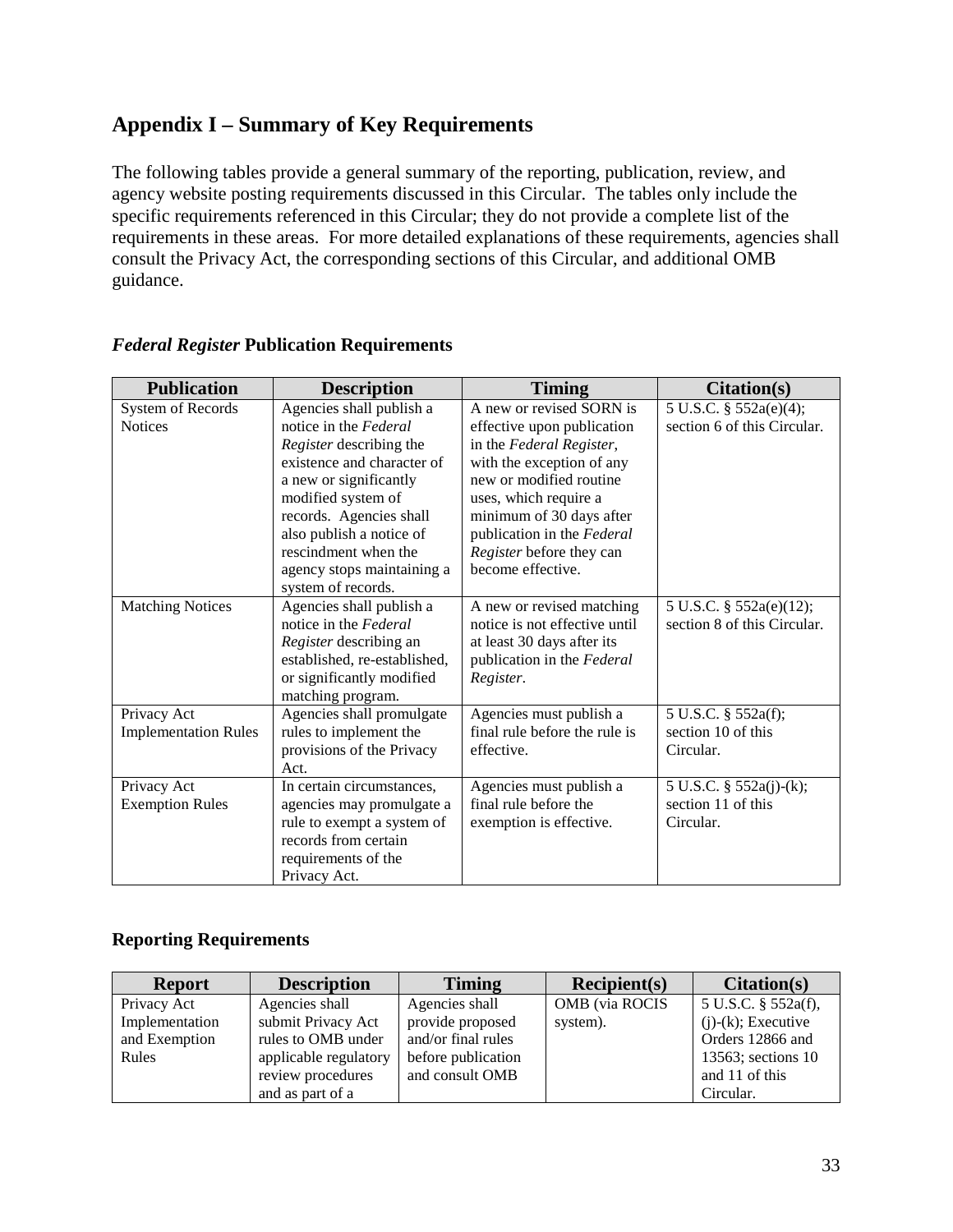|                                                                          | proposal to establish<br>or significantly<br>modify a system of<br>records.                                                                                          | regarding applicable<br>review procedures.                                                                               |                                                                                      |                                                                 |
|--------------------------------------------------------------------------|----------------------------------------------------------------------------------------------------------------------------------------------------------------------|--------------------------------------------------------------------------------------------------------------------------|--------------------------------------------------------------------------------------|-----------------------------------------------------------------|
| Report of New or<br>Significantly<br>Modified System<br>of Records       | Agencies shall<br>report any proposal<br>to establish or<br>significantly modify<br>a system of records.                                                             | Agencies shall<br>submit reports at<br>least 30 days prior<br>to submission of the<br>notice to the Federal<br>Register. | OMB (via ROCIS<br>system) and<br>Congress (via mail).                                | 5 U.S.C. § 552a(r);<br>section 7 of this<br>Circular.           |
| Report of New or<br>Significantly<br>Modified<br><b>Matching Program</b> | Agencies shall<br>report any proposal<br>to establish, re-<br>establish, or<br>significantly modify<br>a matching program.                                           | Agencies shall<br>submit reports at<br>least 30 days prior<br>to submission of the<br>notice to the Federal<br>Register. | OMB (via ROCIS<br>system) and<br>Congress (via mail).                                | 5 U.S.C. § 552a(r);<br>section 9 of this<br>Circular.           |
| <b>Annual Matching</b><br><b>Activity Report</b>                         | Agencies' Data<br><b>Integrity Boards</b><br>shall submit a report<br>describing any<br>matching programs<br>that occurred during<br>the calendar year.              | Agencies shall<br>submit the annual<br>report for the<br>preceding calendar<br>year to OMB by<br>June 1.                 | OMB (via email to<br>privacy-<br>oira@omb.eop.gov)<br>and the head of the<br>agency. | 5 U.S.C. §<br>552a(u)(3)(D);<br>section 14 of this<br>Circular. |
| <b>Annual FISMA</b><br>Privacy Report                                    | The Senior Agency<br><b>Official</b> for Privacy<br>shall report privacy<br>compliance<br>information to OMB<br>as part of the annual<br>FISMA reporting<br>process. | Agencies shall refer<br>to OMB's annual<br>FISMA guidance for<br>reporting<br>instructions.                              | OMB (see OMB's<br>annual FISMA<br>guidance for<br>reporting<br>instructions).        | 44 U.S.C. §§ 3551-<br>3558; section 13 of<br>this Circular.     |

# **Agency Website Posting Requirements**

| <b>Posting</b>            | <b>Description</b>         | Location                   | <b>Citation(s)</b>         |
|---------------------------|----------------------------|----------------------------|----------------------------|
| Compilation of agencies'  | The Office of the Federal  | The website of the Federal | 5 U.S.C. § 552a(f).        |
| system of records notices | Register shall post a      | Register.                  |                            |
| and Privacy Act           | compilation of agencies'   |                            |                            |
| implementation rules      | system of records notices  |                            |                            |
|                           | and Privacy Act            |                            |                            |
|                           | implementation rules.      |                            |                            |
| System of Records         | Agencies shall list and    | www.[agency].gov/privacy   | 5 U.S.C. $\S$ 552a(e)(4);  |
| <b>Notices</b>            | provide links to complete, |                            | section 15 of this         |
|                           | up-to-date versions of all |                            | Circular.                  |
|                           | agency SORNs.              |                            |                            |
| Matching Notices and      | Agencies shall list and    | www.[agency].gov/privacy   | 5 U.S.C. § 552a(o), (r);   |
| Agreements                | provide links to up-to-    |                            | section 15 of this         |
|                           | date matching notices and  |                            | Circular.                  |
|                           | agreements for all active  |                            |                            |
|                           | matching programs.         |                            |                            |
| Privacy Act Exemptions    | Agencies shall provide     | www.[agency].gov/privacy   | 5 U.S.C. $\S$ 552a(j)-(k); |
|                           | citations and links to all |                            | section 15 of this         |
|                           |                            |                            | Circular.                  |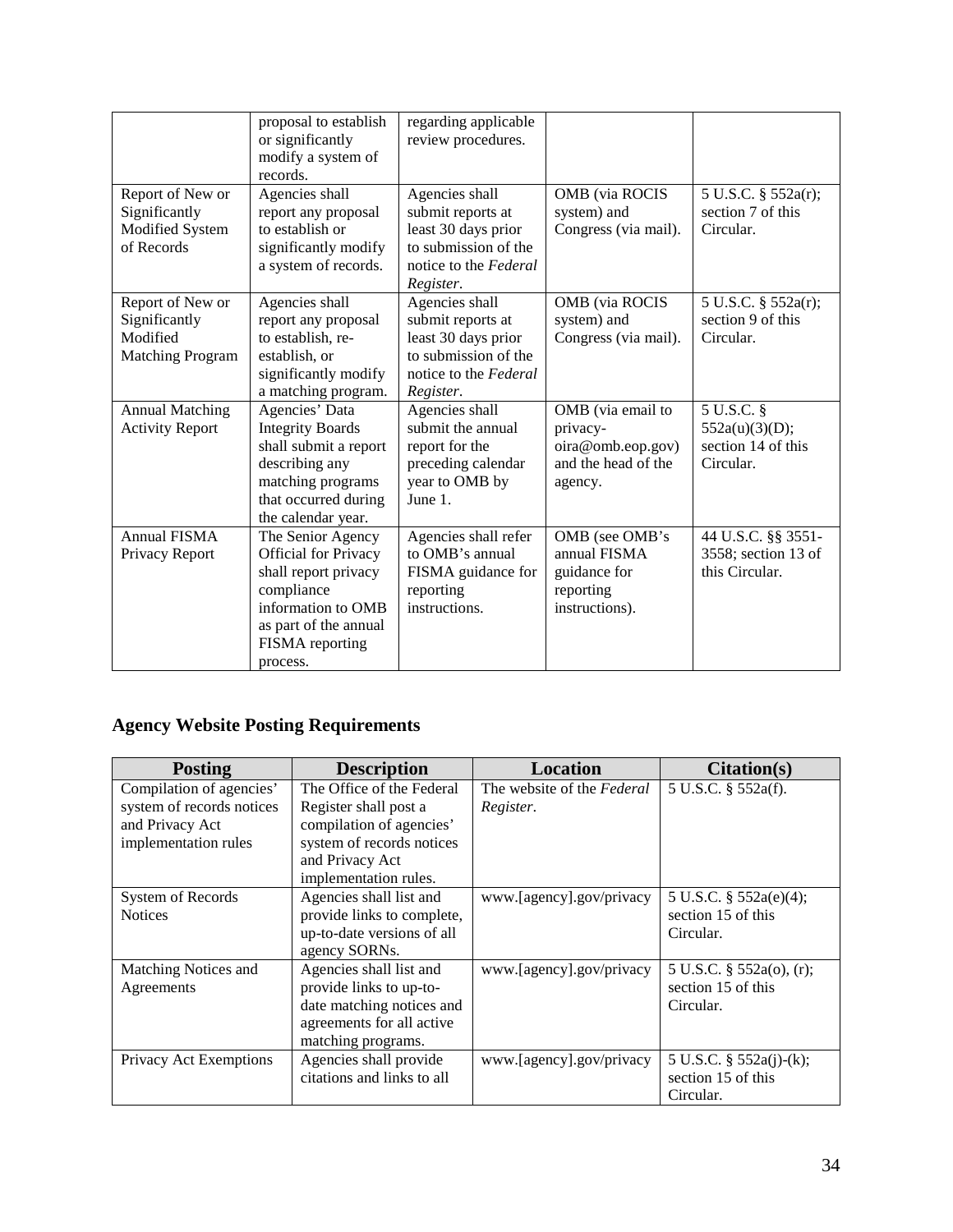|                             | Privacy Act exemption   |                          |                     |
|-----------------------------|-------------------------|--------------------------|---------------------|
|                             | rules.                  |                          |                     |
| Privacy Act                 | Agencies shall list and | www.[agency].gov/privacy | 5 U.S.C. § 552a(f); |
| <b>Implementation Rules</b> | provide links to all    |                          | section 15 of this  |
|                             | Privacy Act             |                          | Circular.           |
|                             | implementation rules.   |                          |                     |
| Instructions for            | Agencies shall provide  | www.[agency].gov/privacy | 5 U.S.C. § 552a(d); |
| Submitting a Privacy Act    | instructions for        |                          | section 15 of this  |
| Request                     | individuals who wish to |                          | Circular.           |
|                             | submit an access or     |                          |                     |
|                             | amendment request.      |                          |                     |

# **Agency Review Requirements**

| <b>Review</b>    | <b>Description</b>                                     | <b>Timing</b>                            | <b>Reviewer</b> | Citation(s)     |
|------------------|--------------------------------------------------------|------------------------------------------|-----------------|-----------------|
| Minimization-    | Agencies shall ensure that no                          | Agencies shall                           | Senior Agency   | $5$ U.S.C. $\S$ |
| Continuous       | system of records includes                             | perform assessments                      | Official for    | 552a(e)(1);     |
| Monitoring       | information about an individual                        | of privacy controls                      | Privacy         | section 12 of   |
|                  | that is not relevant and                               | with a frequency                         |                 | this Circular.  |
|                  | necessary to accomplish a                              | sufficient to ensure                     |                 |                 |
|                  | purpose required by statute or                         | compliance and                           |                 |                 |
|                  | executive order.                                       | manage risks.                            |                 |                 |
| System of        | Agencies shall ensure that all                         | Agencies shall                           | Senior Agency   | 5 U.S.C. §      |
| Records Notices- | SORNs remain accurate, up-to-                          | perform assessments                      | Official for    | 552a(e)(4);     |
| Continuous       | date, and appropriately scoped;                        | of privacy controls                      | Privacy         | section 12 of   |
| Monitoring       | that all SORNs are published in                        | with a frequency                         |                 | this Circular.  |
|                  | the Federal Register; that all                         | sufficient to ensure                     |                 |                 |
|                  | SORNs include the information                          | compliance and                           |                 |                 |
|                  | required by this Circular; and                         | manage risks.                            |                 |                 |
|                  | that all significant changes to                        |                                          |                 |                 |
|                  | SORNs have been reported to                            |                                          |                 |                 |
|                  | OMB and Congress.                                      |                                          |                 |                 |
| Routine Uses -   | Agencies shall ensure that all                         | Agencies shall                           | Senior Agency   | 5 U.S.C. §      |
| Continuous       | routine uses remain appropriate                        | perform assessments                      | Official for    | 552a(a)(7);     |
| Monitoring       | and that the recipient's use of                        | of privacy controls                      | Privacy         | section 12 of   |
|                  | the records continues to be                            | with a frequency                         |                 | this Circular.  |
|                  | compatible with the purpose for                        | sufficient to ensure                     |                 |                 |
|                  | which the information was                              | compliance and                           |                 |                 |
|                  | collected.                                             | manage risks.                            |                 |                 |
| Privacy Act      | Agencies shall ensure that each                        | Agencies shall                           | Senior Agency   | 5 U.S.C. §      |
| Exemptions -     | exemption claimed for a system                         | perform assessments                      | Official for    | $552a(j)-(k);$  |
| Continuous       | of records pursuant to 5 U.S.C.                        | of privacy controls                      | Privacy         | section 12 of   |
| Monitoring       | § $552a(j)$ and (k) remains                            | with a frequency                         |                 | this Circular.  |
|                  | appropriate and necessary.                             | sufficient to ensure                     |                 |                 |
|                  |                                                        | compliance and                           |                 |                 |
|                  |                                                        | manage risks.                            |                 |                 |
| Contracts-       | Agencies shall ensure that the                         | Agencies shall                           | Senior Agency   | 5 U.S.C. §      |
| Continuous       | language of each contract that                         | perform assessments                      | Official for    | 552a(m);        |
| Monitoring       | involves the creation,                                 | of privacy controls                      | Privacy         | section 12 of   |
|                  | collection, use, processing,                           | with a frequency<br>sufficient to ensure |                 | this Circular.  |
|                  | storage, maintenance,<br>dissemination, disclosure, or | compliance and                           |                 |                 |
|                  |                                                        |                                          |                 |                 |
|                  | disposal of information that                           | manage risks.                            |                 |                 |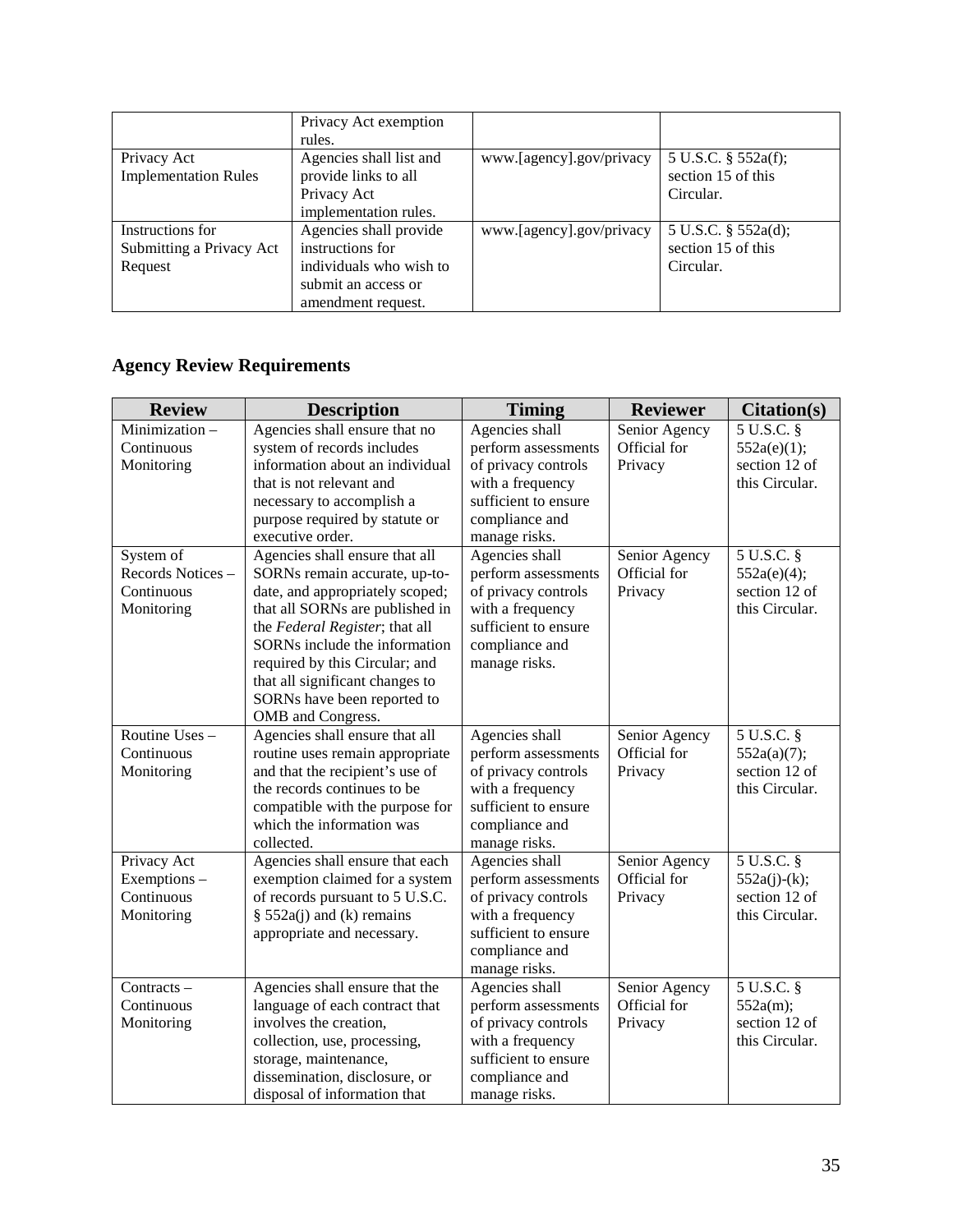|                  | identifies and is about          |                         |                        |                    |
|------------------|----------------------------------|-------------------------|------------------------|--------------------|
|                  | individuals, is sufficient and   |                         |                        |                    |
|                  | that the applicable requirements |                         |                        |                    |
|                  | in the Privacy Act and OMB       |                         |                        |                    |
|                  |                                  |                         |                        |                    |
|                  | policies are enforceable on the  |                         |                        |                    |
|                  | contractor and its employees.    |                         |                        |                    |
| Privacy Training | Agencies shall ensure that the   | Agencies shall          | Senior Agency          | 5 U.S.C. §         |
| $-$ Continuous   | agency's training practices are  | perform assessments     | Official for           | 552a(e)(9);        |
| Monitoring       | sufficient and that agency       | of privacy controls     | Privacy                | section 12 of      |
|                  | personnel understand the         | with a frequency        |                        | this Circular.     |
|                  | requirements of the Privacy      | sufficient to ensure    |                        |                    |
|                  | Act, OMB guidance, the           | compliance and          |                        |                    |
|                  | agency's implementing            | manage risks.           |                        |                    |
|                  | regulations and policies, and    |                         |                        |                    |
|                  | any job-specific requirements.   |                         |                        |                    |
| FISMA Review -   | The Senior Agency Official for   | Agencies shall refer    | Senior Agency          | 44 U.S.C. §§       |
| Annual           | Privacy shall review the         | to OMB's annual         | Official for           | 3551-3558;         |
|                  | administration of the agency's   | FISMA guidance for      | Privacy                | section 13 of      |
|                  | privacy program as part of the   | review instructions.    |                        | this Circular.     |
|                  | annual FISMA reporting           |                         |                        |                    |
|                  | process.                         |                         |                        |                    |
| Review of        | Agencies' Data Integrity         | Agencies' Data          | Agency's Data          | 5 U.S.C. §         |
| Matching         | Boards shall review all          | <b>Integrity Boards</b> | <b>Integrity Board</b> | $552a(u)(3)(B)$ -  |
| Programs-        | matching programs in which       | shall conduct the       |                        | $(C)$ ; section 14 |
| Annual           | the agency has participated      | review at the end of    |                        | of this            |
|                  | during the calendar year.        | the calendar year       |                        | Circular.          |
|                  |                                  | and report to OMB       |                        |                    |
|                  |                                  | by June 1.              |                        |                    |
| Review of Other  | Agencies' Data Integrity         | Agencies' Data          | Agency's Data          | $5$ U.S.C. $\S$    |
| Matching         | Boards may also review any       | <b>Integrity Boards</b> | <b>Integrity Board</b> | 552a(u)(3)(H);     |
| $Activities -$   | agency matching activities that  | shall conduct any       |                        | section 14 of      |
| Annual           | are not matching programs.       | review at the end of    |                        | this Circular.     |
|                  |                                  | the calendar year       |                        |                    |
|                  |                                  |                         |                        |                    |
|                  |                                  | and report to OMB       |                        |                    |
|                  |                                  | by June 1.              |                        |                    |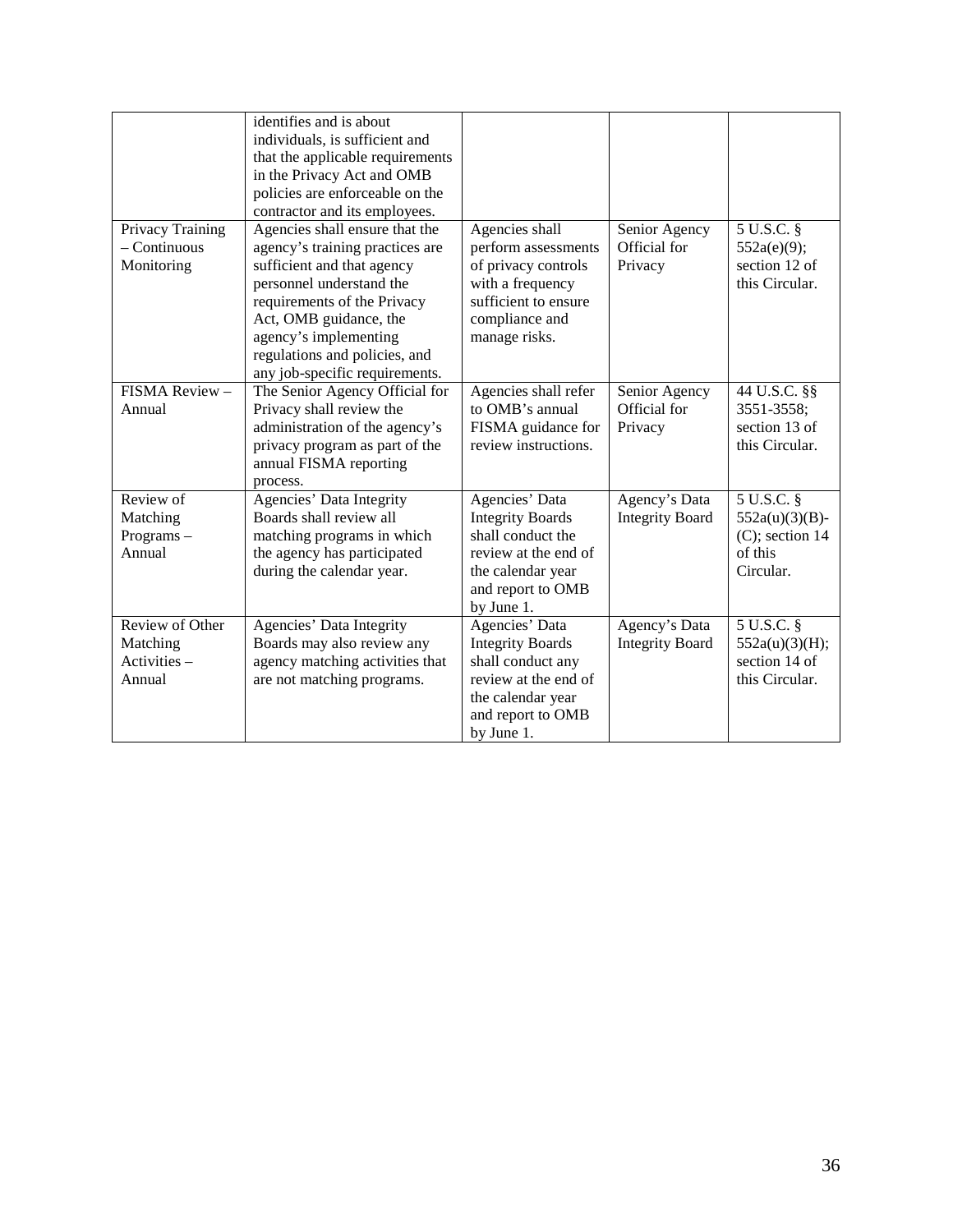# **Appendix II Office of the Federal Register SORN Template – Full Notice**

Agencies shall publish all system of records notices (SORNs) in the *Federal Register* using the appropriate format provided in the appendices to this Circular. Agencies shall use the language and section headings provided in the template and replace the language in brackets with the appropriate agency language.

Appendix II provides the Office of the Federal Register SORN template for full notices that include all of the elements that are required to be in a SORN. Agencies shall use this template when publishing a new SORN or choosing to publish a revised SORN in its entirety.

#### **[Name of agency]**

**Privacy Act of 1974; System of Records** 

**AGENCY:** [Name of agency and, if applicable, agency component].

ACTION: Notice of a [New/Modified] System of Records.

**SUMMARY:** [A plain-language description of the system].

**DATES:** The deadline to submit comments on the proposal and the date on which any routine uses will be effective].

**ADDRESSES:** [Instructions for submitting comments on the proposal, including an email address or a website where comments can be submitted electronically].

**FOR FURTHER INFORMATION CONTACT:** [Instructions for submitting general questions about the system].

**SUPPLEMENTARY INFORMATION:** [Background information about the proposal, including a description of any changes being made to the system and the purpose(s) of the changes].

**SYSTEM NAME AND NUMBER:** [A name for the system that is unambiguous and clearly identifies the purpose or character of the system, and the number of the system].

**SECURITY CLASSIFICATION:** [An indication of whether any information in the system is classified].

**SYSTEM LOCATION:** [The address of the agency and/or component responsible for the system, as well as the address of any third-party service provider].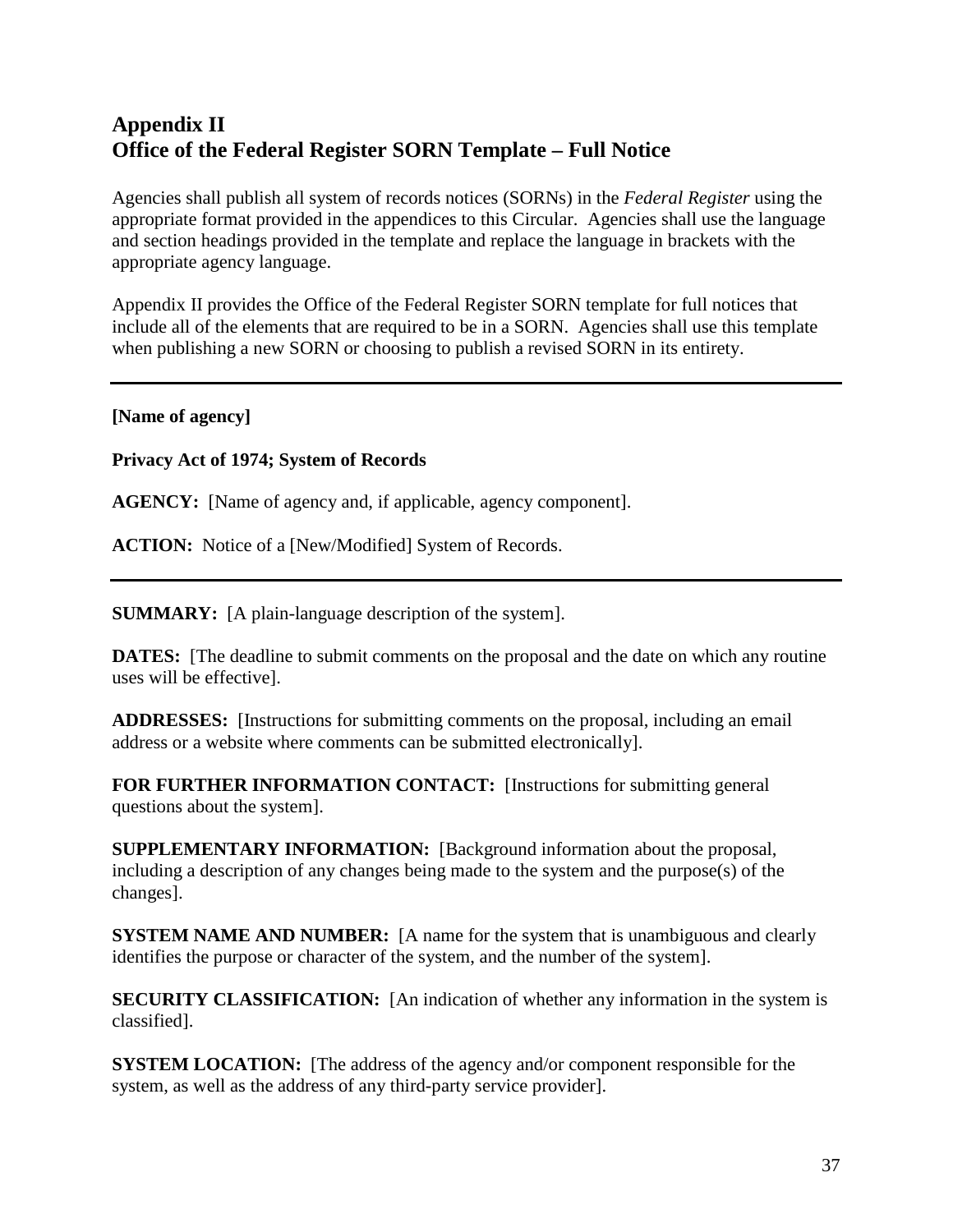**SYSTEM MANAGER(S):** [The title, business address, and contact information of the agency official who is responsible for the system].

**AUTHORITY FOR MAINTENANCE OF THE SYSTEM:** [The specific authority that authorizes the maintenance of the records in the system].

**PURPOSE(S) OF THE SYSTEM:** [A description of the agency's purpose(s) for maintaining the system].

**CATEGORIES OF INDIVIDUALS COVERED BY THE SYSTEM:** [The categories of individuals on whom records are maintained in the system].

**CATEGORIES OF RECORDS IN THE SYSTEM:** [The categories of records maintained in the system and, if practicable and useful for public notice, specific data elements].

**RECORD SOURCE CATEGORIES:** [The categories of sources of records in the system].

**ROUTINE USES OF RECORDS MAINTAINED IN THE SYSTEM, INCLUDING CATEGORIES OF USERS AND PURPOSES OF SUCH USES:** [Each routine use of the records contained in the system, including the categories of users and the purpose of such use].

**POLICIES AND PRACTICES FOR STORAGE OF RECORDS:** [The policies and practices of the agency regarding the storage of records].

**POLICIES AND PRACTICES FOR RETRIEVAL OF RECORDS:** [The policies and practices of the agency regarding retrieval of records].

**POLICIES AND PRACTICES FOR RETENTION AND DISPOSAL OF RECORDS:** [The policies and practices of the agency regarding retention and disposal of records].

**ADMINISTRATIVE, TECHNICAL, AND PHYSICAL SAFEGUARDS:** [A description of the administrative, technical, and physical safeguards to which the system is subject].

**RECORD ACCESS PROCEDURES:** [The agency procedures whereby an individual can be notified at his or her request how he or she can gain access to any record pertaining to him or her in the system].

**CONTESTING RECORD PROCEDURES:** [The agency procedures whereby an individual can be notified at his or her request how he or she can contest the content of any record pertaining to him or her in the system].

**NOTIFICATION PROCEDURES:** [The agency procedures whereby an individual can be notified at his or her request if the system contains a record pertaining to him or her].

**EXEMPTIONS PROMULGATED FOR THE SYSTEM:** [Any Privacy Act exemptions promulgated for the system].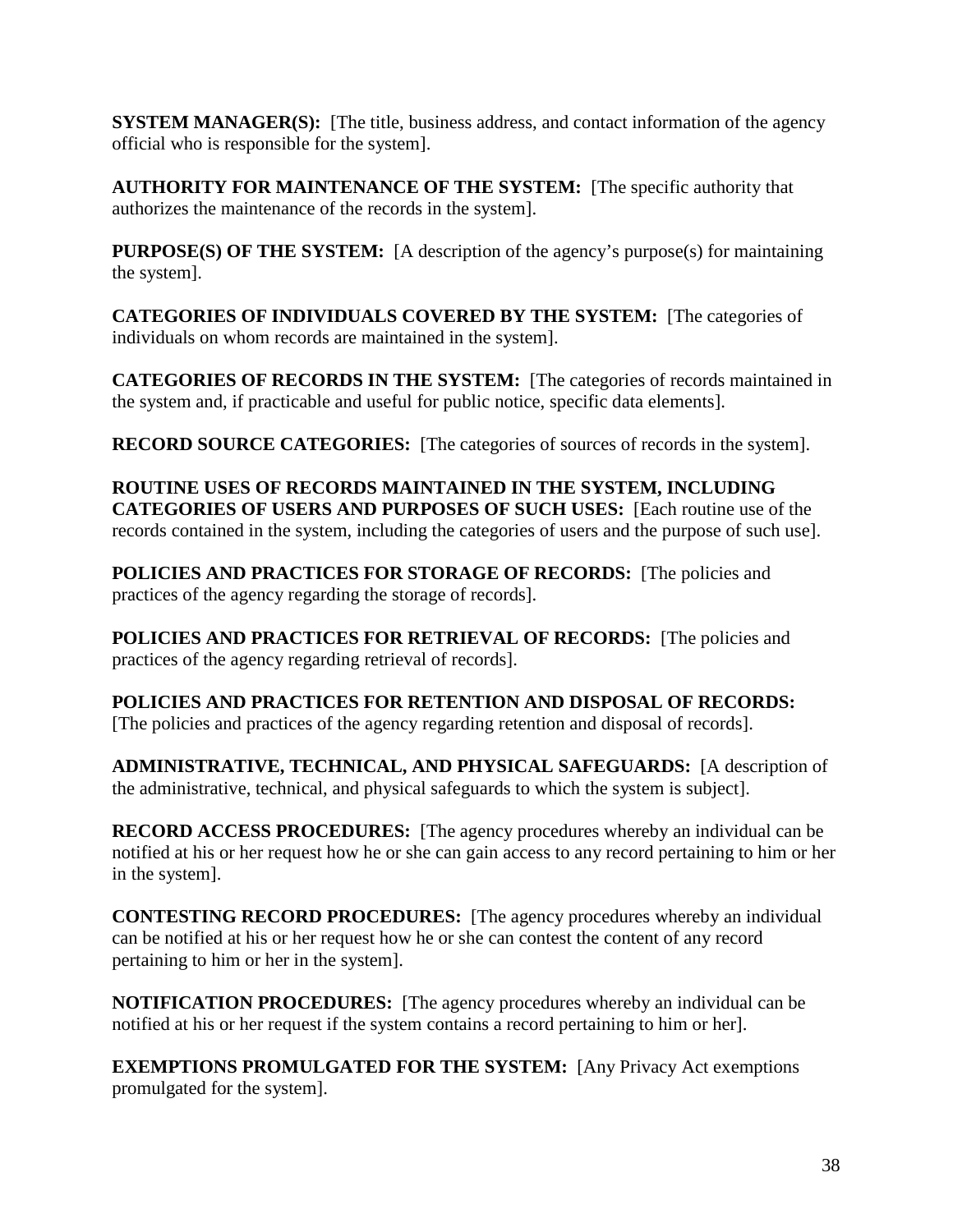**HISTORY:** [Citation(s) to the last full *Federal Register* notice that includes all of the elements that are required to be in a SORN, as well as any subsequent notices of revision].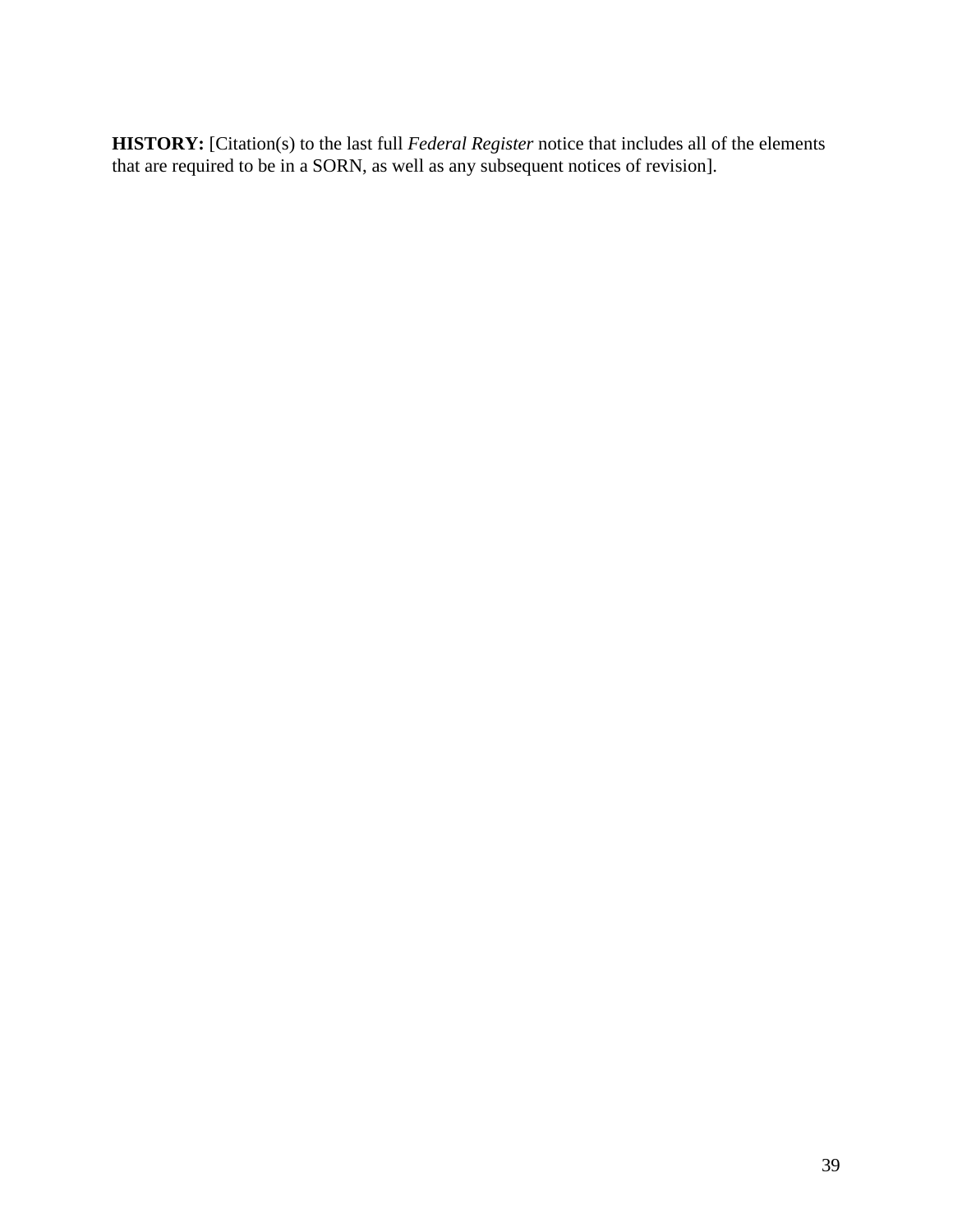# **Appendix III Office of the Federal Register SORN Template – Notice of Revision**

Agencies shall publish all system of records notices (SORNs) in the *Federal Register* using the format provided in the appendices to this Circular. Agencies shall use the language and section headings provided in the template and replace the language in brackets with the appropriate agency language.

Appendix III provides the Office of the Federal Register SORN template for revised notices that describe a modified system of records when the agency chooses not to publish the revised SORN in its entirety. The elements provided in the template are required to appear in any notice of a modified system of records. Elements omitted from the template shall be included in a notice of a modified system of records if there are revisions to those elements.

#### **[Name of agency]**

#### **Privacy Act of 1974; System of Records**

**AGENCY:** [Name of agency and, if applicable, agency component].

**ACTION:** Notice of a Modified System of Records.

**SUMMARY:** [A plain-language description of the system].

**DATES:** [The deadline to submit comments on the proposal and the date on which any routine uses will be effective].

**ADDRESSES:** [Instructions for submitting comments on the proposal, including an email address or a website where comments can be submitted electronically].

**FOR FURTHER INFORMATION CONTACT:** [Instructions for submitting general questions about the system].

**SUPPLEMENTARY INFORMATION:** [Background information about the proposal, including a description of the changes being made to the system and the purpose(s) of the changes].

**SYSTEM NAME AND NUMBER:** [A name for the system that is unambiguous and clearly identifies the purpose or character of the system, and the number of the system].

**SECURITY CLASSIFICATION:** [An indication of whether any information in the system is classified].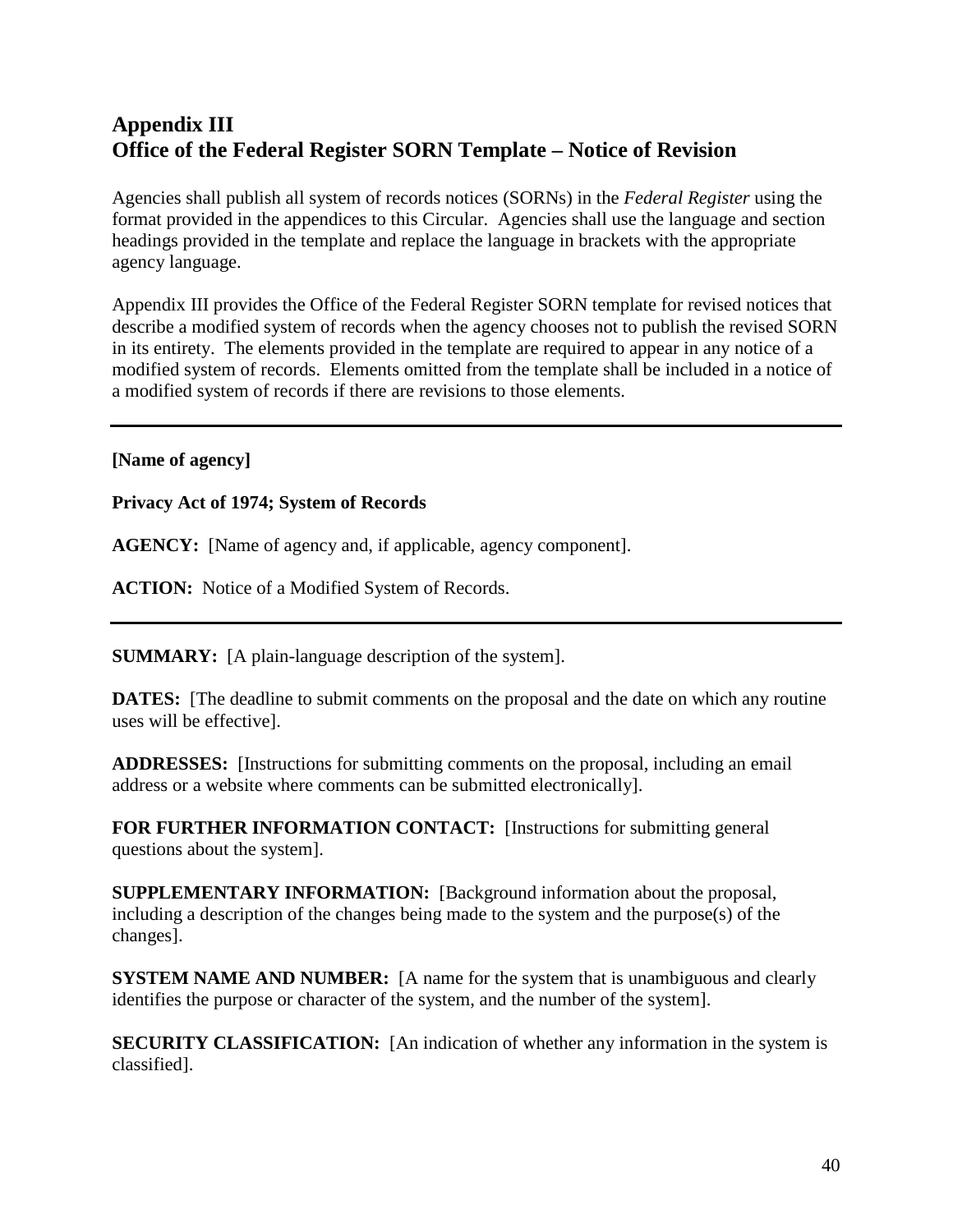**SYSTEM LOCATION:** [The address of the agency and/or component responsible for the system, as well as the address of any third-party service provider].

**SYSTEM MANAGER(S):** [The title, business address, and contact information of the agency official who is responsible for the system].

**…** 

[Agencies shall review the other elements in the full SORN template in Appendix II to this Circular and include elements for which revisions are necessary. For example, if an agency is modifying the categories of records in the system, the agency shall include that element in the notice of revision.]

**…** 

**HISTORY:** [Citation(s) to the last full *Federal Register* notice that includes all of the elements that are required to be in a SORN, as well as any subsequent notices of revision].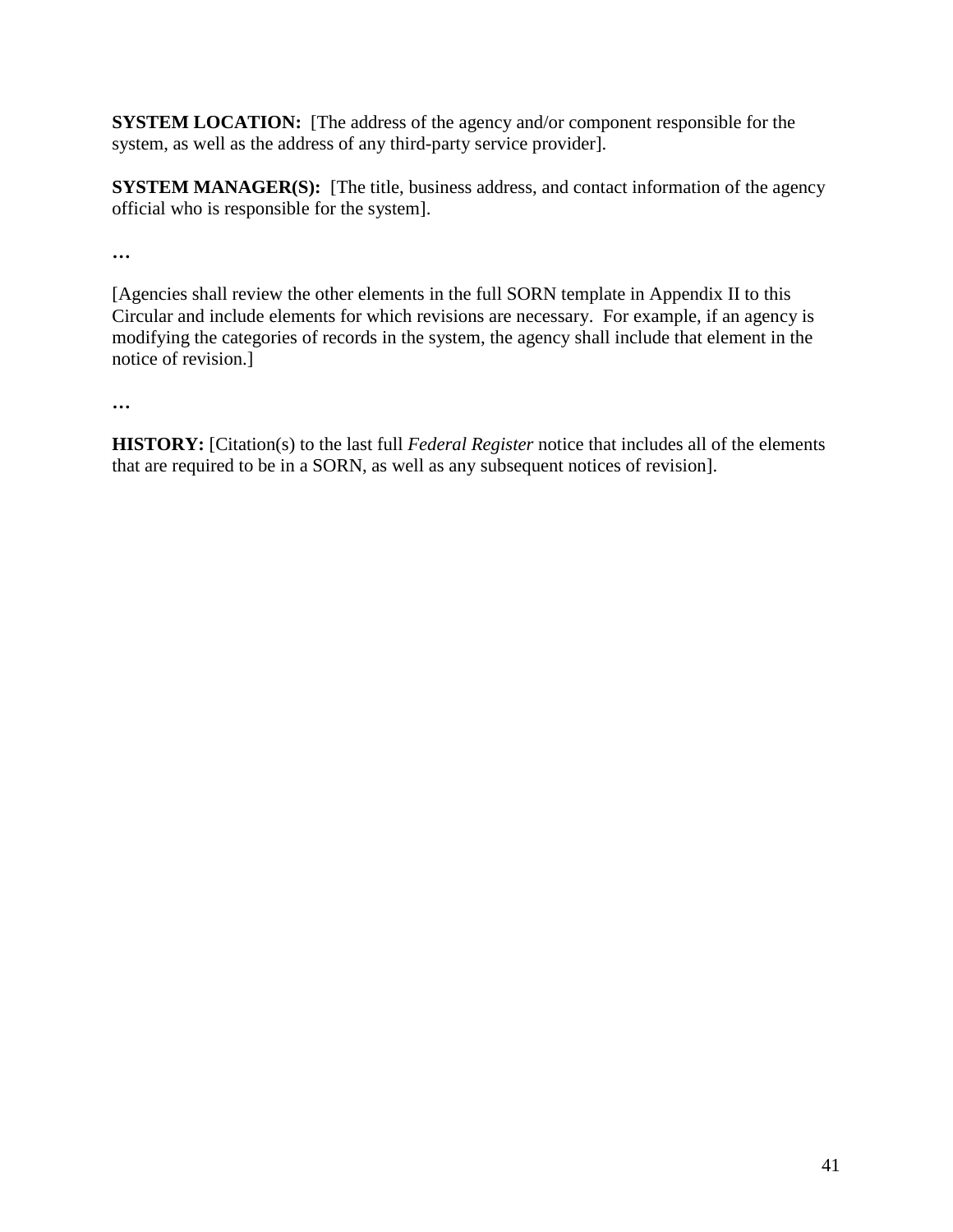# **Appendix IV Office of the Federal Register Notice of Rescindment Template**

Agencies are required to publish a notice of rescindment in the *Federal Register* whenever they stop maintaining a previously established system of records. Agencies shall publish all notices of rescindment using the format provided in Appendix IV to this Circular. Agencies shall use the language and section headings provided in the template and replace the language in brackets with the appropriate agency language.

### **[Name of agency]**

**Privacy Act of 1974; System of Records** 

**AGENCY:** [Name of agency and, if applicable, agency component].

**ACTION:** Rescindment of a System of Records Notice.

**SUMMARY:** [A plain-language description of the system that is being discontinued].

**DATES:** [The date on which the agency stopped or will stop maintaining the system of records].

**ADDRESSES:** [Instructions for submitting comments on the notice, including an email address or a website where comments can be submitted electronically].

**FOR FURTHER INFORMATION CONTACT:** [Instructions for submitting general questions about the discontinued system].

**SUPPLEMENTARY INFORMATION:** [Background information about the proposal, including an account of what will happen to the records that were previously maintained in the system and references to any other SORN that will pertain to the records].

**SYSTEM NAME AND NUMBER:** [The name and number of the system that is being] discontinued].

**HISTORY:** [Citation(s) to the last full *Federal Register* notice that includes all of the elements that are required to be in a SORN, as well as any subsequent notices of revision].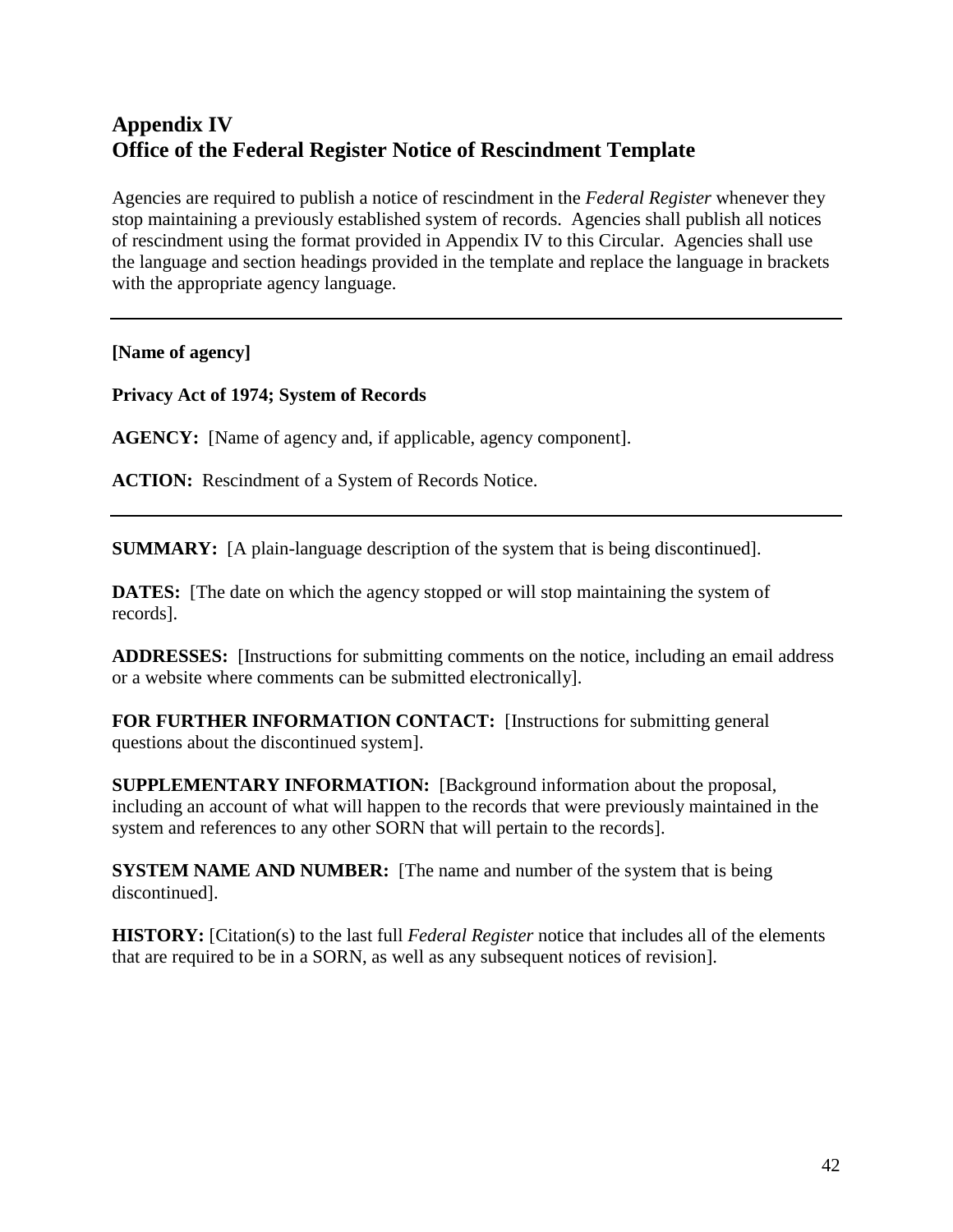# **Appendix V Office of the Federal Register Matching Notice Template – Full Notice**

Agencies shall publish all matching notices in the *Federal Register* using the format provided in the appendices to this Circular. Agencies shall use the language and section headings provided in the template and replace the language in brackets with the appropriate agency language.

Appendix V provides the Office of the Federal Register matching notice template for full notices that include all of the elements that are required to be in a matching notice. Agencies shall use this template when publishing a notice of the establishment or re-establishment of a matching program, or when publishing a revised matching notice in its entirety.

#### **[Name of agency]**

**Privacy Act of 1974; Matching Program** 

**AGENCY:** [Name of agency and, if applicable, agency component].

**ACTION:** Notice of a [New/Modified] Matching Program.

**SUMMARY:** [A plain-language description of the matching program].

**DATES:** [The deadline to submit comments on the proposal, as well as the beginning and ending dates of the matching program].

**ADDRESSES:** [Instructions for submitting comments on the matching program, including an email address or a website where comments can be submitted electronically].

**FOR FURTHER INFORMATION CONTACT:** [Instructions for submitting general questions about the matching program].

**SUPPLEMENTARY INFORMATION:** [Background information about the proposal].

**PARTICIPATING AGENCIES:** [The name of the participating agency or agencies, including any non-Federal agencies].

**AUTHORITY FOR CONDUCTING THE MATCHING PROGRAM:** [The specific authority for conducting the matching program].

**PURPOSE(S):** [A plain-language description of the agency's purpose(s) for conducting the matching program].

**CATEGORIES OF INDIVIDUALS:** [The categories of individuals whose information is involved in the matching program].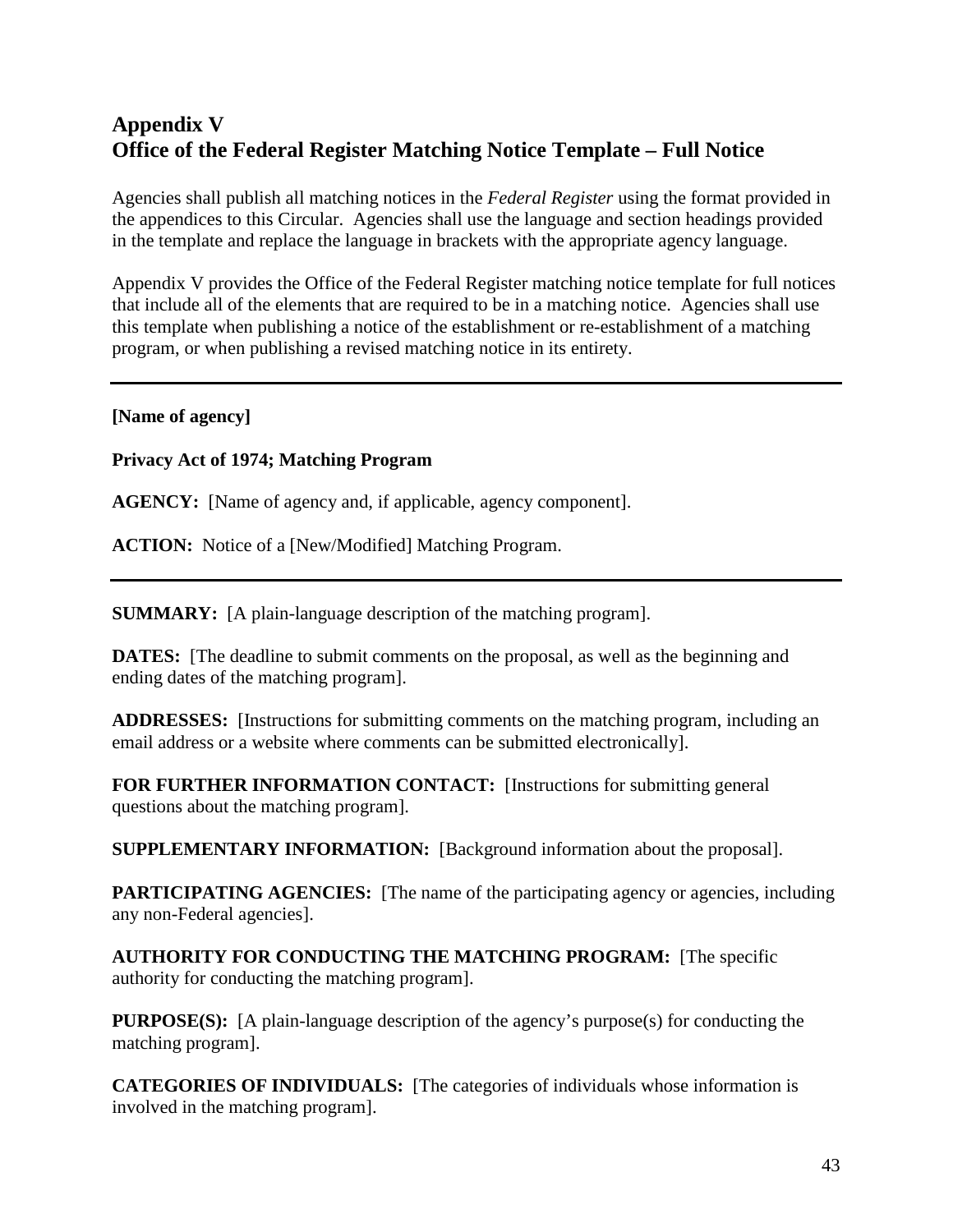**CATEGORIES OF RECORDS:** [The categories of records involved in the matching program and the specific data elements that are matched].

**SYSTEM(S) OF RECORDS:** [The names of all relevant systems of records and a citation of the system of records notices].